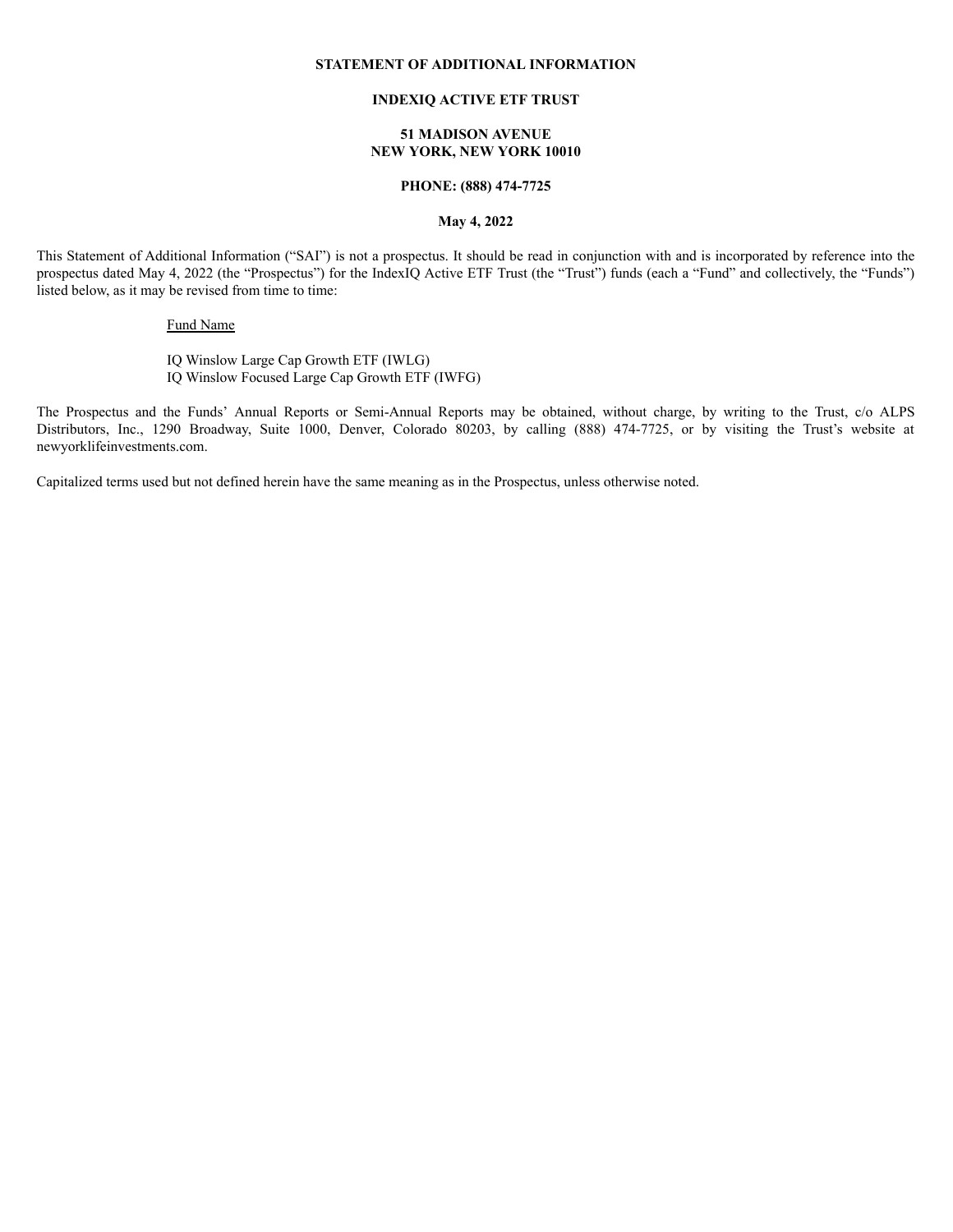# **TABLE OF CONTENTS**

| GENERAL DESCRIPTION OF THE TRUST AND THE FUNDS      | 3  |
|-----------------------------------------------------|----|
| PROXY PORTFOLIO                                     | 3  |
| EXCHANGE LISTING AND TRADING                        | 6  |
| <b>INVESTMENT OBJECTIVES AND POLICIES</b>           | 6  |
| <b>INVESTMENT STRATEGIES AND RISKS</b>              | 8  |
| <b>MANAGEMENT</b>                                   | 11 |
| PROXY VOTING POLICIES                               | 17 |
| CONTROL PERSONS AND PRINCIPAL HOLDERS OF SECURITIES | 18 |
| <b>MANAGEMENT SERVICES</b>                          | 18 |
| OTHER SERVICE PROVIDERS                             | 21 |
| PORTFOLIO TRANSACTIONS AND BROKERAGE                | 23 |
| DISCLOSURE OF PORTFOLIO HOLDINGS                    | 24 |
| ADDITIONAL INFORMATION CONCERNING SHARES            | 25 |
| PURCHASE AND REDEMPTION OF CREATION UNITS           | 27 |
| <b>CONTINUOUS OFFERING</b>                          | 34 |
| DETERMINATION OF NET ASSET VALUE                    | 35 |
| DIVIDENDS AND DISTRIBUTIONS                         | 35 |
| <b>U.S. FEDERAL INCOME TAXATION</b>                 | 36 |
| <b>OTHER INFORMATION</b>                            | 44 |
| FINANCIAL STATEMENTS                                | 44 |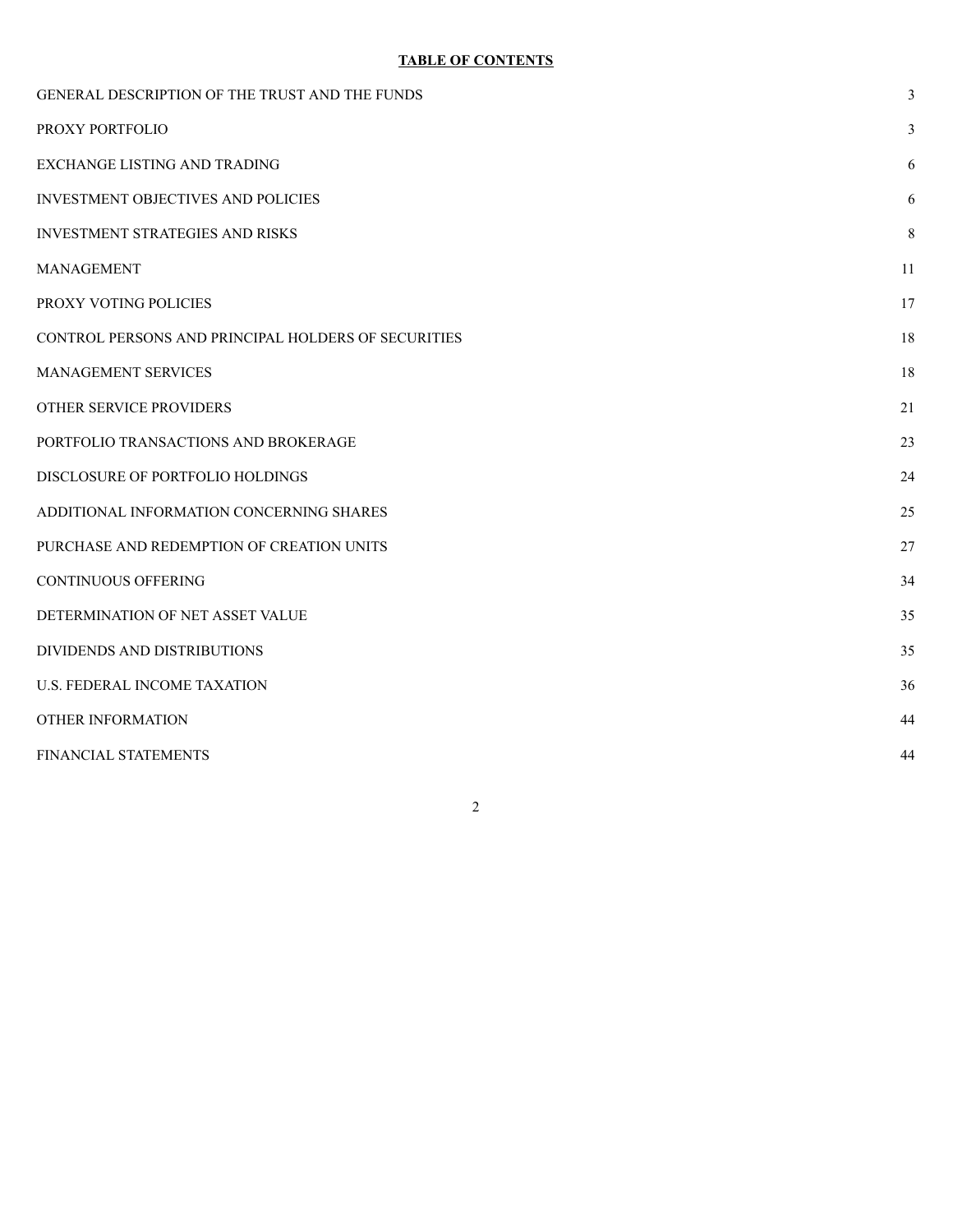No person has been authorized to give any information or to make any representations other than those contained in this SAI and the Prospectus and, if given or made, such information or representations may not be relied upon as having been authorized by the Trust. The SAI does not constitute an offer to sell securities.

# **GENERAL DESCRIPTION OF THE TRUST AND THE FUNDS**

The Trust was organized as a Delaware statutory trust on January 30, 2008 and is authorized to have multiple segregated series or portfolios. The Trust is an open-end management investment company registered under the Investment Company Act of 1940, as amended (the "1940 Act"). The Trust currently consists of a number of separate investment portfolios of which five are in operation.

Each Fund is deemed to be non-diversified for the purposes of the 1940 Act. Other portfolios may be added to the Trust in the future. The shares of the Funds are referred to herein as "Shares." The offering of Shares is registered under the Securities Act of 1933, as amended (the "Securities Act").

The Funds are managed by IndexIQ Advisors LLC (the "Advisor"). The Advisor has been registered as an investment advisor with the Securities and Exchange Commission (the "SEC") since August 9, 2007 and is a wholly-owned indirect subsidiary of New York Life Investment Management Holdings LLC.

The Funds are subadvised by Winslow Capital Management, LLC ("Winslow Capital" or the "Subadvisor"). Winslow Capital has been an investment adviser since 1992, and is a wholly owned subsidiary of Nuveen, LLC. As of October 1, 2014, Nuveen, LLC is an indirect subsidiary of TIAA.

Each Fund offers and issues Shares at net asset value (the "NAV") only in aggregations of a specified number of Shares (each, a "Creation Unit" or a "Creation Unit Aggregation"), generally in exchange for a basket of equity securities (the "Deposit Securities"), together with the deposit of a specified cash payment (the "Cash Component"). The Shares of each Fund trade or are expected to trade on the NYSE Arca, Inc. (the "Exchange"). Shares will trade on the Exchange at market prices that may be below, at, or above NAV. Shares are redeemable only in Creation Unit Aggregations and, generally, in exchange for Deposit Securities and a Cash Component. In the event of a liquidation of a Fund, the Trust may lower the number of Shares comprising a Creation Unit.

Each Fund will typically create and redeem Shares in-kind, however, the Funds reserve the right to offer a "cash" option for creations and redemptions of Shares.

Each Fund is an actively managed, semi-transparent ETF that is a licensee of the Actively Managed Solutions (AMS<sup>SM</sup>) proxy portfolio model and is subject to the terms of the exemptive relief based on the exemptive order issued by the SEC to Natixis Advisors, L.P. and Natixis ETF Trust II on December 10, 2019 (the "Proxy Portfolio Order").

# **PROXY PORTFOLIO**

### **Proxy Portfolio Methodology**

Unlike traditional ETFs, each Fund does not disclose its portfolio holdings daily. Rather, each Fund discloses a portfolio transparency substitute (the "Proxy Portfolio") and certain related information about the relative performance of the Proxy Portfolio and a Fund's Actual Portfolio (defined below) holdings, which are designed to facilitate an effective arbitrage mechanism for a Fund's shares while protecting the identity of a Fund's full portfolio holdings. Each Fund believes that daily disclosure of its full portfolio holdings could enable market participants to predict a Fund's trading strategy and copy a Fund's investment strategy (a practice known as "free riding") or trade ahead of a Fund's portfolio trades (a practice known as "front-running"). The purpose of the proxy portfolio methodology, as described below (the "Proxy Portfolio Methodology") is to protect a Fund and its shareholders against such practices. Although a Fund does not publish its full portfolio holdings daily, the Proxy Portfolio Methodology is designed to allow Authorized Participants and other market makers to assess the intraday value and associated risk characteristics of a Fund's then-current portfolio holdings (the "Actual Portfolio").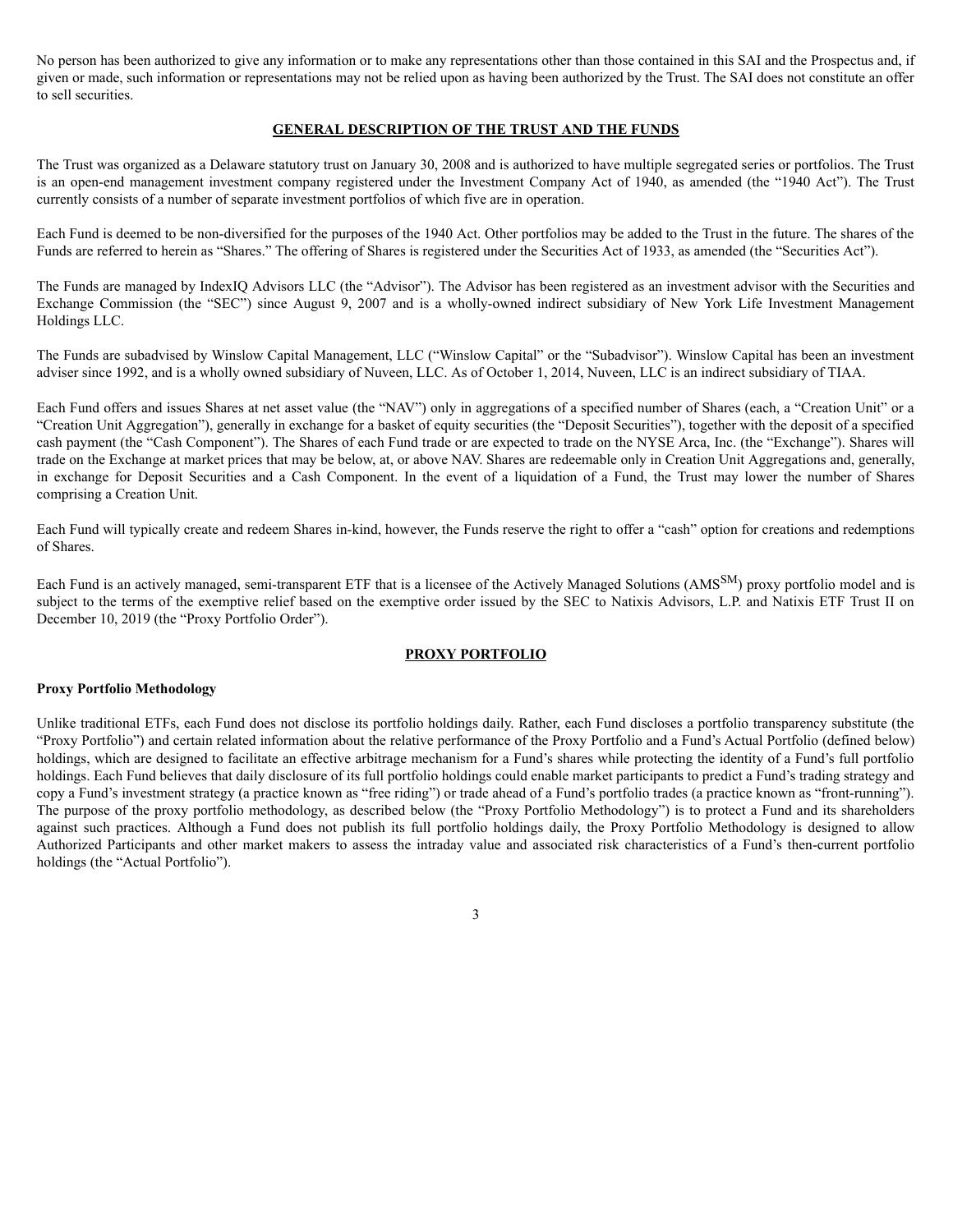An important feature of the Proxy Portfolio methodology is the daily disclosure of a basket of cash and securities (i.e., the Proxy Portfolio) that is designed and constructed to closely track the daily performance of each Fund's Actual Portfolio. In addition to the Proxy Portfolio, each Fund will disclose daily the percentage weight overlap between the holdings of the Proxy Portfolio and the Actual Portfolio that formed the basis for the Fund's calculation of NAV at the end of the prior Business Day (the "Proxy Overlap"). Daily disclosure of the Proxy Portfolio, the Proxy Overlap and the other related Proxy Portfolio Disclosures is designed to enable Authorized Participants and other market participants to accurately assess the profitability of arbitrage trades in shares of a Fund and to effectively hedge their risks associated with arbitrage and market making activities, thereby helping to ensure that investors can purchase and sell Fund shares in the secondary market at prices that are at or close to the underlying NAV per share of a Fund.

### **Proxy Portfolio**

The goal of the Proxy Portfolio Methodology is to permit a Fund's Proxy Portfolio, during all market conditions, to closely track the daily performance of a Fund's Actual Portfolio and to minimize intra-day misalignment between the performance of the Proxy Portfolio and the performance of the Actual Portfolio. The Proxy Portfolio is designed to reflect the economic exposures and the risk characteristics of the Actual Portfolio on any given trading day.

Construction of a Proxy Portfolio that replicates the daily performance of the Actual Portfolio is achieved by performing a factor model analysis of a Fund's Actual Portfolio. The factor model is comprised of three sets of factors or analytical metrics: market-based factors, fundamental factors, and industry/sector factors. Each Fund will have a universe of securities (the "Model Universe") that will be used to generate the Fund's Proxy Portfolio. The Model Universe will be comprised of securities that the Fund can purchase and will be a financial index or stated portfolio of securities from which Fund investments will be selected. The results of the factor model analysis of a Fund's Actual Portfolio are then applied to a Fund's Model Universe of securities, resulting in the generation of a Proxy Portfolio, which consists of a subset of the securities in the Model Universe. The Proxy Portfolio is designed to perform in a manner substantially identical to the performance of the Actual Portfolio. The Proxy Portfolio will only include securities and investments in which a Fund may invest. However, while the Proxy Portfolio and the Actual Portfolio will likely hold some or many of the same securities, the Proxy Portfolio and a Fund's Actual Portfolio will not include identical securities. The Proxy Portfolio will be reconstituted daily.

### **Proxy Portfolio Disclosures**

The composition of the Proxy Portfolio will be published on each Fund's website (newyorklifeinvestments.com) each Business Day and will include the following information for each portfolio holding in the Proxy Portfolio: (1) ticker symbol; (2) CUSIP or other identifier; (3) description of holding; (4) quantity of each security or other asset held; and (5) percentage weight of the holding in the Proxy Portfolio. Each Fund's website will publish on a daily basis, per share for each Fund, the prior Business Day's NAV and the closing price or bid/ask price, and a calculation of the premium or discount of the closing price or bid/ask price against such NAV. Each Fund's website will also publish other information metrics regarding the relative behavior of the Proxy Portfolio and the Actual Portfolio, including the Proxy Overlap. Additional information about how the Proxy Portfolio and the Proxy Overlap are calculated can be found in the SAI and on each Fund's website (newyorklifeinvestments.com). The website will also include tracking error for each Fund and, once a Fund has completed a fiscal year, the median bid/ask spread (expressed as a percentage rounded to the nearest hundredth), will be computed by identifying the Fund's National Best Bid and Offer as of the end of each ten second interval during each trading day of the last thirty calendar days, dividing the difference between each such bid and offer by the midpoint of the National Best Bid and Offer and identifying the median of these values. Additionally, the Funds are required to disclose on their website a table showing the number of days the Funds' shares traded at a premium or discount and a line graph showing the Funds' share premiums or discounts during the most recently completed calendar year and the most recently completed calendar quarters since that year (or the life of the Funds).

The Funds believe that the Proxy Portfolio Disclosures will enable Authorized Participants and other market makers to use the component securities and their weightings of the Proxy Portfolio to calculate intraday values that approximate the value of the securities in the Actual Portfolio and, based thereon, assess whether the market price of a Fund's shares is higher or lower than the approximate contemporaneous value of the Actual Portfolio. These activities are intended to facilitate an arbitrage mechanism that keeps market prices of a Fund's shares at or close to a Fund's NAV. Moreover, the Proxy Portfolio Disclosures generated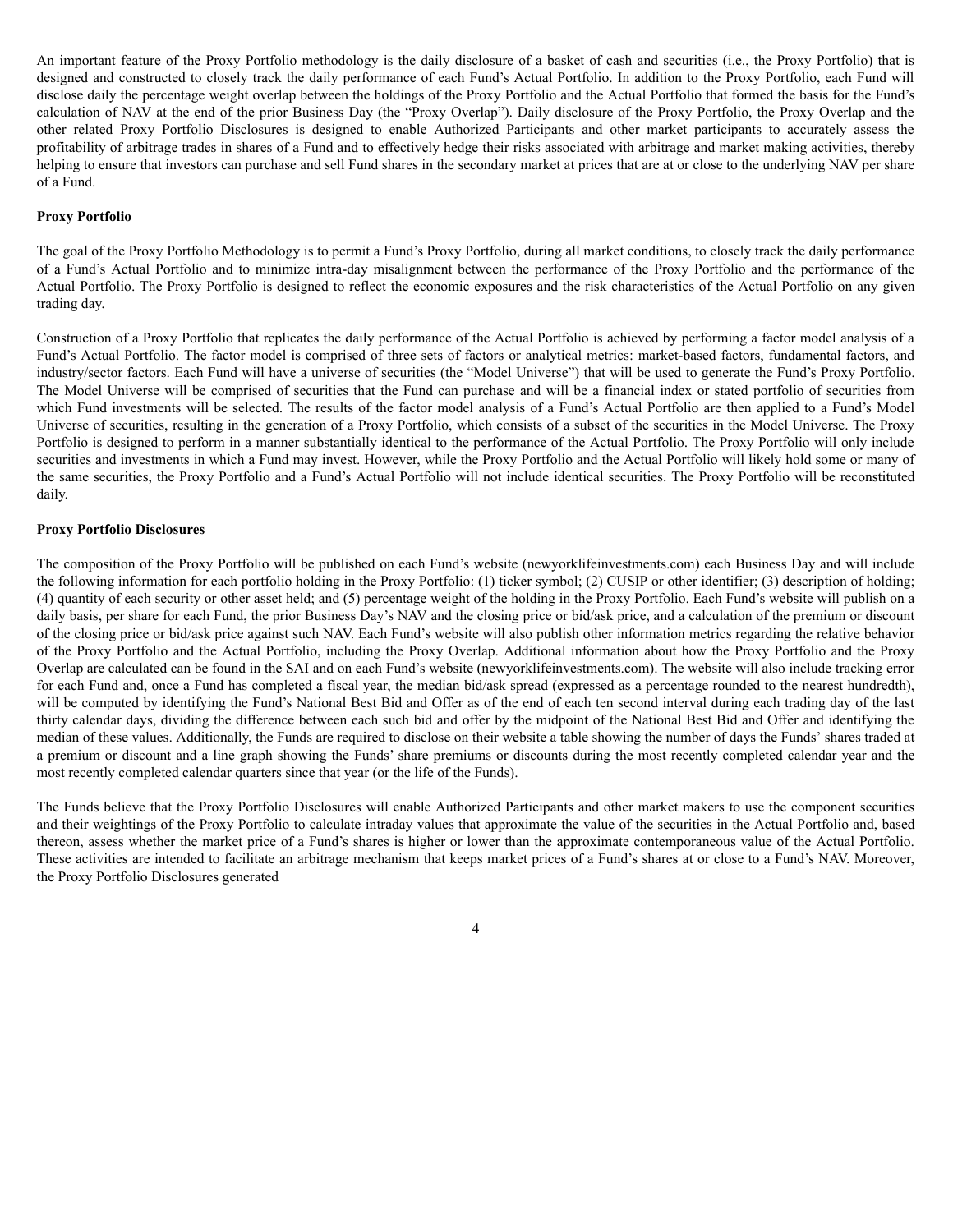by the Proxy Portfolio methodology are intended to facilitate effective hedging activities by market makers, so that share market price bid/ask spreads will be narrow.

### **Monitoring of Actual and Proxy Portfolio Securities**

A security held in the Actual Portfolio but not in the Proxy Portfolio might not have readily available market quotations, which could be the situation when, for example, each Fund's primary listing exchange institutes an extended trading halt in a portfolio security, leading to a potential increase in the difference between the value of the Actual Portfolio and Proxy Portfolio. If the trading of a security held in a Fund's Actual Portfolio is halted or otherwise does not have readily available market quotations and the Advisor or a Subadvisor believes that the lack of any such readily available market quotations may affect the reliability of the Proxy Portfolio as an arbitrage vehicle or otherwise determines it is in the best interest of a Fund, the Advisor or a Subadvisor promptly will disclose on the Funds' website the identity and weighting of such security for so long as such security's trading is halted or otherwise does not have readily available market quotations and remains in the Actual Portfolio. The Advisor and Subadvisor believe that this intraday corrective measure will allow sufficient market information so that market participants can continue to engage in share arbitrage and hedging transactions effectively. If securities representing 10% or more of a Fund's Actual Portfolio do not have readily available market quotations, the Advisor or a Subadvisor would promptly request that the Fund's primary listing exchange halt trading in a Fund's shares.

The Advisor and Subadvisor believe that in situations where a security in the Proxy Portfolio does not have a readily available market quotation, the effectiveness of the Proxy Portfolio as an arbitrage vehicle is unlikely to be materially affected given the large number of securities expected to be included in the Proxy Portfolio. If, however, the Advisor or a Subadvisor believes that the lack of any such readily available market quotations may affect the reliability of the Proxy Portfolio as an arbitrage vehicle or otherwise determines it is in the best interest of a Fund, the Advisor or a Subadvisor will promptly take any remedial steps it believes necessary and appropriate.

### **Oversight of Arbitrage Mechanism**

Both the Advisor (or Subadvisor) and the Board will oversee the effectiveness of the Funds' arbitrage mechanism. The Advisor (or Subadvisor) will conduct day-to-day oversight of the arbitrage mechanism and the Board will consider, and receive reports regarding, the effectiveness of the Funds' arbitrage mechanism at its quarterly meetings. The reports provided to the Board will provide key data and metrics relating to the effectiveness of the Funds' arbitrage mechanism, including information regarding the premiums or discounts between the market prices and NAVs of a Fund's shares during the quarter, the bid-ask spreads for the shares during the quarter and any other information the Board deems reasonably necessary. This information will be designed to enable the Board to assess whether a Fund's arbitrage mechanism is effective and whether trading activity in Fund shares warrants additional scrutiny. The Advisor (or Subadvisor) will monitor the premiums or discounts between the market prices and NAVs of a Fund's shares and the bid/ask spreads for the Fund's shares on a daily basis at the end of each Business Day.

The Advisor (or Subadvisor) will monitor on an on-going basis how shares trade, including the level of any premium/discount to NAV and the bid/ask spreads on market transactions. For at least the first three years after the launch of a Fund, the Advisor will promptly call a meeting of the Board (and will present to the Board for its consideration, recommendations for appropriate remedial measures) and the Board will promptly meet (1) if the tracking error exceeds 1%; (2) if, for 30 or more days in any quarter or 15 days in a row (a) the absolute difference between either the closing price or the bid/ask price, on one hand, and NAV, on the other, exceeds 2%; or (b) the bid/ask spread exceeds 2%; or (3) as otherwise deemed necessary or appropriate by the Advisor (or Subadvisor). In such a circumstance, the Board will consider the continuing viability of the Fund, whether shareholders are being harmed, and what, if any, corrective measures would be appropriate to, among other things, narrow the tracking error, premium/discount, or bid/ask spread, as applicable. The Board will then decide whether to take any such action. Potential actions may include, but are not limited to: (a) changing lead market makers; (b) listing the Fund on a different Exchange; (c) changing the size of Creation Units; (d) changing the Fund's investment objective or strategy; (e) publicly disclosing additional information regarding the Proxy Portfolio and/or Actual Portfolio; and (f) revising the algorithms and Model Universe used as part of the Proxy Portfolio Methodology. Should the Advisor (or Subadvisor) conclude that the premium/discount between the market price and NAV of the shares remains persistently high, it could recommend to the Board that it liquidate the applicable Fund or authorize the Advisor to pursue the potential conversion of the Fund to a fully-transparent, active ETF or a mutual fund. The Board will also regularly review each Fund's historical premiums/discounts and bid-ask spreads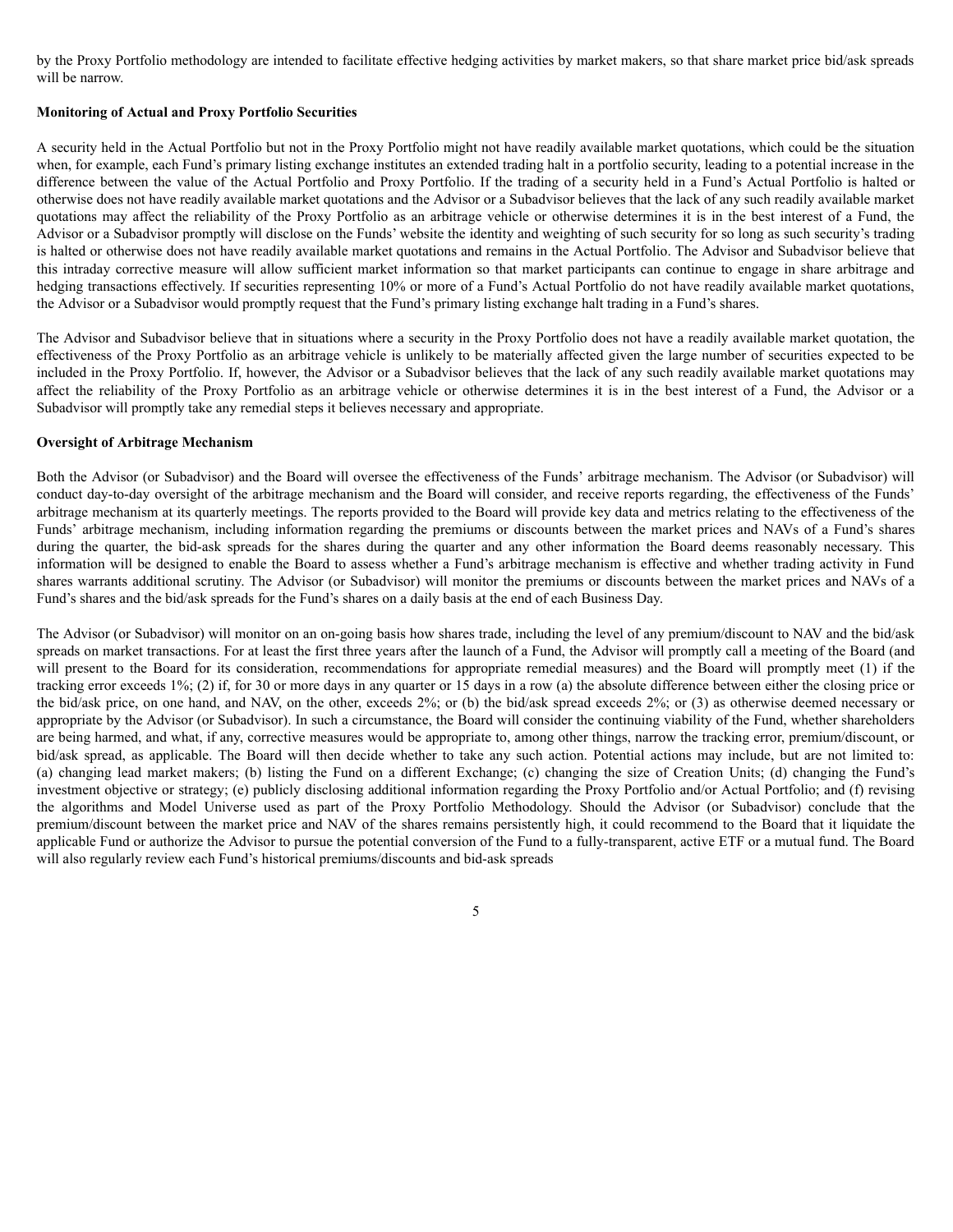following the three-year period after the Fund's launch, under the same standards as applied during the first three years of a Fund's life, and determine if any corrective measures may be appropriate.

## **Protecting Confidential Information**

Because the Funds do not publicly disclose their Actual Portfolio holdings daily, the selective disclosure of material non-public information, including information other than portfolio information, would be more likely to provide an unfair advantage to the recipient than in other ETFs. Accordingly, the Funds and each person acting on behalf of the Funds will be required to comply with Regulation Fair Disclosure as if it applied to them (except that the exemptions provided in Rule 100(b)(2)(iii) therein shall not apply). In addition, the Actual Portfolio is considered material, non-public information under the codes of ethics for each of the Trust, Advisor, Subadvisor and Distributor. Further, each agreement between the Trust and a service provider that may be given access to the Actual Portfolio, including the custodian, administrator and fund accountant, will include appropriate confidentiality provisions and generally prohibit such parties from trading based upon this information.

### **EXCHANGE LISTING AND TRADING**

There can be no assurance that the Fund will be able to maintain the listing of its Shares on an Exchange. The Exchange will consider the suspension of trading and delisting of the Shares of a Fund from listing if, (i) a Fund does not comply with the Exchange's continuous listing requirements; or (ii) such other event shall occur or condition exist that, in the opinion of the Exchange, makes further trading on the Exchange inadvisable. The Exchange will remove the Shares of a Fund from listing and trading upon termination of such Fund.

As in the case of other stocks traded on the Exchange, brokers' commissions on transactions will be based on commission rates negotiated by an investor and his or her broker.

## **INVESTMENT OBJECTIVES AND POLICIES**

## **Investment Objectives**

Each Fund has a distinct investment objective and policies that are distinct from the other series of the Trust. There can be no assurance that a Fund's objective will be achieved.

All investment objectives and investment policies not specifically designated as fundamental may be changed without shareholder approval. Additional information about the Fund, its policies, and the investment instruments it may hold, is provided below.

The Funds'share prices will fluctuate with market and economic conditions. The Funds should not be relied upon as a complete investment program.

### **Investment Restrictions**

The investment restrictions set forth below have been adopted by the Board of Trustees of the Trust (the "Board") as fundamental policies that cannot be changed with respect to a Fund without the affirmative vote of the holders of a majority (as defined in the 1940 Act) of the outstanding voting securities of the Fund. The investment objective of each Fund and all other investment policies or practices of the Fund are considered by the Trust not to be fundamental and accordingly may be changed without shareholder approval. For purposes of the 1940 Act, a "majority of the outstanding voting securities" means the lesser of the vote of (i) 67% or more of the Shares of the Fund present at a meeting, if the holders of more than 50% of the outstanding Shares of the Fund are present or represented by proxy, or (ii) more than 50% of the Shares of the Fund.

Notwithstanding the following fundamental investment policies, the Funds' investments and operations will be limited by the terms and conditions of the Proxy Portfolio Order. For example, the Proxy Portfolio Order prohibits the Funds from borrowing for investment purposes, holding short positions and investing in real estate and commodities directly. The Proxy Portfolio Order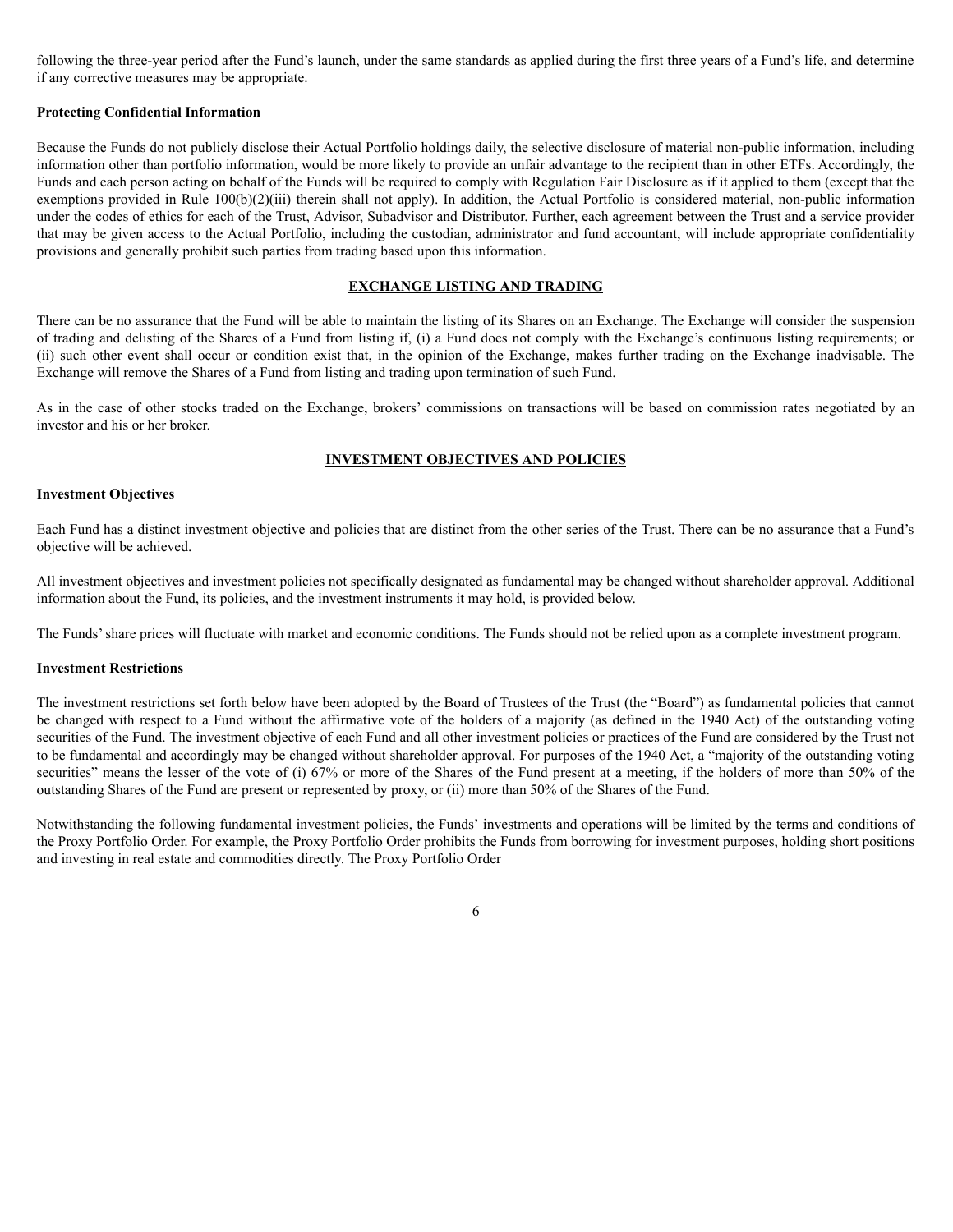also prohibits the Funds from purchasing any investments that are illiquid at the time of purchase. To the extent that the terms and conditions of the Proxy Portfolio Order change in the future, the Funds' investments and operations may change accordingly.

As a matter of fundamental policy, each Fund (except as to any specific Fund otherwise noted below):

- A. May not invest 25% or more of its total assets in the securities of one or more issuers conducting their principal business activities in the same industry or group of industries. The Fund will not invest 25% or more of its total assets in any investment company that so concentrates. This limitation does not apply to investments in securities issued or guaranteed by the U.S. Government, its agencies or instrumentalities, or shares of investment companies.
- B. May borrow money, to the extent permitted under the 1940 Act, as such may be interpreted or modified by regulatory authorities having jurisdiction, from time to time.
- C. May make loans to the extent permitted under the 1940 Act, as such may be interpreted or modified by regulatory authorities having jurisdiction, from time to time.
- D. May act as an underwriter of securities within the meaning of the Securities Act of 1933 (the "Securities Act"), to the extent permitted under the Securities Act, as such may be interpreted or modified by regulatory authorities having jurisdiction, from time to time.
- E. May purchase or sell real estate or any interest therein to the extent permitted under the 1940 Act, as such may be interpreted or modified by regulatory authorities having jurisdiction, from time to time.
- F. May not purchase physical commodities or contracts relating to physical commodities, except as permitted under the 1940 Act and other applicable laws, rules and regulations, as such may be interpreted or modified by regulatory authorities having jurisdiction, from time to time.
- G. May issue senior securities, to the extent permitted under the 1940 Act, as such may be interpreted or modified by regulatory authorities having jurisdiction, from time to time.

With respect to the Funds' fundamental investment restriction B, asset coverage of at least 300% (as defined in the 1940 Act), inclusive of any amounts borrowed, must be maintained at all times.

A Fund may, notwithstanding any other fundamental investment restriction or policy, invest some or all of its assets in a single ETF, open-end investment company or series thereof with substantially the same fundamental investment objective, restrictions and policies as the Fund.

In accordance with Rule 35d-1 under the 1940 Act, the Funds have each adopted a non-fundamental policy that each will, under normal circumstances, invest at least 80% of the value of its net assets in large capitalization companies, which are companies having a market capitalization in excess of \$4 billion at the time of purchase.

Unless otherwise indicated, all of the percentage limitations above and in the investment restrictions recited in the Prospectus apply only at the time of an acquisition or encumbrance of securities or assets of a Fund, except that any borrowings by a Fund that exceeds applicable limitations must be reduced to meet such limitations within the period required by the 1940 Act. Therefore, a change in the percentage that results from a relative change in values or from a change in a Fund's assets will not be considered a violation of the Fund's policies or restrictions. "Value" for the purposes of all investment restrictions shall mean the value used in determining a Fund's NAV.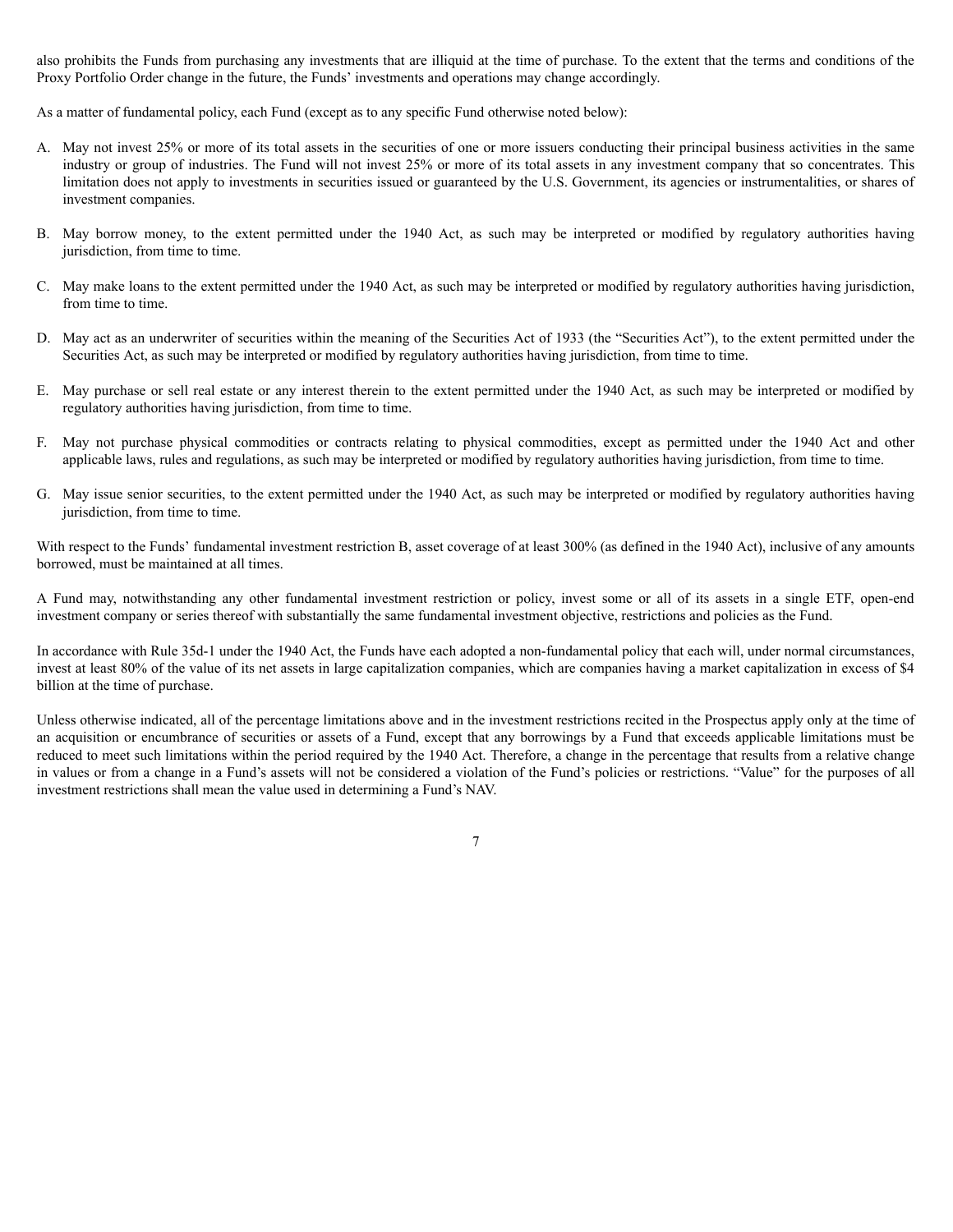### **INVESTMENT STRATEGIES AND RISKS**

A discussion of the risks associated with an investment in each Fund is contained in each Fund's Prospectus under the headings "Principal Risks," "Description of the Principal Risks of the Fund" and "Additional Risks." The discussion below supplements and should be read in conjunction with such sections of each Fund's Prospectus.

### **General**

Investment in each Fund should be made with an understanding that the value of the portfolio of securities held by such Fund may fluctuate in accordance with changes in the financial condition of the issuers of the portfolio securities, the value of common stocks or fixed-income securities generally and other factors.

### **Common Stock**

Common stock is issued by companies principally to raise cash for business purposes and represents a residual interest in the issuing company. A Fund participates in the success or failure of any company in which it holds stock. The prices of equity securities change in response to many factors, including the historical and prospective earnings of the issuer, the value of its assets, general economic conditions, interest rates, investor perceptions and market liquidity.

## **Depositary Receipts**

Types of depositary receipts in which a Fund may invest include ADRs, EDRs and GDRs. ADRs are receipts that are traded in the U.S. evidencing ownership of the underlying foreign securities and are denominated in U.S. dollars. EDRs and GDRs are receipts issued by a non-U.S. financial institution evidencing ownership of underlying foreign or U.S. securities and usually are denominated in foreign currencies. EDRs and GDRs may not be denominated in the same currency as the securities they represent. Generally, EDRs and GDRs are designed for use in the foreign securities markets.

To the extent a Fund invests in ADRs, such ADRs will be listed on a national securities exchange and trade on such exchange contemporaneously with Fund shares. To the extent a Fund invests in GDRs or EDRs, such GDRs and EDRs will be listed on a foreign exchange. A Fund will not invest in any unlisted depositary receipt or any depositary receipt for which pricing information is not readily available. Generally, all depositary receipts must be sponsored. The Fund, however, may invest in unsponsored depositary receipts under certain limited circumstances. A non-sponsored depository may not provide the same shareholder information that a sponsored depository is required to provide under its contractual arrangement with the issuer. Therefore, there may be less information available regarding such issuers and there may not be a correlation between such information and the market value of the depositary receipts.

#### **Foreign Securities**

Foreign investments involve special risks that are not typically associated with U.S. dollar denominated or quoted securities of U.S. issuers. Foreign investments may be affected by changes in currency rates, changes in foreign or U.S. laws or restrictions applicable to such investments and changes in exchange control regulations (e.g., currency blockage). A decline in the exchange rate of the currency (i.e., weakening of the currency against the U.S. dollar) in which a portfolio security is quoted or denominated relative to the U.S. dollar would reduce the value of the portfolio security.

Brokerage commissions, custodial services and other costs relating to investment in international securities markets generally are more expensive than in the U.S. In addition, clearance and settlement procedures may be different in foreign countries and, in certain markets, such procedures have been unable to keep pace with the volume of securities transactions, thus making it difficult to conduct such transactions.

Foreign issuers are not generally subject to uniform accounting, auditing and financial reporting standards comparable to those applicable to U.S. issuers. There may be less publicly available information about a foreign issuer than about a U.S. issuer. In addition, there is generally less government regulation of foreign markets, companies and securities dealers than in the U.S. and the legal remedies for investors may be more limited than the remedies available in the U.S.

Foreign securities markets may have substantially less volume than U.S. securities markets and securities of many foreign issuers are less liquid and more volatile than securities of comparable domestic issuers. Furthermore, with respect to certain foreign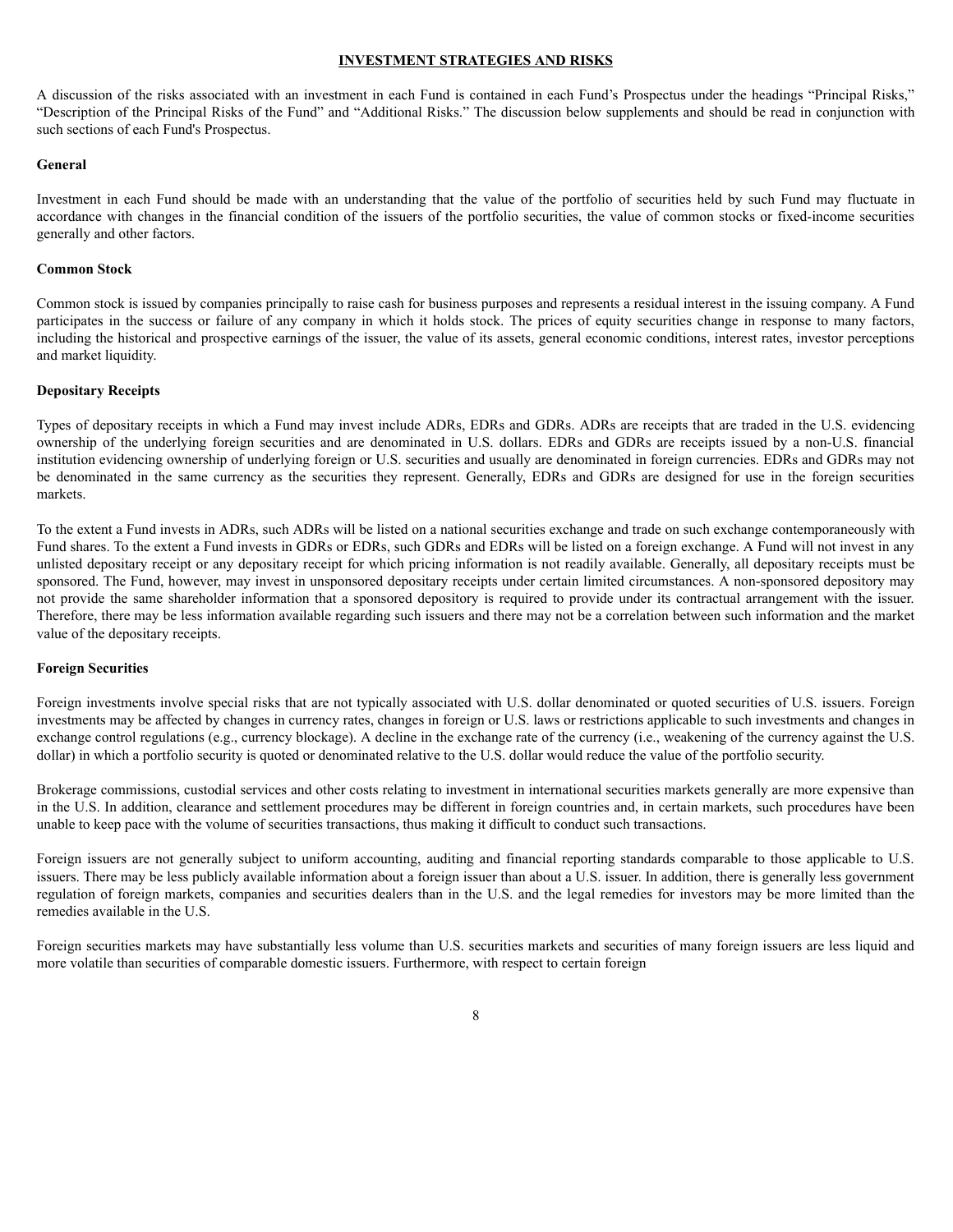countries, there is a possibility of nationalization, expropriation or confiscatory taxation, imposition of withholding or other taxes on dividend or interest payments (or, in some cases, capital gains distributions), limitations on the removal of funds or other assets from such countries, and risks of political or social instability or diplomatic developments which could adversely affect investments in those countries.

Investments in foreign securities may offer potential benefits not available from investments solely in U.S. dollar-denominated or quoted securities of domestic issuers. Such benefits may include the opportunity to invest in foreign issuers that appear to offer the opportunity for potential long-term growth of capital and income, the opportunity to invest in foreign countries with economic policies or business cycles different from those of the U.S. and the opportunity to take advantage of foreign stock markets that do not necessarily move in a manner parallel to U.S. markets.

Investing in foreign securities involves certain special risks, including those discussed in the Fund's Prospectuses and those set forth below, which are not typically associated with investing in U.S. dollar-denominated or quoted securities of U.S. issuers. Investments in foreign securities usually involve currencies of foreign countries. Accordingly, the Fund may be affected favorably or unfavorably by changes in currency rates and in exchange control regulations and may incur costs in connection with conversions between various currencies. The Fund may be subject to currency exposure independent of their securities positions. To the extent that the Fund is fully invested in foreign securities while also maintaining currency positions, it may be exposed to greater combined risk.

Currency exchange rates may fluctuate significantly over short periods of time. They generally are determined by the forces of supply and demand in the foreign exchange markets and the relative merits of investments in different countries, actual or anticipated changes in interest rates and other complex factors, as seen from an international perspective. Currency exchange rates also can be affected unpredictably by intervention by U.S. or foreign governments or central banks or the failure to intervene or by currency controls or political developments in the U.S. or abroad.

Since foreign issuers generally are not subject to uniform accounting, auditing and financial reporting standards, practices and requirements comparable to those applicable to U.S. companies, there may be less publicly available information about a foreign company than about a U.S. company. Volume and liquidity in most foreign securities markets are less than in the U.S. and securities of many foreign companies are less liquid and more volatile than securities of comparable U.S. companies. The securities of foreign issuers may be listed on foreign securities exchanges or traded in foreign over-the-counter markets. Fixed commissions on foreign securities exchanges are generally higher than negotiated commissions on U.S. exchanges, although the Fund endeavors to achieve the most favorable net results on its portfolio transactions. There is generally less government supervision and regulation of foreign securities exchanges, brokers, dealers and listed and unlisted companies than in the U.S., and the legal remedies for investors may be more limited than the remedies available in the U.S.

### **Lending of Portfolio Securities**

The Funds may lend portfolio securities constituting up to 33 1/3% of each Fund's total assets (as permitted by the 1940 Act). Under present regulatory policies, such loans may be made to institutions, such as brokers or dealers, pursuant to agreements requiring the loans to be continuously secured by collateral in cash, securities issued or guaranteed by the U.S. Government or one of its agencies or instrumentalities, irrevocable bank letters of credit (upon consent of the Board) or any combination thereof, marked to market daily, at least equal to the market value of the securities loaned. Cash received as collateral for securities lending transactions may be invested in liquid, short-term investments approved by the Investment Advisor.

Investing the collateral subjects the Funds to risks, and each Fund will be responsible for any loss that may result from its investment of the borrowed collateral. The Funds will have the right to terminate a loan at any time and recall the loaned securities within the normal and customary settlement time for securities transactions. For the duration of a loan, the respective Fund will continue to receive the equivalent of the interest or dividends paid by the issuer on the securities loaned and will also receive compensation from investment of the collateral. These events could also trigger adverse tax consequences for a Fund.

The Funds will generally not have the right to vote securities during the existence of the loan, but the Advisor may call the loan to exercise such Fund's voting or consent rights on material matters affecting the Fund's investment in such loaned securities. As with other extensions of credit there are risks of delay in recovering, or even loss of rights in, the collateral and loaned securities should the borrower of the securities fail financially.

Loans will be made only to firms deemed creditworthy, and when the consideration which can be earned from securities loans is deemed to justify the attendant risk. The creditworthiness of a borrower will be considered in determining whether to lend portfolio securities and will be monitored during the period of the loan. It is intended that the value of securities loaned by each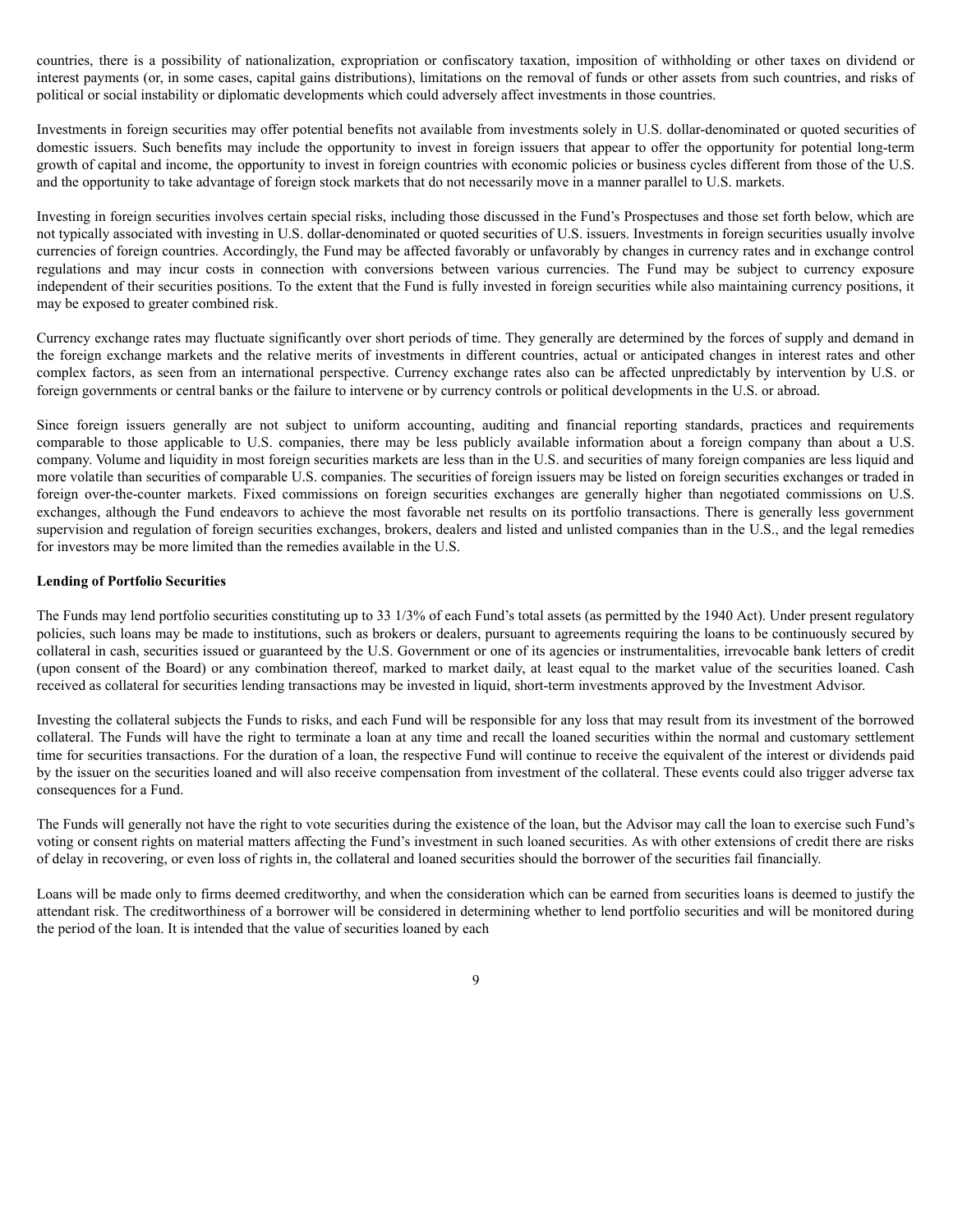Fund will not exceed one-third of the value of the Fund's total assets (including the loan collateral). Loan collateral (including any investment of the collateral) is not subject to the percentage limitations stated elsewhere in this SAI or the Prospectus regarding investing in fixed-income securities and cash equivalents.

## **Risk of Investing in Large-Capitalization Companies**

Large-capitalization companies may be less able than smaller capitalization companies to adapt to changing market conditions. Large-capitalization companies may be more mature and subject to more limited growth potential compared with smaller capitalization companies. Over certain periods, the performance of large-capitalization companies has trailed the performance of overall markets.

## **Risk of Investing in the U.S.**

Certain Funds may have significant exposure to U.S. issuers. A decrease in imports or exports, changes in trade regulations, tariffs or the threat of tariffs, and/or an economic recession in the U.S. may have a material adverse effect on the U.S. economy and the securities listed on U.S. exchanges. Proposed and adopted policy and legislative changes in the U.S. are changing many aspects of financial and other regulation and may have a significant effect on the U.S. markets generally, as well as the value of certain securities. In addition, a continued rise in the U.S. public debt level or U.S. austerity measures may adversely affect U.S. economic growth and the securities to which the Fund has exposure.

### **Cyber Security and Disruptions in Operations**

With the increasing use of the Internet and technology in connection with the Funds' operations, the Funds have become more susceptible to greater operational and information security risks resulting through breaches in cyber security. Cyber incidents can result from unintentional events (such as an inadvertent release of confidential information) or deliberate attacks by insiders or third parties, including cyber criminals, competitors, nation-states and "hacktivists," and can be perpetrated by a variety of complex means, including the use of stolen access credentials, malware or other computer viruses, ransomware, phishing, structured query language injection attacks, and distributed denial of service attacks, among other means. Cyber security breaches include, without limitation, infection by computer viruses and unauthorized access to the Funds' systems through "hacking" or other means for the purpose of misappropriating assets or sensitive information, corrupting data, or causing operations to be disrupted. Cyber security breaches may also occur in a manner that does not required gaining unauthorized access, such as denial-of-service attacks or situations where authorized individuals intentionally or unintentionally release confidential information stored on the Funds' system. A cyber security breach may cause disruptions and impact the Funds' business operations, which could potentially result in financial losses, inability to determine a Fund's NAV impediments to trading, the inability of shareholders to transact business, violation of applicable law, regulatory penalties and/or fines, compliance and other costs. The Funds and their shareholders could be negatively impacted as a result. Further, substantial costs may be incurred in order to prevent future cyber incidents.

The Funds and their shareholders could be negatively impacted as a result. Further, substantial cost may be incurred in order to prevent future cyber incidents. In addition, because the Funds work closely with third-party service providers (e.g., custodians), indirect cyber security breaches at such third-party service providers may subject a Fund's shareholders to the same risks associated with direct cyber security breaches. Further, indirect cyber security breaches at an issuer of securities in which the Funds invest may similarly negatively impact a Fund's shareholders because of a decrease in the value of these securities.

While the Funds have established risk management systems designed to reduce the risks associated with cyber security breaches, there can be no assurances that such measures will be successful particularly since the Funds do not control the cyber security systems of issuers or third-party service providers. The Funds and their respective shareholders could be negatively impacted as a result.

### **Liquidation of a Fund**

The Board may determine to close and liquidate a Fund at any time, which may have adverse consequences for shareholders. In the event of the liquidation of a Fund, shareholders will receive a liquidating distribution in cash or in-kind. A liquidating distribution may be a taxable event to shareholders, resulting in a gain or loss for tax purposes, depending upon a shareholder's basis in his or her Shares of the Fund. A shareholder may receive an amount in liquidation less than the shareholder's original investment.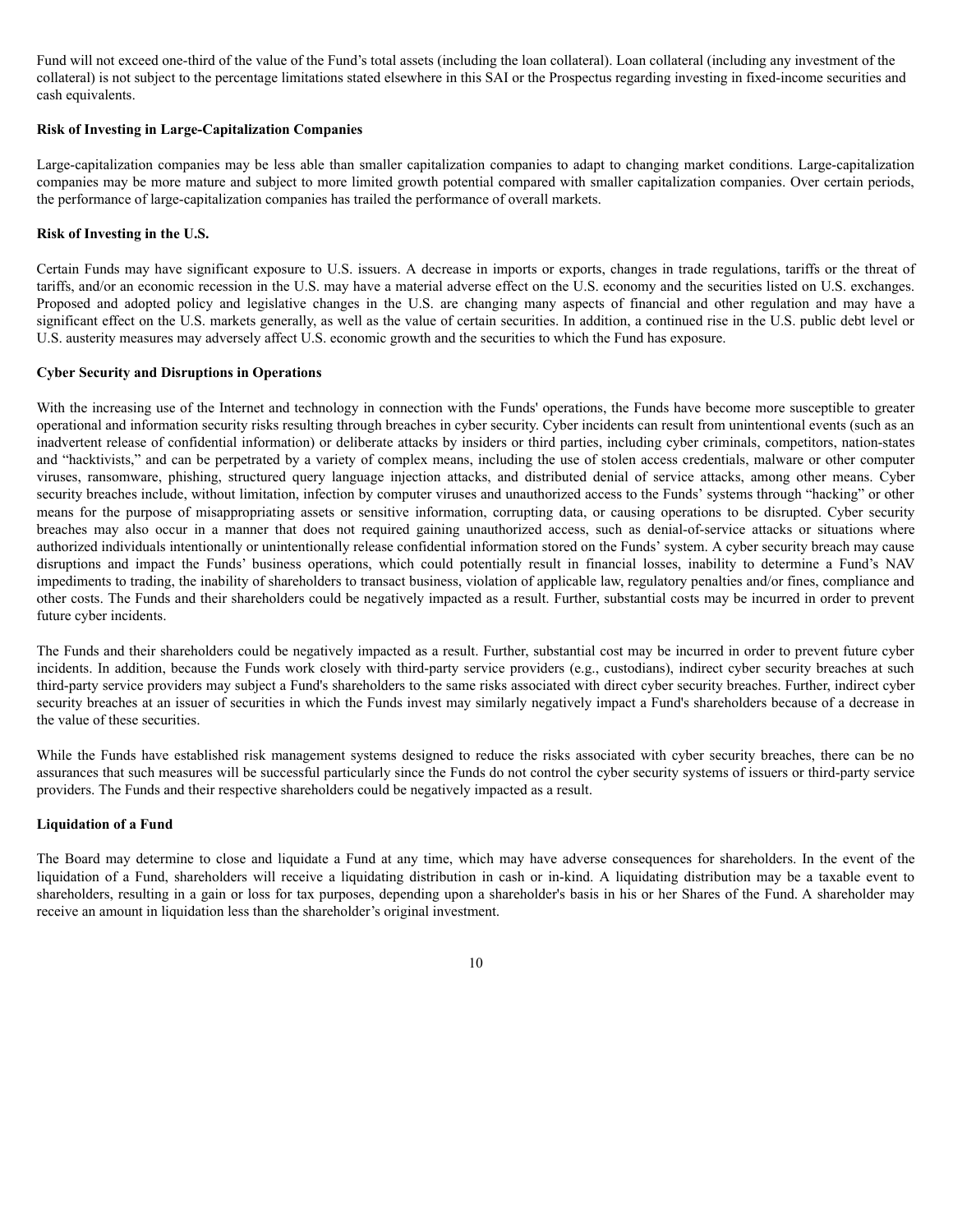### **Market Disruption Risk and Recent Market Events**

Geopolitical and other events, including war, terrorism, economic uncertainty, trade disputes, public health crises and related geopolitical events have led, and in the future may lead, to disruptions in the US and world economies and markets, which may increase financial market volatility and have significant adverse direct or indirect effects on a Fund and its investments. Market disruptions could cause the Fund to lose money, experience significant redemptions, and encounter operational difficulties. Although multiple asset classes may be affected by a market disruption, the duration and effects may not be the same for all types of assets. Recent market disruption events include the pandemic spread of the novel coronavirus known as COVID-19, and the significant restrictions, market volatility, decreased economic and other activity and increased government activity that it has caused. Specifically, COVID-19 has led to significant death and morbidity, and concerns about its further spread have resulted in the closing of schools and non-essential businesses, cancellations, shelter-in-place orders, lower consumer spending in certain sectors, social distancing, bans on large social gatherings and travel, quarantines, government economic stimulus measures, reduced productivity, rapid increases in unemployment, increased demand for and strain on government and medical resources, border closings and global trade and supply chain interruptions, among others. The full effects, duration and costs of the COVID-19 pandemic are impossible to predict, and the circumstances surrounding the COVID-19 pandemic will continue to evolve. The pandemic may affect certain countries, industries, economic sectors, companies and investment products more than others, may exacerbate existing economic, political, or social tensions and may increase the probability of an economic recession or depression. A Fund and its investments may be adversely affected by the effects of the COVID-19 pandemic, and a prolonged pandemic may result in a Fund and its service providers experiencing operational difficulties in coordinating a remote workforce and implementing their business continuity plans, among others.

#### **Additional Market Disruption Risk**

In late February 2022, the Russian military invaded the Ukraine, which amplified existing geopolitical tensions among Russia, Ukraine, Europe, and many other countries including the U.S. and other members of the North Atlantic Treaty Organization ("NATO"). In response, various countries, including the U.S., the United Kingdom, and members of the European Union issued broad-ranging economic sanctions against Russia, Russian companies and financial institutions, Russian individuals and others. Additional sanctions may be imposed in the future. Such sanctions (and any future sanctions) and other actions against Russia in light of Russia's invasion of Ukraine will adversely impact the economies of Russia and Ukraine. Certain sectors of each country's economy may be particularly affected, including but not limited to, financials, energy, metals and mining, engineering and defense and defense-related materials sectors.

Further, a number of large corporations and U.S. and foreign governmental entities have announced plans to divest interests or otherwise curtail business dealings in Russia or with certain Russian businesses. These events have resulted in (and may continue to result in) a loss of liquidity and value of Russian and Ukrainian securities and, in some cases, a complete inability to trade or settle trades in certain Russian securities. Further actions are likely to be taken by the international community, including governments and private corporations, that will adversely impact the Russian economy in particular. Such actions may include boycotts, tariffs, and purchasing and financing restrictions on Russia's government, companies and certain individuals, or other unforeseeable actions.

The ramifications of the hostilities and sanctions also may negatively impact other regional and global economic markets (including Europe and the U.S.), companies in other countries (particularly those that have done business with Russia) and various sectors, industries and markets for securities and commodities globally, such as oil and natural gas and precious metals. Accordingly, the actions discussed above and the potential for a wider conflict could increase financial market volatility and have severe negative consequences for regional and global markets, industries and companies in which the Fund invests. Moreover, the extent and duration of the Ukrainian invasion or future escalation of such hostilities, the extent and impact of existing and future sanctions, market disruptions and volatility, and the result of any diplomatic negotiations cannot be predicted. These and any related events could have a significant impact on a Fund's performance and the value of an investment in the Fund.

## **MANAGEMENT**

**Board Responsibilities.** The business of the Trust is managed under the direction of the Board. The Board has considered and approved contracts, as described herein, under which certain companies provide essential management and administrative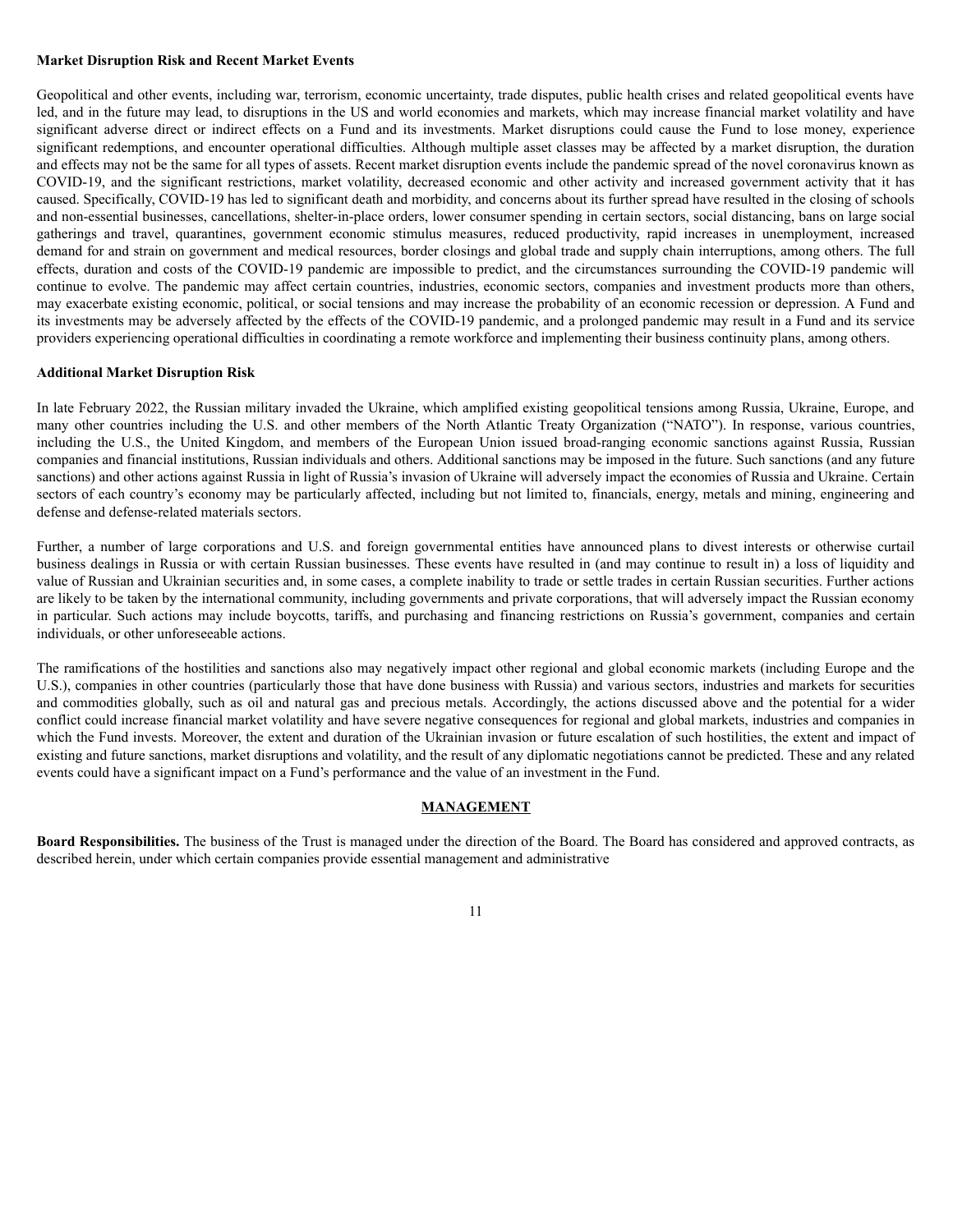services to the Trust. The day-to-day business of the Trust, including the day-to-day management of risk, is performed by the service providers of the Trust, such as the Advisor, Subadvisor, Distributor and Administrator. The Board is responsible for overseeing the Trust's service providers and, thus, has oversight responsibility with respect to the risk management performed by those service providers. Risk management seeks to identify and eliminate or mitigate the potential effects of risks such as events or circumstances that could have material adverse effects on the business, operations, shareholder services, investment performance or reputation of the Trust or the Funds. The Board's role in risk management oversight begins before the inception of an investment portfolio, at which time the Advisor and Subadvisor present the Board with information concerning the investment objectives, strategies and risks of the investment portfolio. Additionally, the Advisor and Subadvisor provide the Board with an overview of, among other things, the respective firm's investment philosophy, brokerage practices and compliance infrastructure. Thereafter, the Board oversees the risk management of the investment portfolio's operations, in part, by requesting periodic reports from and otherwise communicating with various personnel of the service providers, including the Trust's Chief Compliance Officer and the independent registered public accounting firm of the Trust. The Board and, with respect to identified risks that relate to its scope of expertise, the Audit Committee of the Board, oversee efforts by management and service providers to manage risks to which the Funds may be exposed.

Under the overall supervision of the Board and the Audit Committee (discussed in more detail below), the service providers to the Trust employ a variety of processes, procedures and controls to identify risks relevant to the operations of the Trust and the Funds to lessen the probability of their occurrence and/or to mitigate the effects of such events or circumstances if they do occur. Each service provider is responsible for one or more discrete aspects of the Trust's business and, consequently, for managing the risks associated with that activity.

The Board is responsible for overseeing the nature, extent and quality of the services provided to the Funds by the Advisor and Subadvisor and receives information about those services at its regular meetings. In addition, on at least an annual basis, in connection with its consideration of whether to renew the Advisory Agreement with the Advisor and the Subadvisory Agreements with the Subadvisor, the Board receives detailed information from the Advisor and the Subadvisor. Among other things, the Board regularly considers each of the Advisor's and Subadvisor's adherence to each Fund's investment restrictions and compliance with various policies and procedures of the Trust and with applicable securities regulations. The Board also reviews information about each Fund's performance and investments.

The Trust's Chief Compliance Officer meets regularly with the Board to review and discuss compliance and other issues. At least annually, the Trust's Chief Compliance Officer provides the Board with a report reviewing the adequacy and effectiveness of the Trust's policies and procedures and those of its service providers, including the Advisor and Subadvisor. The report addresses the operation of the policies and procedures of the Trust and each service provider since the date of the last report; material changes to the policies and procedures since the date of the last report; any recommendations for material changes to the policies and procedures; and material compliance matters since the date of the last report.

The Board receives reports from the Trust's service providers regarding operational risks, portfolio valuation and other matters. Annually, the independent registered public accounting firm reviews with the Audit Committee its audit of the financial statements of the Funds, focusing on major areas of risk encountered by the Trust and noting any significant deficiencies or material weaknesses in the Trust's internal controls.

The Board recognizes that not all risks that may affect the Funds can be identified, that it may not be practical or cost-effective to eliminate or mitigate certain risks, that it may be necessary to bear certain risks (such as investment-related risks) to achieve each Fund's goals, and that the processes, procedures and controls employed to address certain risks may be limited in their effectiveness. Moreover, despite the periodic reports the Board receives and the Board's discussions with the service providers to the Trust, it may not be made aware of all of the relevant information of a particular risk. Most of the Trust's investment management and business affairs are carried out by or through the Advisor and other service providers each of which has an independent interest in risk management but whose policies and the methods by which one or more risk management functions are carried out may differ from the Trust's and each other's in the setting of priorities, the resources available or the effectiveness of relevant controls. As a result of the foregoing and other factors, the Board's risk management oversight is subject to substantial limitations.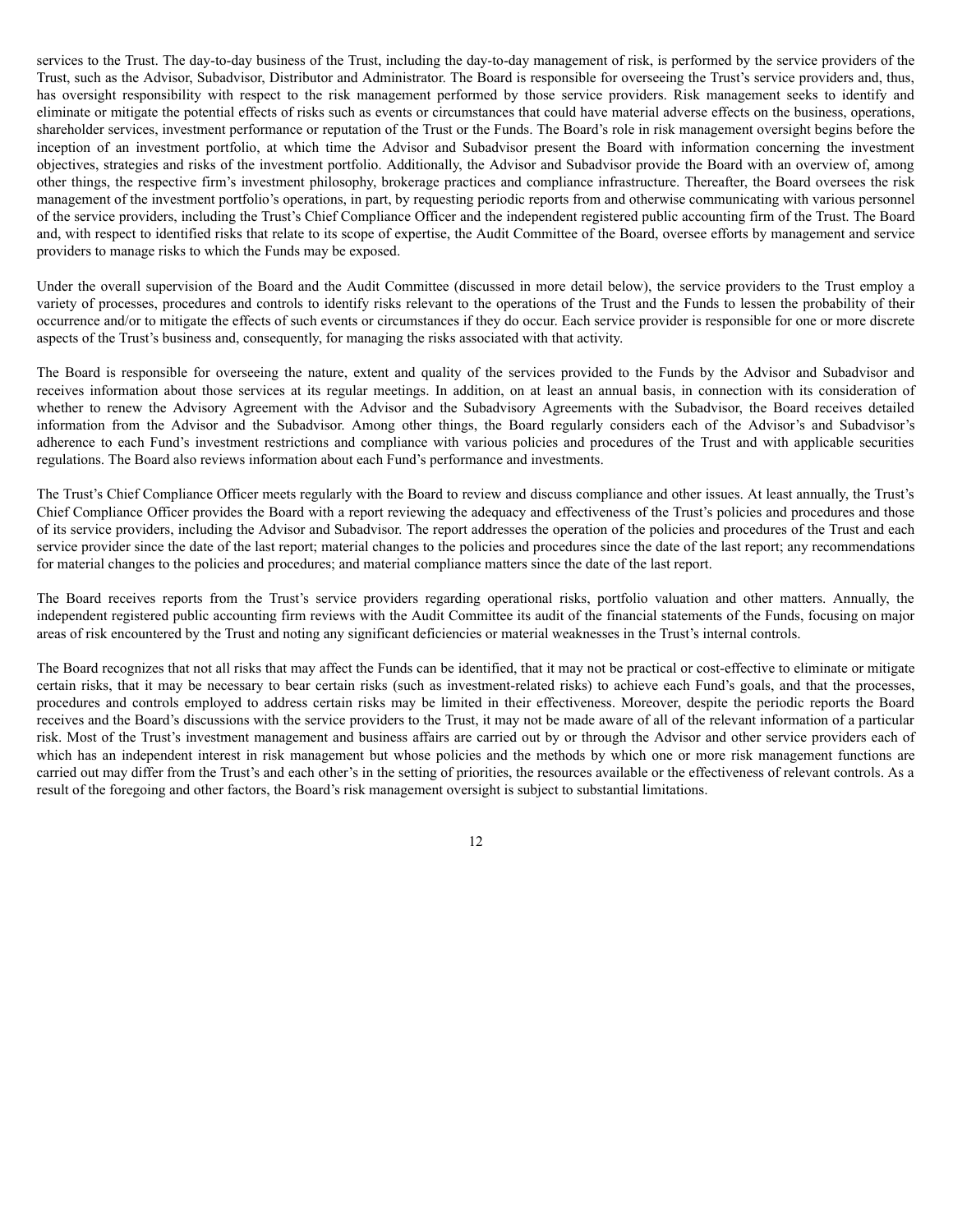Additionally, as required by Rule 22e-4 under the 1940 Act, the Trust has implemented a written liquidity risk management program and related procedures ("Liquidity Program") that is reasonably designed to assess and manage the Fund's "liquidity risk" (defined by the SEC as the risk that the Fund could not meet requests to redeem shares issued by the Fund without significant dilution of remaining investors' interests in the Fund). The Liquidity Program is reasonably designed to assess and manage the Fund's liquidity risk. The Board, including a majority of the Independent Trustees, approved the designation of IndexIQ Advisors as the Liquidity Program's Administrator. The Board will review, no less frequently than annually, a written report prepared by the Liquidity Program's Administrator that addresses the operation of the Liquidity Program and assesses its adequacy and effectiveness of implementation.

The Board also benefits from other risk management resources and functions within New York Life, such as its risk management personnel and internal auditor department. The Board recognizes that it is not possible to identify all of the risks that may affect the Fund or to develop processes and controls to mitigate or eliminate all risks and their possible effects, and that it may be necessary to bear certain risks (such as investment risks) to achieve the Fund's investment objectives. The Board may, at any time and in its discretion, change the manner in which it conducts risk oversight.

**Members of the Board and Officers of the Trust.** Set forth below are the names, years of birth, position with the Trust, term of office, portfolios supervised and the principal occupations and other directorships for a minimum of the last five years of each of the persons currently serving as members of the Board and as Executive Officers of the Trust. Also included below is the term of office for each of the Executive Officers of the Trust. The members of the Board serve as Trustees for the life of the Trust or until retirement, removal, or their office is terminated pursuant to the Trust's Declaration of Trust.

Kirk C. Lehneis, an Interested Trustee and President of the Trust, is Chair of the Board. Kirk Lehneis (the "Interested Trustee") is an interested person of the Trust as that term is defined under Section 2(a)(19) of the 1940 Act because of his affiliation with the Advisor. Two of the Trustees, Michael Pignataro and Paul Schaeffer, and their immediate family members have no affiliation or business connection with the Advisor or the Fund's principal underwriter or any of their affiliated persons and do not own any stock or other securities issued by the Advisor or the Fund's principal underwriter. These Trustees are not Interested Persons of the Trust and are referred to herein as "Independent Trustees."

There is an Audit Committee and Nominating Committee of the Board, each of which is chaired by an Independent Trustee and comprised solely of Independent Trustees. The Committee chair for each is responsible for running the Committee meeting, formulating agendas for those meetings, and coordinating with management to serve as a liaison between the Independent Trustees and management on matters within the scope of the responsibilities of such Committee as set forth in its Board- approved charter. There is a Valuation Committee, which is comprised of the Independent Trustees and representatives of the Advisor to take action in connection with the valuation of portfolio securities held by a Fund in accordance with the Board approved Valuation Procedures. The Board has determined that this leadership structure is appropriate given the specific characteristics and circumstances of the Funds. The Board made this determination in consideration of, among other things, the fact that the Independent Trustees constitute a majority of the Board, the assets under management of the Funds, the number of portfolios overseen by the Board and the total number of trustees on the Board.

# *Independent Trustees*

| <b>Name and Year of</b><br>Birth <sup>(1)</sup> | <b>Position(s)</b> Held<br>with<br>Trust | <b>Term of Office and</b><br>Length of Time<br>Served <sup>(2)</sup> | Principal<br><b>Occupation(s) During</b><br>Past 5 Years                                                                                                              | Number of<br><b>Portfolios in Fund</b><br><b>Complex Overseen</b><br>by Trustee $^{(3)}$ | Other<br><b>Directorships</b><br><b>Held by Trustee</b><br><b>During Past 5</b><br><b>Years</b> |
|-------------------------------------------------|------------------------------------------|----------------------------------------------------------------------|-----------------------------------------------------------------------------------------------------------------------------------------------------------------------|------------------------------------------------------------------------------------------|-------------------------------------------------------------------------------------------------|
| Michael A.<br>Pignataro, 1959                   | Trustee                                  | Since April 2015                                                     | Retired; formerly,<br>Director, Credit Suisse<br>Asset Management (2001)<br>to $2012$ ); and Chief<br>Financial Officer, Credit<br>Suisse Funds (1996 to<br>$2013$ ). | 30                                                                                       | The New Ireland<br>Fund, Inc. (closed-<br>end fund) $(2015$ to<br>present).                     |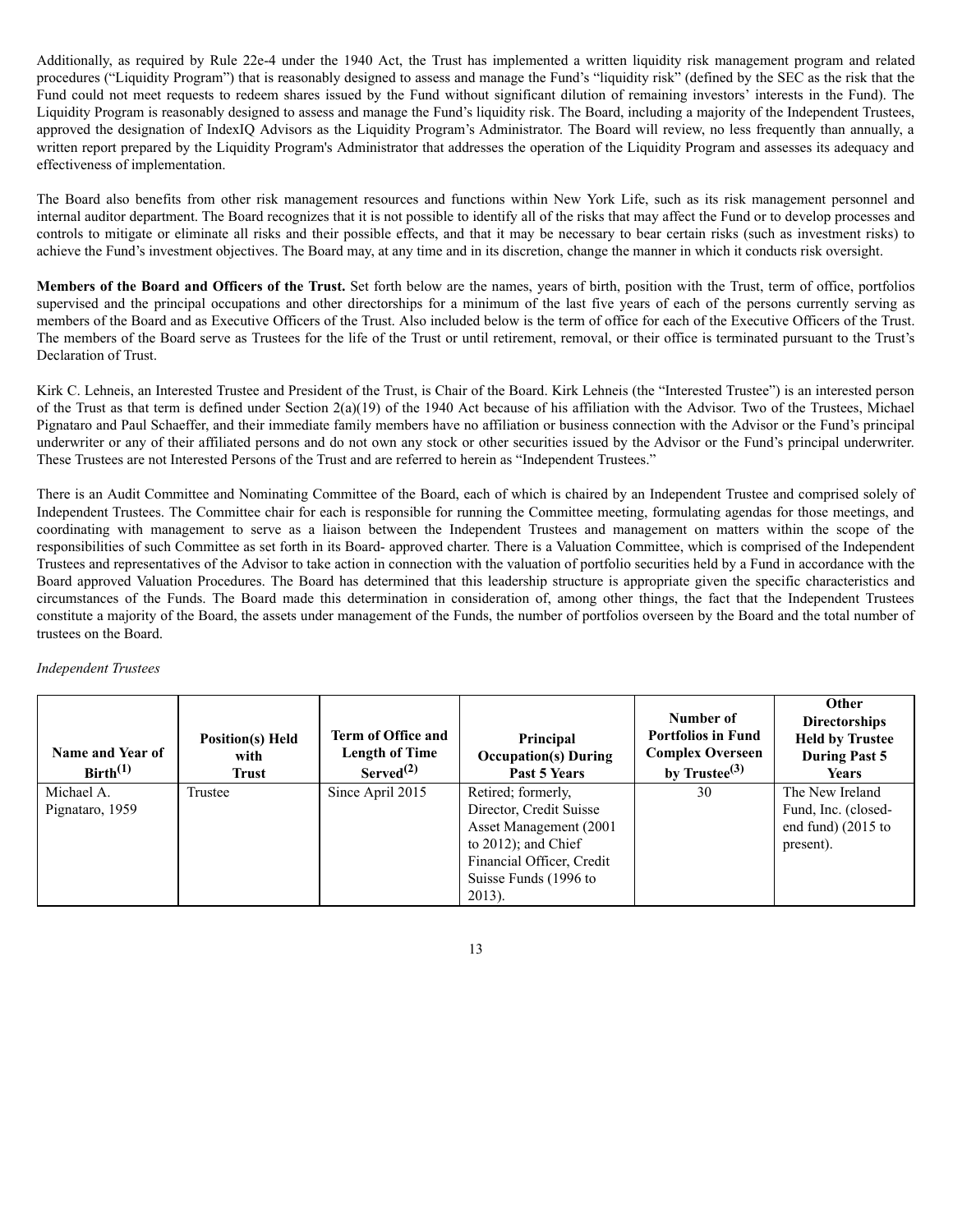| Paul D. Schaeffer,        | Trustee               | Since April 2015   | President, ASP (dba              | $\overline{30}$ | Management Board           |
|---------------------------|-----------------------|--------------------|----------------------------------|-----------------|----------------------------|
| 1951                      |                       |                    | Aspiring Solution                |                 | Member, RIA in a           |
|                           |                       |                    | Partners) (financial             |                 | Box LLC (financial         |
|                           |                       |                    | services consulting) (2013       |                 | services consulting)       |
|                           |                       |                    | to present); Consultant and      |                 | $(2018$ to present);       |
|                           |                       |                    | Executive Advisor,               |                 | Context Capital            |
|                           |                       |                    | <b>Aquiline Capital Partners</b> |                 | Funds (mutual fund         |
|                           |                       |                    | LLC (private equity              |                 | trust) (2 Portfolios)      |
|                           |                       |                    | investment) (2014 to             |                 | $(2014 \text{ to } 2018);$ |
|                           |                       |                    | present).                        |                 | Management Board           |
|                           |                       |                    |                                  |                 | Member, Altegris           |
|                           |                       |                    |                                  |                 | Investments, LLC           |
|                           |                       |                    |                                  |                 | (registered broker-        |
|                           |                       |                    |                                  |                 | dealer) (2016 to           |
|                           |                       |                    |                                  |                 | 2018); Management          |
|                           |                       |                    |                                  |                 | Board Member,              |
|                           |                       |                    |                                  |                 | AssetMark Inc.             |
|                           |                       |                    |                                  |                 | (financial services        |
|                           |                       |                    |                                  |                 | consulting) (2016 to       |
|                           |                       |                    |                                  |                 | 2017); PopTech!            |
|                           |                       |                    |                                  |                 | (conference                |
|                           |                       |                    |                                  |                 | operator) (2012 to         |
|                           |                       |                    |                                  |                 | 2016); Board               |
|                           |                       |                    |                                  |                 | Member, Pathways           |
|                           |                       |                    |                                  |                 | Core Training              |
|                           |                       |                    |                                  |                 | (nonprofit) $(2019$ to     |
|                           |                       |                    |                                  |                 | present); Board            |
|                           |                       |                    |                                  |                 | Member, Center for         |
|                           |                       |                    |                                  |                 | Collaborative              |
|                           |                       |                    |                                  |                 | Investigative              |
|                           |                       |                    |                                  |                 | Journalism (non-           |
|                           |                       |                    |                                  |                 | profit) (2020-             |
|                           |                       |                    |                                  |                 | present).                  |
| <b>Interested Trustee</b> |                       |                    |                                  |                 |                            |
| Kirk C. Lehneis,          | Trustee, President    | Since January 2018 | <b>Chief Operating Officer</b>   | $\overline{30}$ | None.                      |
| $1974^{(4)}$              | and Principal Officer |                    | and Senior Managing              |                 |                            |
|                           |                       |                    | Director, New York Life          |                 |                            |
|                           | Chair                 |                    | <b>Investment Management</b>     |                 |                            |
|                           |                       |                    | LLC (since 2016); Chief          |                 |                            |
|                           |                       |                    | Executive Officer, IndexIQ       |                 |                            |
|                           |                       |                    | Advisors LLC (since              |                 |                            |
|                           |                       |                    | 2018); Chairman of the           |                 |                            |
|                           |                       |                    | Board, NYLIM Service             |                 |                            |
|                           |                       |                    | Company LLC (since               |                 |                            |
|                           |                       |                    | September 2017);                 |                 |                            |
|                           |                       |                    | President, MainStay              |                 |                            |
|                           |                       |                    | DefinedTerm Municipal            |                 |                            |
|                           |                       |                    | Opportunities Fund,              |                 |                            |
|                           |                       |                    | MainStay Funds,                  |                 |                            |
|                           |                       |                    | MainStay Funds Trust, and        |                 |                            |
|                           |                       |                    | MainStay VP Funds Trust          |                 |                            |
|                           |                       |                    | (since September 2017).          |                 |                            |

| <i>Officers</i>                       |                             |                                                            |                                                                                                                           |
|---------------------------------------|-----------------------------|------------------------------------------------------------|---------------------------------------------------------------------------------------------------------------------------|
| Name and Year of Birth <sup>(1)</sup> | Position(s) Held with Trust | Term of Office and Length of<br>Time Served <sup>(2)</sup> | <b>Principal Occupation(s) During</b><br>Past 5 Years                                                                     |
| Jomil M. Guerrero, 1976               | Vice President              | Since March 2022                                           | Chief Operating Officer and<br>Managing Director, IndexIQ<br>Advisors LLC (2021 to present);<br>Managing Director, Global |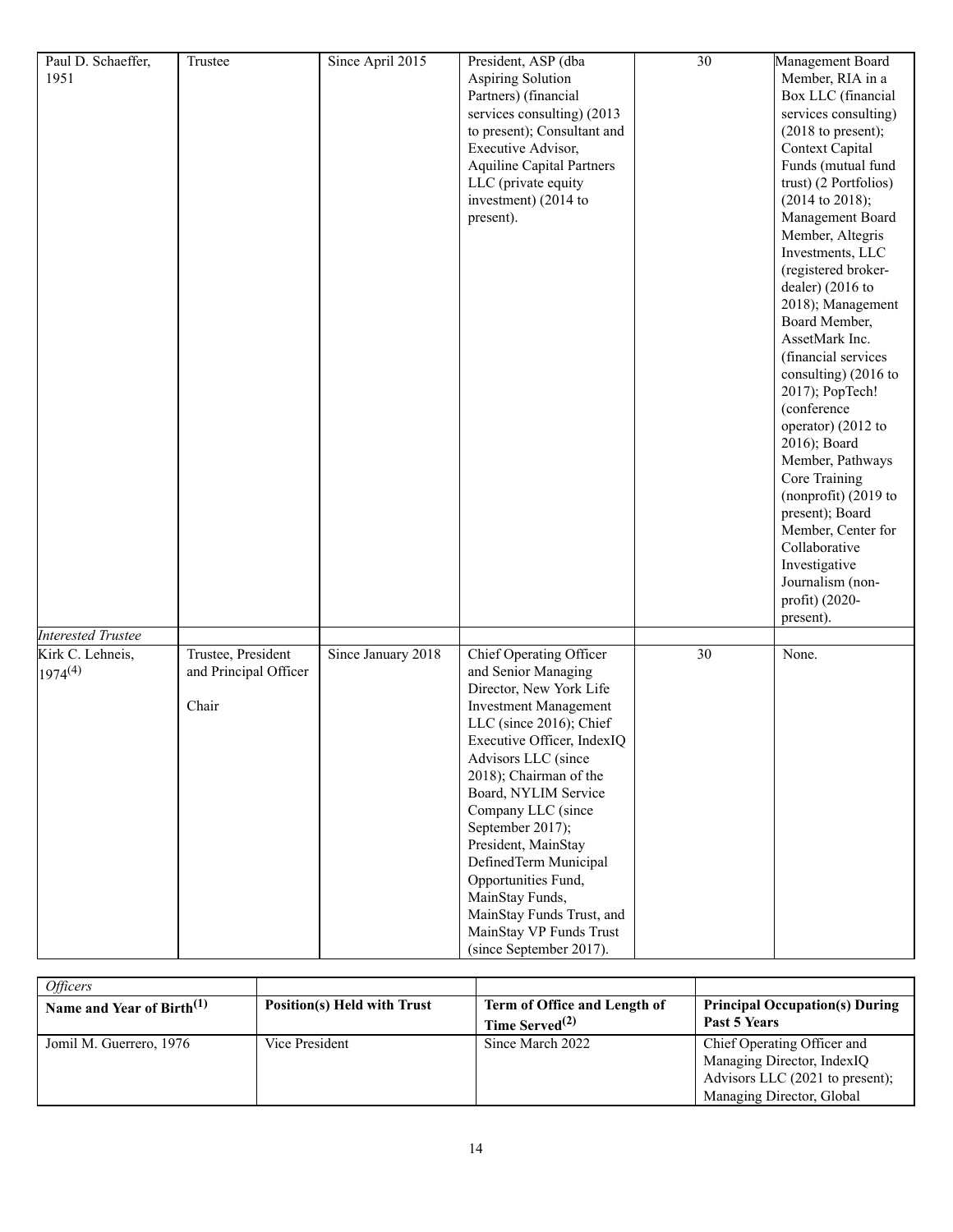| Adefolahan Oyefeso, 1974 | Treasurer, Principal Financial<br>Officer and Principal Accounting<br>Officer | Since April 2018 | Marketing operations, New York<br>Life Investment Management LLC<br>$(2016$ to $2021)$ ; and Director of<br>Finance (2011 to 2016) New York<br>Life Investment Management<br>LLC.<br>Vice President of Operations &<br>Finance, IndexIQ Advisors (2015<br>to present); Director of the Fund<br><b>Administration Client Service</b><br>Department at The Bank of New<br>York Mellon (2007 to 2015).                                                                                                                                                         |
|--------------------------|-------------------------------------------------------------------------------|------------------|-------------------------------------------------------------------------------------------------------------------------------------------------------------------------------------------------------------------------------------------------------------------------------------------------------------------------------------------------------------------------------------------------------------------------------------------------------------------------------------------------------------------------------------------------------------|
| Matthew V. Curtin, 1982  | Secretary and Chief Legal Officer                                             | Since June 2015  | Secretary and Chief Legal<br>Officer, IndexIQ Advisors LLC<br>(since 2015), Chief Compliance<br>Officer, IndexIQ, IndexIQ ETF<br>Trust and IndexIQ Active ETF<br>Trust (June 2015 to January 2017);<br>Associate General Counsel, New<br>York Life Insurance Company<br>(since February 2015); Associate,<br>Dechert LLP (2007 to 2015).                                                                                                                                                                                                                    |
| Kevin M. Bopp,<br>1969   | Chief Compliance Officer                                                      | Since June 2021  | Chief Compliance<br>Officer, IndexIQ ETF Trust and<br>IndexIQ Active ETF Trust (since<br>2021); Head of Investments<br>Compliance, New York Life<br>Investments (since 2019); Chief<br>Compliance Officer, IndexIQ<br>Advisors (since 2017); Chief<br>Compliance Officer, IndexIQ ETF<br>Trust and IndexIQ Active ETF<br>Trust (2017 to 2019) Vice<br>President and Chief Compliance<br>Officer, The MainStay Funds,<br>MainStay Funds Trust, MainStay<br>MacKay DefinedTerm Municipal<br>Opportunities Fund and MainStay<br>VP Funds Trust (2014 to 2019). |

(1) The address of each Trustee or officer is c/o IndexIQ Advisors, 51 Madison Avenue, New York, New York 10010.

(2) Trustees and Officers serve until their successors are duly elected and qualified.

(3) The Fund is part of a "fund complex" as defined in the 1940 Act. The fund complex includes all operational open-end funds (including all of their portfolios) advised by the Advisor and any funds that have an investment advisor that is an affiliated person of the Advisor.

(4) Mr. Lehneis is an "interested person" of the Trust (as that term is defined in the 1940 Act) because of his affiliations with the Advisor.

# **Description of Standing Board Committees**

*Audit Committee.* The principal responsibilities of the Audit Committee are the appointment, compensation and oversight of the Trust's independent auditors, including the resolution of disagreements regarding financial reporting between Trust management and such independent auditors. The Audit Committee's responsibilities include, without limitation, to (i) oversee the accounting and financial reporting processes of the Trust and its internal control over financial reporting and, as the Committee deems appropriate, to inquire into the internal control over financial reporting of certain thirdparty service providers; (ii) oversee the quality and integrity of each funds' financial statements and the independent audits thereof; (iii) oversee, or, as appropriate, assist Board oversight of, the Trust's compliance with legal and regulatory requirements that relate to the Trust's accounting and financial reporting, internal control over financial reporting and independent audits; (iv) approve prior to appointment the engagement of the Trust's independent auditors and, in connection therewith, to review and evaluate the qualifications, independence and performance of the Trust's independent auditors; and (v) act as a liaison between the Trust's independent auditors and the full Board. The Board has adopted a written charter for the Audit Committee. All of the Independent Trustees serve on the Trust's Audit Committee.

*Nominating Committee.* The Nominating Committee has been established to: (i) assist the Board in matters involving mutual fund governance and industry practices; (ii) select and nominate candidates for appointment or election to serve as Trustees who are not "interested persons" of the Trust or its Advisor or distributor (as defined by the 1940 Act); and (iii) advise the Board of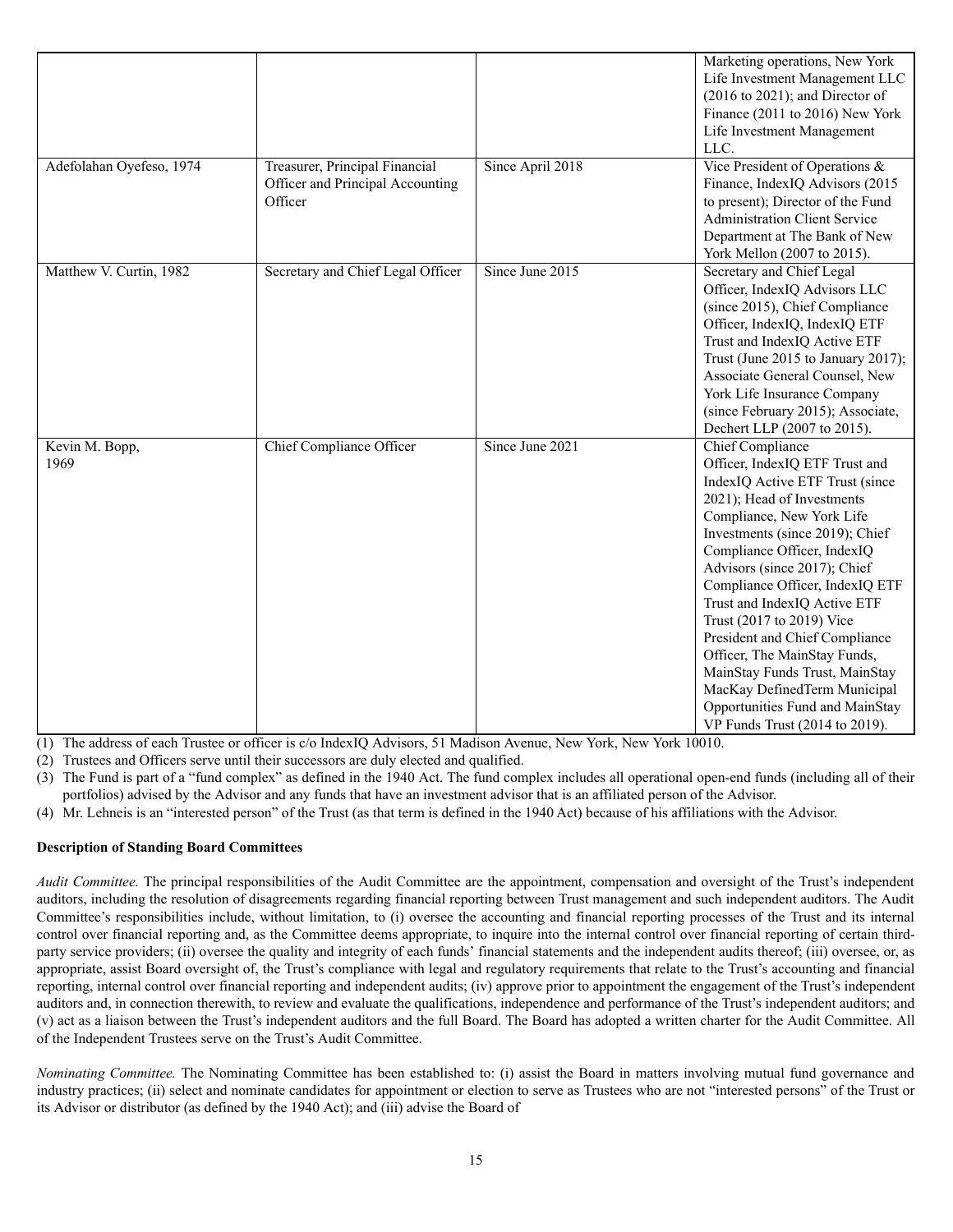Trustees on ways to improve its effectiveness. All of the Independent Trustees serve on the Nominating Committee. As stated above, each Trustee holds office for an indefinite term until the occurrence of certain events. In filling Board vacancies, the Nominating Committee will consider nominees recommended by shareholders. Nominee recommendations should be submitted to the Trust at its mailing address stated in the Fund's Prospectus and should be directed to the attention of the IndexIQ Active ETF Trust Nominating Committee.

*Valuation Committee.* The Valuation Committee oversees the implementation of the Trust's Valuation Procedures. The Valuation Committee shall make fair value determinations on behalf of the Board as specified in the Valuation Procedures. The Valuation Committee has appointed the Advisor Fair Valuation Committee to deal in the first instance with questions that arise or cannot be resolved under the Valuation Procedures. All of the Independent Trustees serve on the Trust's Valuation Committee.

# **Individual Trustee Qualifications**

The Trust has concluded that each of the Trustees should serve on the Board because of their ability to review and understand information about the Trust and the Funds provided to them by management, to identify and request other information they may deem relevant to the performance of their duties, to question management and other service providers regarding material factors bearing on the management and administration of the Funds, and to exercise their business judgment in a manner that serves the best interests of each funds' shareholders. The Trust has concluded that each of the Trustees should serve as a Trustee based on their own experience, qualifications, attributes and skills as described below. The Trust has concluded that Ms. Aggarwal should serve as trustee of the Trust and as an audit committee financial expert because of the experience she has gained as a professor of finance, deputy dean at Georgetown University's McDonough School of Business and Director of the Georgetown Center for Financial Markets and Policy, her service as trustee for another mutual fund family, the experience she has gained serving as trustee of the Funds since 2008 and her general expertise with respect to financial matters and accounting principles.

The Trust has concluded that Mr. Pignataro should serve as trustee of the Trust and as an audit committee financial expert because of the experience he has gained as a businessman and, in particular, his prior service in the financial services industry as a Director of Credit Suisse Asset Management and Chief Financial Officer of the Credit Suisse Funds.

The Trust has concluded that Mr. Schaeffer should serve as trustee of the Trust because of his experience in the financial services industry, including his experience as a director of and service provider to investment companies.

The Trust has concluded that Mr. Lehneis should serve as trustee of the Trust because of the experience he has gained as President of the MainStay Funds, Chief Operating Officer of New York Life Investment Management LLC, and President of IndexIQ Advisors, his knowledge of and experience in the financial services industry, and the experience he has gained serving as Chairman of the Board of New York Life Investment Management LLC since 2017.

# **Trustees' Ownership of Shares**

Listed below for each Trustee is a dollar range of securities beneficially owned by the Trustees together with the aggregate dollar range of equity securities in all registered investment companies overseen by each Trustee that are in the same family of investment companies as the Trust, as of December 31, 2021.

|                                |                                                 | <b>Aggregate Dollar Range of Equity</b><br><b>Securities in All Registered Investment</b> |
|--------------------------------|-------------------------------------------------|-------------------------------------------------------------------------------------------|
|                                | <b>Dollar Range of Equity Securities in the</b> | <b>Companies Overseen by Trustee in</b>                                                   |
| <b>Name of Trustee</b>         | <b>Funds</b>                                    | Family of Investment Companies <sup>(1)</sup>                                             |
| Michael A. Pignataro           | None                                            | None                                                                                      |
| Paul D. Schaeffer              | None                                            | \$50,001-\$100,000                                                                        |
| Kirk C. Lehneis <sup>(2)</sup> | None                                            | None                                                                                      |

(1) The fund complex includes all operational open-end funds (including all of their portfolios) advised by the Advisor. As of the date of this SAI, the fund complex consists of the Trust's funds and the funds of IndexIQ ETF Trust.

(2) Mr. Lehneis is an "interested person" of the Trust (as that term is defined in the 1940 Act) because of his affiliations with the Advisor.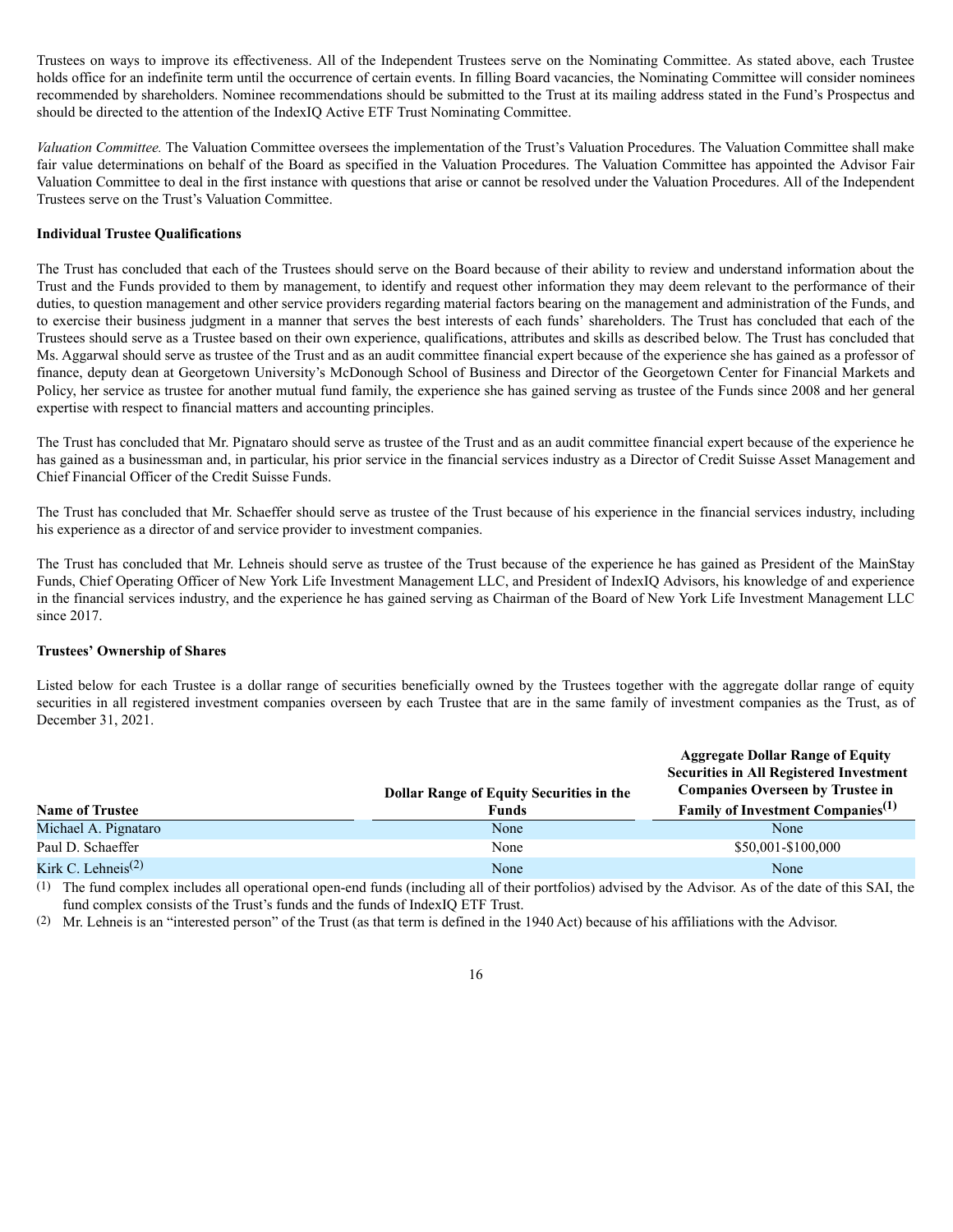## **Board Compensation**

Effective January 1, 2022, each Independent Trustee receives from the Fund Complex, either directly or indirectly, an annual retainer of \$60,000. From October 1, 2020 to January 1, 2022, each Independent Trustee received from the Fund Complex, either directly or indirectly, an annual retainer of \$52,000. Prior to October 1, 2020, each Independent Trustee received from the Fund Complex, either directly or indirectly, an annual retainer of \$46,000. In addition, effective January 1, 2022, as Audit Committee chair and Valuation Committee chair, Mr. Pignataro receives an annual stipend of \$20,000, which represents \$10,000 for each committee; and as Nominating Committee chair, Mr. Schaeffer receives an annual stipend of \$10,000. In addition, the Independent Trustees are reimbursed for all reasonable travel expenses relating to their attendance at the Board Meetings. The following table sets forth certain information with respect to the estimated compensation of each Trustee for the fiscal year ended April 30, 2022:

| <b>Name and Position</b>                   | <b>Pension or Retirement</b><br><b>Benefits Accrued As Part</b><br>of Trust Expenses | <b>Estimated Annual Benefits</b><br><b>Upon Retirement</b> | <b>Total Estimated</b><br><b>Compensation From</b><br><b>Trust and Fund</b><br><b>Complex Paid to</b><br>$Trustees^{(1)}$ |
|--------------------------------------------|--------------------------------------------------------------------------------------|------------------------------------------------------------|---------------------------------------------------------------------------------------------------------------------------|
| Michael Pignataro, Trustee                 | N/A                                                                                  | N/A                                                        | \$68,000                                                                                                                  |
| Paul Schaeffer, Trustee                    | N/A                                                                                  | N/A                                                        | \$64,666                                                                                                                  |
| Kirk C. Lehneis, Trustee, President and    |                                                                                      |                                                            |                                                                                                                           |
| Principal Executive Officer <sup>(2)</sup> | None                                                                                 | None                                                       | None                                                                                                                      |

(1) The fund complex includes all operational open-end funds (including all of their portfolios) advised by the Advisor. As of the date of this SAI, the fund complex consists of the Trust's funds and the funds of IndexIQ ETF Trust.

(2) Mr. Lehneis is an "interested person" of the Trust (as that term is defined in the 1940 Act) because of his affiliations with the Advisor.

### **Code of Ethics**

The Trust, its Advisor, Subadvisor and principal underwriter have each adopted a code of ethics under Rule 17j-1 of the 1940 Act that permit personnel subject to their particular codes of ethics to invest in securities, including securities that may be purchased or held by a Fund.

In accordance with the Advisor's and the Subadvisor's code of ethics, personnel of those entities with knowledge about the composition of the Actual Portfolio are prohibited from disclosing such information to any other person, except as authorized in the course of their employment, until such information is made public.

### **PROXY VOTING POLICIES**

The Board believes that the voting of proxies on securities held by a Fund is an important element of the overall investment process. As such, the Board has delegated responsibility for decisions regarding proxy voting for securities held by each series of the Trust to the Advisor. Where a Fund has retained the services of a Subadvisor to provide day-to-day portfolio management for the Fund, the Advisor may delegate proxy voting authority to the Subadvisor, provided that, as specified in the Advisor's Proxy Voting Policies and Procedures, the Subadvisor has demonstrated that its proxy voting policies and procedures are consistent with the Advisor's Proxy Voting Policies and Procedures or are otherwise implements in the best interests of the Advisor's clients and appear to comply with governing regulations. A Fund may revoke all or part of this delegation (to the Advisor and/or Subadvisor as applicable) at any time by a vote of the Board. The Advisor has delegated proxy-voting authority to each Fund's Subadvisor. The Board will periodically review each series' proxy voting record.

The Advisor has delegated proxy-voting authority to the Fund's Subadvisor, Winslow Capital. A summary of Winslow Capital's proxy voting policies and procedures is provided below.

Winslow Capital, pursuant to Rule 206(4)-6 under the Investment Advisers Act of 1940, as amended, has adopted Proxy Voting Policies and Procedures pursuant to which Winslow Capital has undertaken to vote all proxies or other beneficial interests in an equity security prudently (the "Proxies") and solely in the best long-term economic interest of its advisory clients and their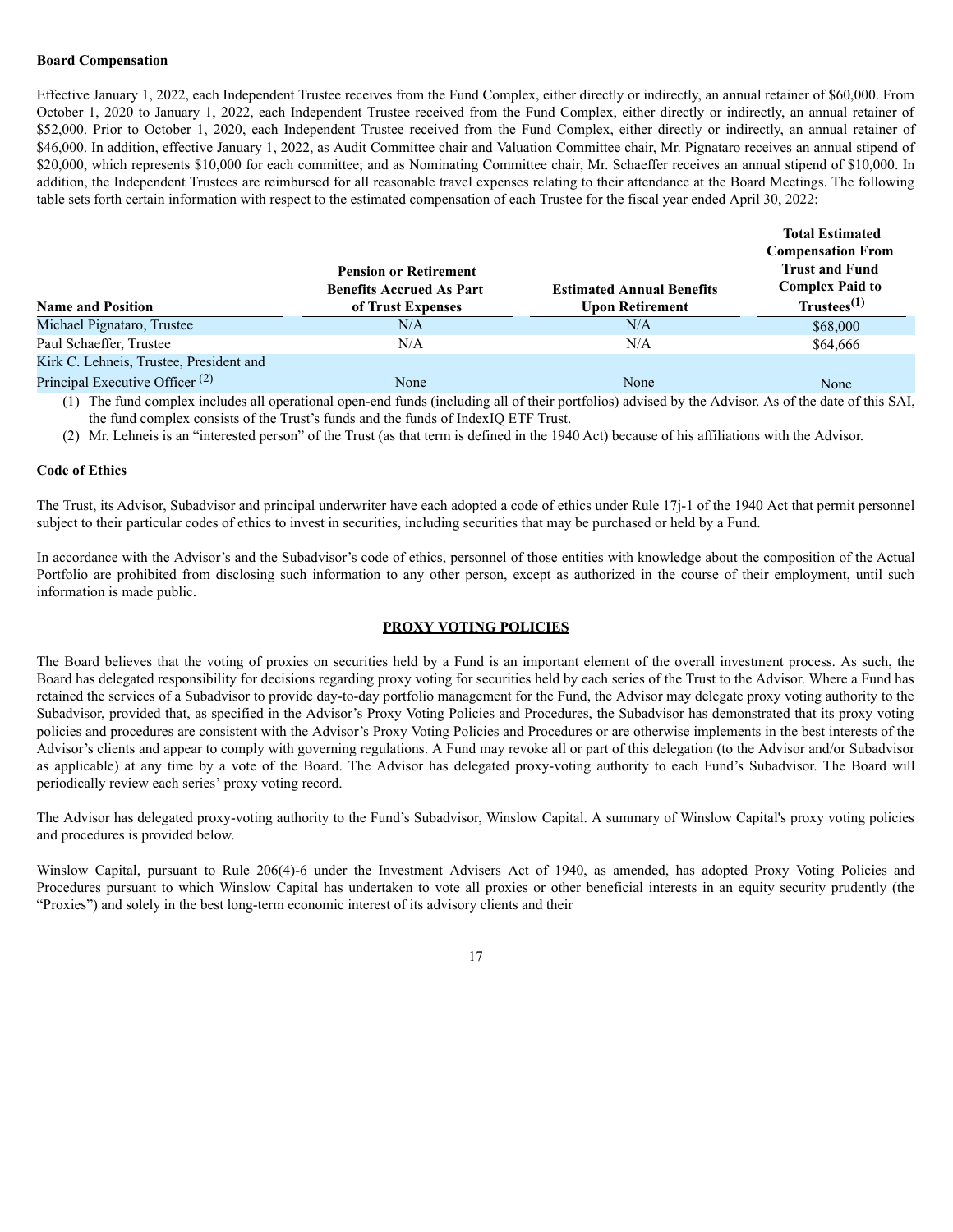beneficiaries, considering all relevant factors and without undue influence from individuals or groups who may have an economic interest in the outcome of a proxy vote.

Winslow Capital will vote all proxies appurtenant to shares of corporate stock held by a plan or account with respect to which Winslow Capital serves as investment manager, unless the investment management contract expressly precludes Winslow Capital, as investment manager, from voting such proxy.

Winslow Capital has delegated the authority to vote proxies in accordance with its Proxy Voting Policies and Procedures to Institutional Shareholder Services (ISS), a third-party proxy voting agency. Winslow Capital subscribes to ISS's Implied Consent service feature. As ISS research is completed, the ISS Vote Execution Team executes the ballots as Winslow Capital's agent according to the vote recommendations and consistent with the ISS Standard Proxy Voting Guidelines.

Winslow Capital retains the ability to override any vote if it disagrees with ISS's vote recommendation, and always maintains the option to review and amend votes before they are cast up until the proxy submission deadline, except in the case of a conflict of interest. When there is an apparent conflict of interest, or the appearance of a conflict of interest, e.g. where Winslow Capital may receive fees from a company for advisory or other services at the same time that Winslow Capital has investments in the stock of that company, Winslow Capital will follow the vote recommendation of ISS. Winslow Capital retains documentation of all amended votes.

The Trust is required to disclose annually a Fund's complete proxy voting record on Form N-PX covering the period July 1 through June 30 and file it with the SEC no later than August 31 of each year. Each Fund's Form N-PX will be available at no charge upon request by calling 1-888-474-7725 and will be published on the Funds' website (newyorklifeinvestments.com). It will also be available on the SEC's website at www.sec.gov.

## **CONTROL PERSONS AND PRINCIPAL HOLDERS OF SECURITIES**

As of the date of this SAI, the Funds have not yet commenced operations and information is not presented for the Funds.

## **MANAGEMENT SERVICES**

The following information supplements and should be read in conjunction with the section in the Prospectus entitled "Management."

### **Investment Advisor**

IndexIQ Advisors LLC, the Advisor, serves as investment advisor to the Funds and has overall responsibility for the general management and administration of the Trust, pursuant to the Investment Advisory Agreement between the Trust and the Advisor (the "Advisory Agreement"). Under the Advisory Agreement, the Advisor, subject to the supervision of the Board provides an investment program for each Fund and is responsible for the retention of subadvisors to manage the investment of each Fund's assets in conformity with the stated investment policies of each Fund if the Advisor does not provide these services directly. The Advisor is responsible for the supervision of the Subadvisor and its management of the investment portfolio of each of the Funds. The Advisor also arranges for the provision of distribution, subadvisory, transfer agency, custody, administration and all other services necessary for the Funds to operate.

The Advisory Agreement will remain in effect with respect to the Funds from year to year provided such continuance is specifically approved at least annually by (i) the vote of a majority of the Funds' outstanding voting securities or a majority of the Trustees of the Trust, and (ii) the vote of a majority of the Independent Trustees of the Trust, cast in person at a meeting called for the purpose of voting on such approval.

In addition to providing advisory services, under the Advisory Agreement, the Advisor also: (i) supervises all non-advisory operations of the Funds; (ii) provides personnel to perform such executive, administrative and clerical services as are reasonably necessary to provide effective administration of the Funds; (iii) arranges for (a) the preparation of all required tax returns, (b) the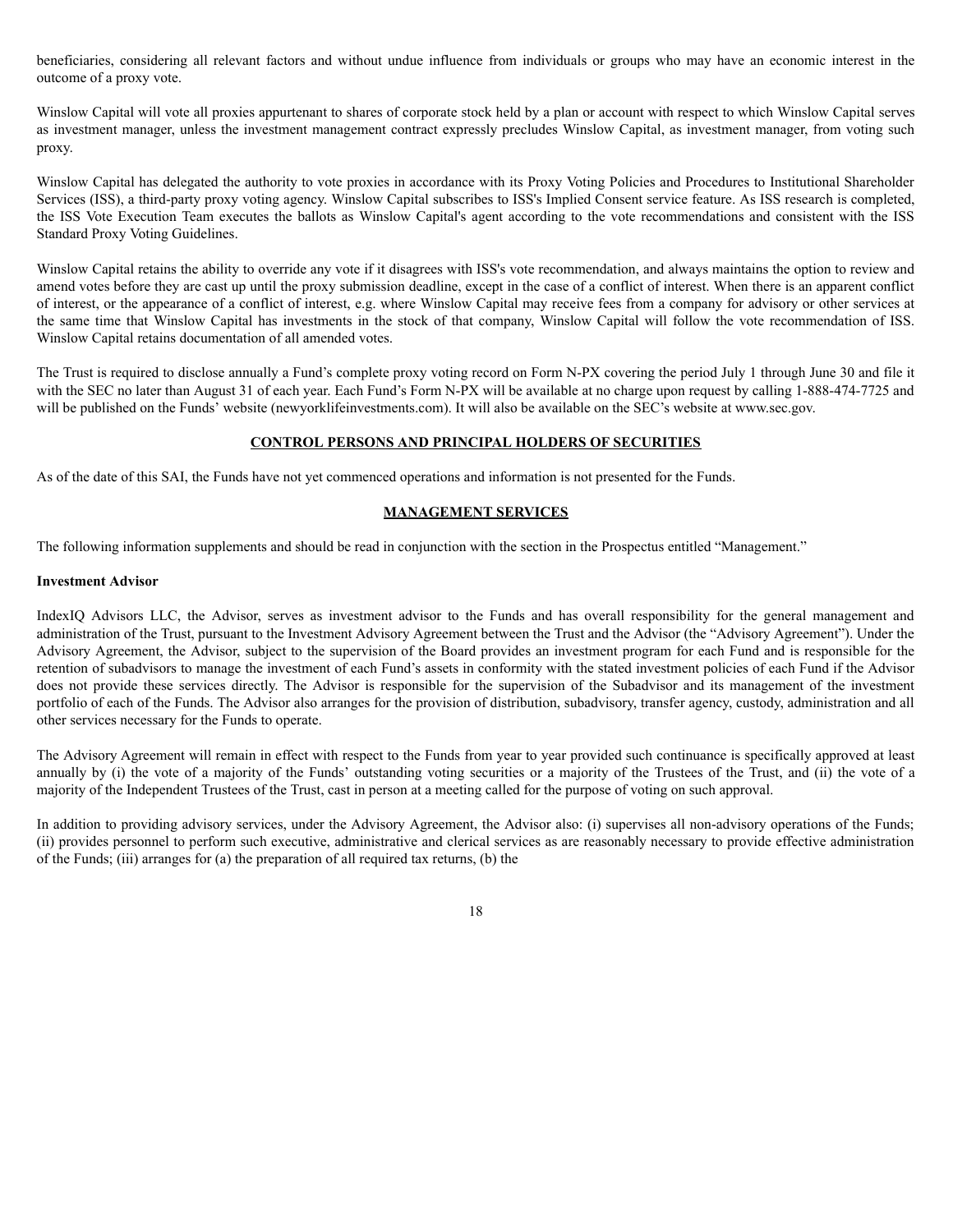preparation and submission of reports to existing shareholders, (c) the periodic updating of prospectuses and statements of additional information and (d) the preparation of reports to be filed with the SEC and other regulatory authorities; (iv) maintains the records of the Funds; and (v) provides office space and all necessary office equipment and services.

Section 15(a) of the 1940 Act requires that all contracts pursuant to which persons serve as investment advisors to investment companies be approved by shareholders. As interpreted, this requirement also applies to the appointment of subadvisors to the Fund. The Advisor and the Funds have obtained an exemptive order (the "Manager of Managers Order") from the SEC permitting the Advisor, on behalf of the Funds and subject to the approval of the Board, including a majority of the Independent Trustees, to hire or terminate unaffiliated subadvisors and to modify any existing or future subadvisory agreement with unaffiliated subadvisors without shareholder approval. This authority is subject to certain conditions. The Funds will notify shareholders and provide them with certain information required by the Manager of Managers Order within 90 days of hiring a new subadvisor. The Funds' sole shareholder has approved the use of the Manager of Managers Order.

The Advisory Agreement will terminate automatically if assigned (as defined in the 1940 Act). The Advisory Agreement is also terminable with respect to the Funds at any time without penalty by the Board of Trustees of the Trust or by vote of a majority of the outstanding voting securities of each Fund on 60 days' written notice to the Advisor or by the Advisor on 60 days' written notice to the Trust.

Pursuant to the Advisory Agreement, as compensation for its services and its assumption of certain expenses, each Fund pays the Advisor a management fee equal to a percentage of a Fund's average daily net assets, based upon its assets under management, that is calculated daily and paid monthly, as set forth in the schedules below.

The management fee schedule for IQ Winslow Large Growth ETF is as follows: 0.75% on assets up to \$500 million; 0.725% on assets from \$500 million to \$750 million; 0.71% on assets from \$750 million to \$1 billion; 0.70% on assets from \$1 billion to \$2 billion; 0.66% on assets from \$2 billion to \$3 billion; 0.61% on assets from \$3 billion to \$7 billion; 0.585% on assets from \$7 billion to \$9 billion; and 0.575% on assets over \$9 billion.

The management fee schedule for IQ Winslow Focused Large Cap Growth ETF is as follows: 0.75% on assets up to \$500 million; 0.725% on assets from \$500 million to \$750 million; 0.71% on assets from \$750 million to \$1 billion; 0.70% on assets from \$1 billion to \$2 billion; 0.66% on assets from \$2 billion to \$3 billion; 0.61% on assets from \$3 billion to \$7 billion; 0.585% on assets from \$7 billion to \$9 billion; and 0.575% on assets over \$9 billion.

## **Expense Waiver/Reimbursement Agreement**

The Advisor has entered into an Expense Waiver/Reimbursement Agreement with each Fund whereby the Advisor has contractually agreed to waive or reduce its management fee and/or reimburse expenses of the Fund in an amount that limits "Total Annual Fund Operating Expenses" (exclusive of interest, taxes, brokerage fees and commissions, dividends paid on short sales, acquired fund fees and expenses, and extraordinary expenses) to not more than 0.60% of the average daily net assets of IQ Winslow Large Cap Growth ETF and to not more than 0.65% of the average daily net assets of IQ Winslow Focused Large Cap Growth ETF. The agreement will remain in effect unless terminated by the Board of Trustees of the Fund.

### **Subadvisor**

# **Winslow Capital Management, LLC**

Winslow Capital Management, LLC, located at 4400 IDS Center, 80 South Eighth Street, Minneapolis, Minnesota 55402, serves as investment subadvisor to the Funds pursuant to the Investment Subadvisory Agreement between the Advisor and the Subadvisor (the "Subadvisory Agreement"). Winslow Capital has been an investment adviser since 1992, and is a wholly-owned subsidiary of Nuveen, LLC. As of October 1, 2014, Nuveen, LLC is an indirect subsidiary of TIAA. As of December 31, 2021, Winslow Capital managed approximately \$31.1 billion in assets.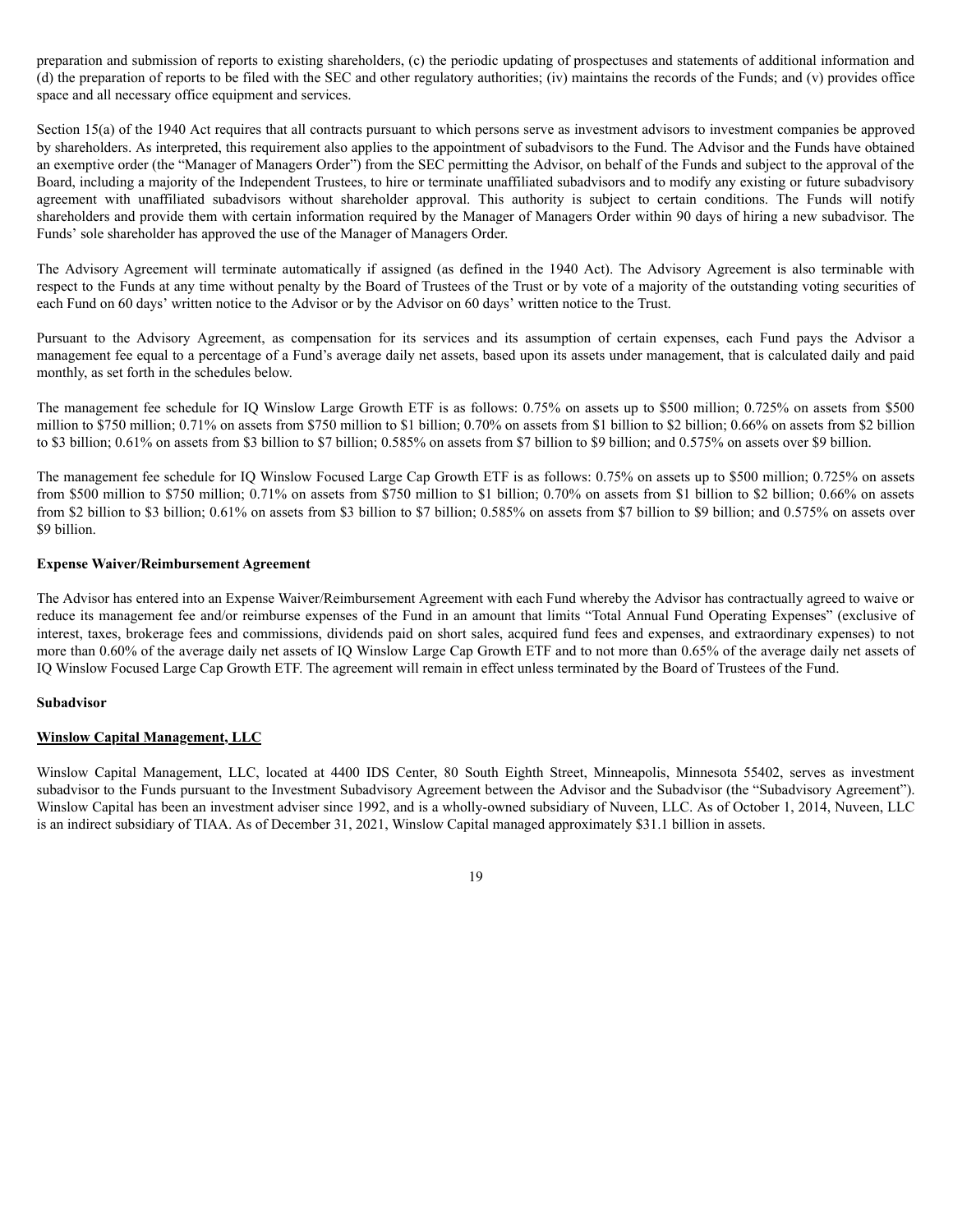Pursuant to the Subadvisory Agreement, the Subadvisor is entitled to receive a fee from the Advisor, payable monthly, at the annual rate based on a percentage of each Fund's average daily net assets, based upon its assets under management, as set forth in the schedules below.

The subadvisory fee schedule for each Fund is as follows: 0.40% on assets up to \$100 million; 0.35% on assets from \$100 million to \$350 million; 0.30% on assets from \$350 million to \$600 million; 0.25% on assets from \$1 billion to \$2.5 billion; 0.24% on assets from \$2.5 billion to \$5 billion; and 0.25% on assets over \$9 billion.

## **Portfolio Managers**

Each Subadvisor acts as portfolio manager for the Funds. Subject to the supervision of the Advisor and the Board, the Subadvisor supervise and manage the investment portfolios of the Funds and direct the purchase and sale of each Fund's investment securities. The Subadvisor utilizes a team of investment professionals acting together to manage the assets of the Funds. Each portfolio management team meets regularly to review portfolio holdings and to discuss purchase and sale activity. The portfolio management teams adjust holdings in the applicable portfolio as they deem appropriate in the pursuit of a Fund's investment objective.

The portfolio managers primarily responsible for the day-to-day management of the Funds are Justin H. Kelly, Patrick M. Burton and Peter A. Dlugosch.

#### **Other Accounts Managed**

The Funds' portfolio managers also have responsibility for the day-to-day management of accounts other than the Funds. Except as otherwise indicated, information regarding these other accounts, as of March 31, 2022, is set forth below.

**NUMBER OF ACCOUNTS AND ASSETS**

|                          | <b>NUMBER OF OTHER ACCOUNTS MANAGED</b><br>AND ASSETS BY ACCOUNT TYPE |                                                      |                  | <b>FOR WHICH THE ADVISORY FEE IS</b><br><b>BASED ON PERFORMANCE</b> |                                                      |                |
|--------------------------|-----------------------------------------------------------------------|------------------------------------------------------|------------------|---------------------------------------------------------------------|------------------------------------------------------|----------------|
|                          | <b>Registered</b><br>Investment<br>Company                            | <b>Other Polled</b><br>Investment<br><b>Vehicles</b> | <b>Other</b>     | Registered<br>Investment<br>Company                                 | <b>Other Pooled</b><br>Investment<br><b>Vehicles</b> | Other          |
| <b>Portfolio Manager</b> | (Smm)                                                                 | (Smm)                                                | Accounts(\$mm)   | (Smm)                                                               | (Smm)                                                | Accounts(\$mm) |
| Justin H. Kelly          | $5/$ \$16,315                                                         | $3/$ \$2,588                                         | $1,173/$ \$7,118 | $0/$ \$0                                                            | 0/80                                                 | $3/$ \$226     |
| Patrick M. Burton        | $5/$ \$16,315                                                         | $3/$ \$2,588                                         | $1,173/$ \$7,118 | $0/$ \$0                                                            | $0/$ \$0                                             | $3/$ \$226     |
| Peter A. Dlugosch        | $3/$ \$15,511                                                         | $2/$ \$2,449                                         | $1,173/$ \$7,118 | $0/$ \$0                                                            | 0/80                                                 | $3/$ \$226     |

### **Material Conflicts of Interest**

Winslow Capital acknowledges its fiduciary duty to follow trading procedures that meet each client's investment objectives and guidelines. Winslow Capital will manage the Funds and all other institutional clients in the Large Cap Growth product essentially identically. Pursuant to Winslow Capital's "Trade Management Policy," the firm treats all clients fairly in the execution of orders and allocation of trades. Pursuant to Winslow Capital's "Trade Order Processing Policy," the firm processes trade orders for its clients in a consistent, controlled, transparent and accountable manner.

It is Winslow Capital's practice to aggregate multiple contemporaneous client purchase or sell orders into a block order for execution. If the aggregated order is not filled in its entirety, the partially filled order is allocated pro rata based on the original allocation. Clients' accounts for which orders are aggregated receive the average share price of such transaction. Any transaction costs incurred in the aggregated transaction will be shared pro rata based on each client's participation in the transaction.

Winslow Capital has also established and will maintain and enforce a Code of Ethics to set forth the standards of conduct expected of employees, to require compliance with the federal securities laws, and to uphold Winslow Capital's fiduciary duties. This Code of Ethics also addresses the personal securities trading activities of Access Persons in an effort to detect and prevent illegal or improper personal securities transactions. Winslow Capital believes that it has addressed all potential conflicts of interest that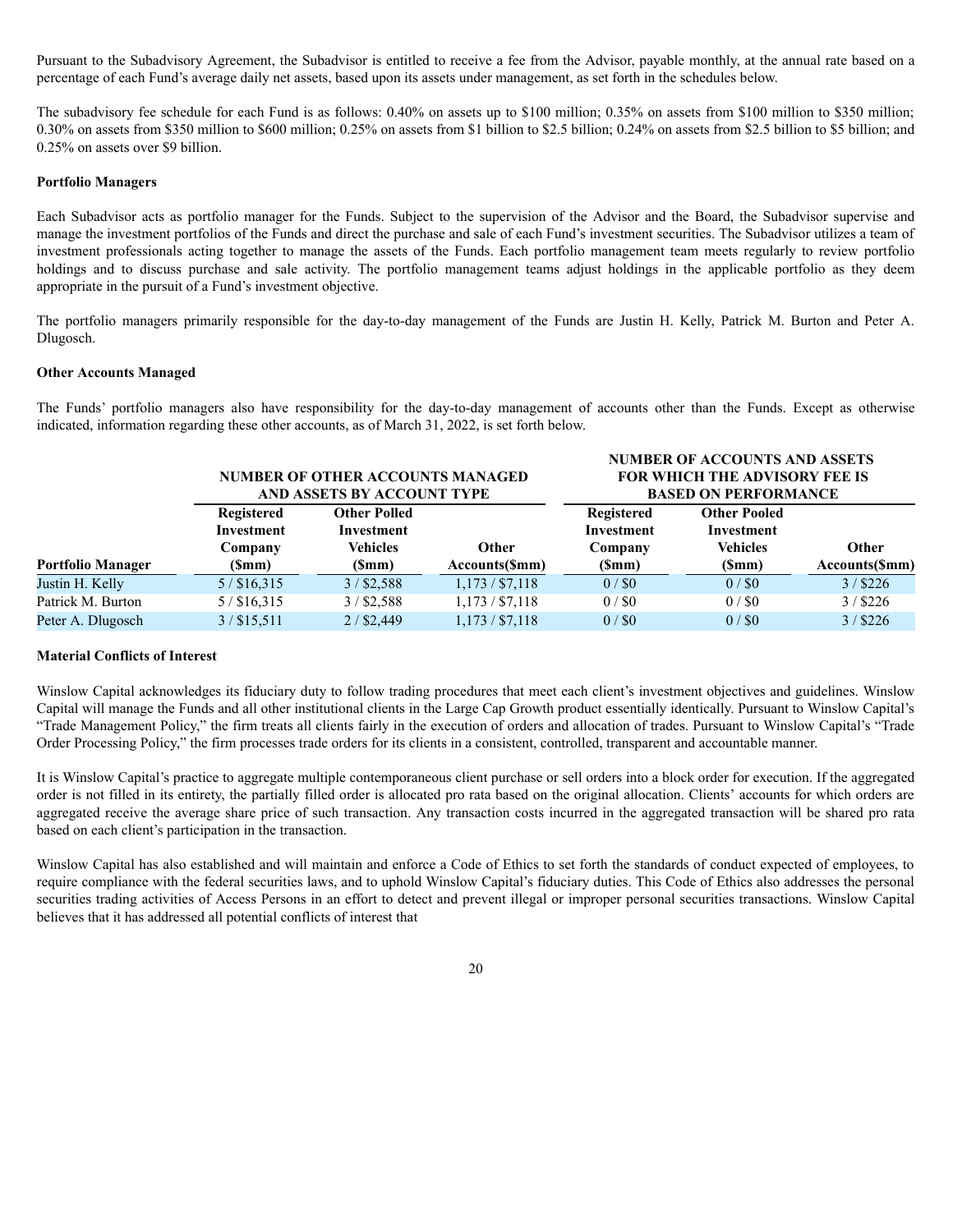may exist in connection with the investment manager's management of the investments of the Funds and the investments of the other accounts under its management.

## **Compensation for the Portfolio Managers**

In an effort to retain key personnel, Winslow Capital has structured compensation plans for portfolio managers and other key personnel that it believes are competitive with other investment management firms. The compensation plan is recommended by members of the Winslow Capital Executive Committee with the final decision resting with Justin H. Kelly. Winslow Capital's compensation plan is designed to align manager compensation with investors' goals by rewarding portfolio managers who meet the long-term objective of consistent, superior investment results, measured by the performance of the product.

The Executive Committee establishes salaries at competitive levels, verified through industry surveys, to attract and maintain the best professional and administrative personnel. Portfolio manager compensation packages are independent of advisory fees collected on any given client account under management. In addition, an incentive bonus is paid annually to the employees based upon each individual's performance, client results and the profitability of the firm. Finally, eligible employees of Winslow Capital, including the portfolio managers, have received profits interests in the firm which entitle their holders to participate in the firm's growth over time.

## **Ownership of Securities**

As of the date of this SAI, the portfolio managers do not own Shares of the Funds.

# **OTHER SERVICE PROVIDERS**

## **Fund Administrator, Custodian, Transfer Agent and Securities Lending Agent**

The Bank of New York Mellon ("BNY Mellon") serves as the Funds' administrator, custodian, transfer agent and securities lending agent. BNY Mellon's principal address is 240 Greenwich Street, New York, New York 10286. Under the Fund Administration and Accounting Agreement, BNY Mellon provides necessary administrative, legal, tax, accounting services, and financial reporting for the maintenance and operations of the Trust and each Fund. In addition, BNY Mellon makes available the office space, equipment, personnel and facilities required to provide such services.

BNY Mellon supervises the overall administration of the Trust and the Funds, including, among other responsibilities, assisting in the preparation and filing of documents required for compliance by the Funds with applicable laws and regulations and arranging for the maintenance of books and records of the Funds. BNY Mellon provides persons satisfactory to the Board to serve as officers of the Trust.

BNY Mellon is the principal operating subsidiary of The Bank of New York Mellon Corporation.

BNY Mellon serves as custodian of the Funds' assets (the "Custodian"). Under the Custody Agreement with the Trust, BNY Mellon maintains in separate accounts cash, securities and other assets of the Trust and the Funds, keeps all necessary accounts and records, and provides other services. BNY Mellon is required, upon order of the Trust, to deliver securities held by BNY Mellon and to make payments for securities purchased by the Trust for the Funds. Under the Custody Agreement, BNY Mellon is also authorized to appoint certain foreign custodians or foreign custody managers for Fund investments outside the U.S.

The Custodian has agreed to (1) make receipts and disbursements of money on behalf of the Funds; (2) collect and receive all income and other payments and distributions on account of each Fund's portfolio investments; (3) respond to correspondence from Fund shareholders and others relating to its duties; and (4) make periodic reports to each Fund concerning the Funds' operations. The Custodian does not exercise any supervisory function over the purchase and sale of securities. The Advisor pays the Custodian fees out of the Advisor's unified management fee.

BNY Mellon serves as transfer agent and dividend paying agent for the Funds (the "Transfer Agent"). The Transfer Agent has agreed to (1) issue and redeem Shares of the Funds; (2) make dividend and other distributions to shareholders of the Funds; (3)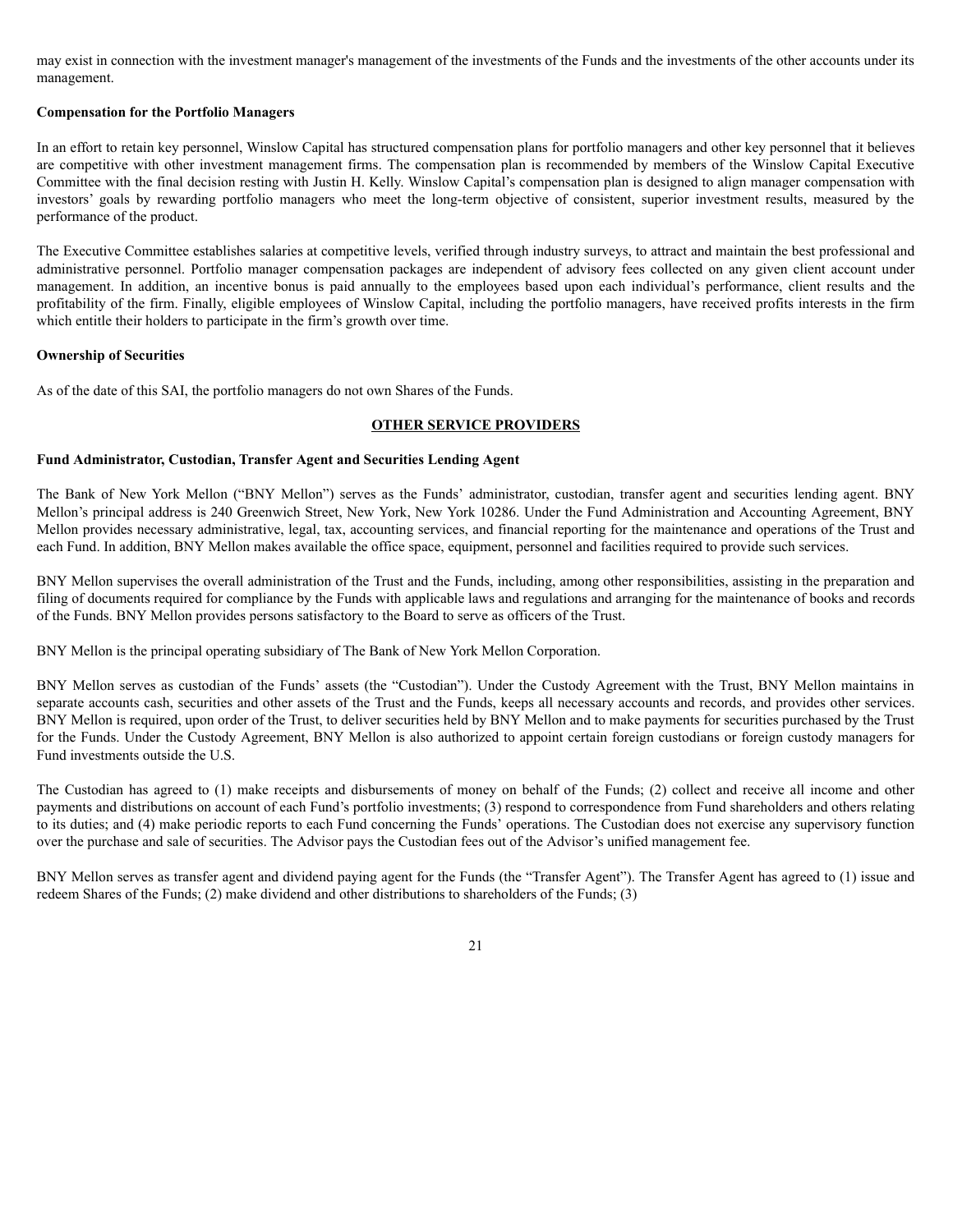respond to correspondence by Fund shareholders and others relating to its duties; (4) maintain shareholder accounts; and (5) make periodic reports to the Funds. The Advisor pays the Transfer Agent out of the Advisor's unified management fee.

As compensation for the foregoing services, BNY Mellon receives certain out of pocket costs, transaction fees and asset-based fees, which are accrued daily and paid monthly by the Trust.

As of the date of this SAI, the Funds have not yet commenced operations and, therefore, have not yet paid any administration fees.

### **Securities Lending**

BNY Mellon also serves as the Trust's securities lending agent pursuant to a Securities Lending Authorization Agreement. As compensation for providing securities lending services, BNY Mellon receives a portion of the income earned by the Fund on collateral investments in connection with the lending program.

Pursuant to an agreement between the Trust, on behalf of the Funds, and BNY Mellon, the Funds may lend their portfolio securities to certain qualified borrowers. As securities lending agent for the Funds, BNY Mellon administers the Funds' securities lending program. The services provided to the Funds by BNY Mellon with respect to the Funds' securities lending activities during the most recent fiscal year included, among other things: locating approved borrowers and arranging loans; collecting fees and rebates due to the Funds from a borrower; monitoring daily the value of the loaned securities and collateral and marking to market the daily value of securities on loan; collecting and maintaining necessary collateral; managing cash collateral, which may include investing the cash collateral in approved investment pools; managing qualified dividends; negotiating loan terms; recordkeeping and account servicing; monitoring dividend activity and proxy votes relating to loaned securities; and arranging for return of loaned securities to the Funds at loan termination.

As of the date of this SAI, the Funds have not commenced operations and, as a result, have not earned income or incurred costs or expenses associated with such activities.

# **Distributor**

ALPS Distributors, Inc., the Distributor, is located at 1290 Broadway, Suite 1000, Denver, Colorado 80203. The Distributor is a broker-dealer registered under the Securities Exchange Act of 1934, as amended (the "Exchange Act"), and a member of the Financial Industry Regulatory Authority ("FINRA"). NYLIFE Distributors LLC has entered into a Services Agreement with ALPS to market the Funds.

Shares will be continuously offered for sale by the Trust through the Distributor only in whole Creation Units, as described in the section of this SAI entitled "Purchase and Redemption of Creation Units." The Distributor also acts as an agent for the Trust. The Distributor will deliver a prospectus to authorized participants purchasing Shares in Creation Units and will maintain records of both orders placed with it and confirmations of acceptance furnished by it. The Distributor has no role in determining the investment policies of the Funds or which securities are to be purchased or sold by the Advisor.

As compensation for the foregoing services, the Distributor receives certain out of pocket costs and per Fund flat fees, which are accrued daily and paid monthly by the Advisor. As of the date of this SAI, the Funds have not commenced operations and, therefore, have not yet paid any distribution fees.

The Board has adopted a Distribution and Service Plan pursuant to Rule 12b-1 under the 1940 Act. In accordance with its Distribution and Service Plan, each Fund is authorized to pay an amount up to 0.25% of its average daily net assets each year to finance activities primarily intended to result in the sale of Creation Units of each Fund or the provision of investor services. No Rule 12b-1 fees are currently paid by the Funds and there are no plans to impose these fees. However, in the event Rule 12b-1 fees are charged in the future, they will be paid out of the respective Fund's assets, and over time these fees will increase the cost of your investment and they may cost you more than certain other types of sales charges.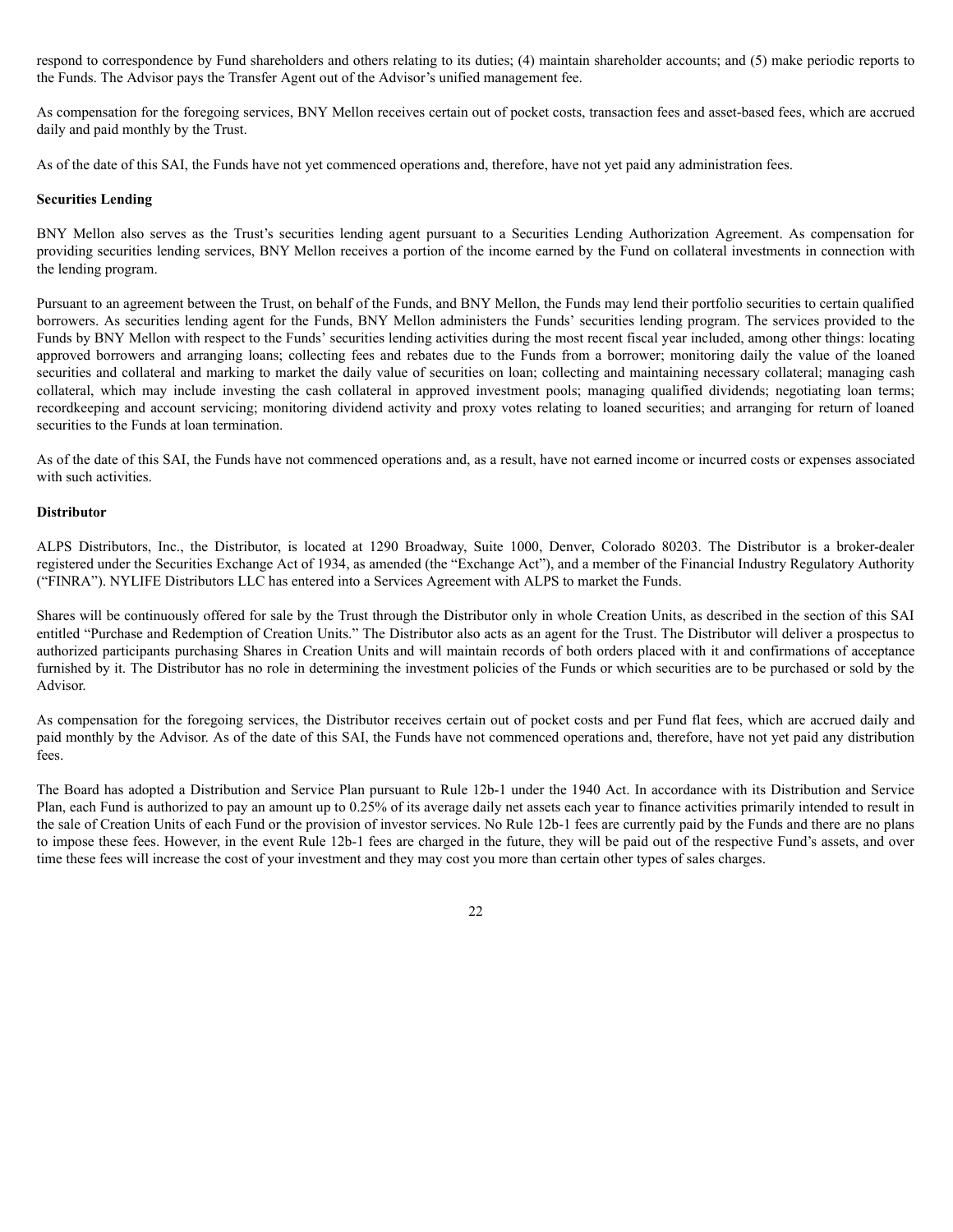Under the Service and Distribution Plan, and as required by Rule 12b-1, the Trustees will receive and review after the end of each calendar quarter a written report provided by the Distributor of the amounts expended under the Plan, if any, and the purpose for which such expenditures were made.

The Advisor and its affiliates may, out of their own resources, pay amounts to third parties for distribution or marketing services on behalf of the Funds. The making of these payments could create a conflict of interest for a financial intermediary receiving such payments.

### **Independent Registered Public Accounting Firm**

PricewaterhouseCoopers LLP, located at 300 Madison Avenue, New York, NY 10017, serves as the independent registered public accounting firm to the Trust. PricewaterhouseCoopers LLP will perform the annual audit of the Funds' financial statements.

Ernst & Young LLP, located at 5 Times Square, New York, New York 10036, serves as tax advisor to the Trust and will prepare the Funds' federal, state and excise tax returns, and advise the Trust on matters of accounting and federal and state income taxation.

### **Legal Counsel**

Chapman and Cutler LLP, located at 1717 Rhode Island Avenue, N.W., Washington, D.C. 20036, serves as legal counsel to the Trust and the Funds.

## **PORTFOLIO TRANSACTIONS AND BROKERAGE**

Subject to the general supervision by the Board, the Advisor and the Subadvisor are responsible for decisions to buy and sell securities for the Funds, the selection of brokers and dealers to effect the transactions, which may be affiliates of the Advisor or the Subadvisor, and the negotiation of brokerage commissions. The Funds may execute brokerage or other agency transactions through registered broker-dealers who receive compensation for their services in conformity with the 1940 Act, the Exchange Act, and the rules and regulations thereunder. Compensation may also be paid in connection with riskless principal transactions (on Nasdaq or over-the-counter securities and securities listed on an exchange) and agency Nasdaq or over-the-counter transactions executed with an electronic communications network or an alternative trading system.

The Funds will give primary consideration to obtaining the most favorable prices and efficient executions of transactions in implementing trading policy. Consistent with this policy, when securities transactions are traded on an exchange, the Funds' policy will be to pay commissions which are considered fair and reasonable without necessarily determining that the lowest possible commissions are paid in all circumstances. The Advisor believes that a requirement always to seek the lowest possible commission cost could impede effective portfolio management and preclude the Funds from obtaining a high quality of brokerage services. In seeking to determine the reasonableness of brokerage commissions paid in any transaction, the Advisor will rely upon its experience and knowledge regarding commissions generally charged by various brokers and on its judgment in evaluating the brokerage and research services received from the broker effecting the transaction. Such determinations will be necessarily subjective and imprecise, as in most cases an exact dollar value for those services is not ascertainable.

The Advisor and Subadvisor do not consider sales of Shares by broker-dealers as a factor in the selection of broker-dealers to execute portfolio transactions.

On occasions when the Advisor deems the purchase or sale of a security to be in the best interest of a Fund as well as its other customers (including any other fund or other investment company or advisory account for which the Advisor acts as investment advisor or investment subadvisor), the Advisor, to the extent permitted by applicable laws and regulations, may aggregate the securities to be sold or purchased for a Fund with those to be sold or purchased for such other customers in order to obtain the best net price and most favorable execution under the circumstances. In such event, allocation of the securities so purchased or sold, as well as the expenses incurred in the transaction, will be made by the Advisor in the manner it considers to be equitable and consistent with its fiduciary obligations to the Funds and such other customers. In some instances, this procedure may adversely affect the price and size of the position obtainable for the Funds.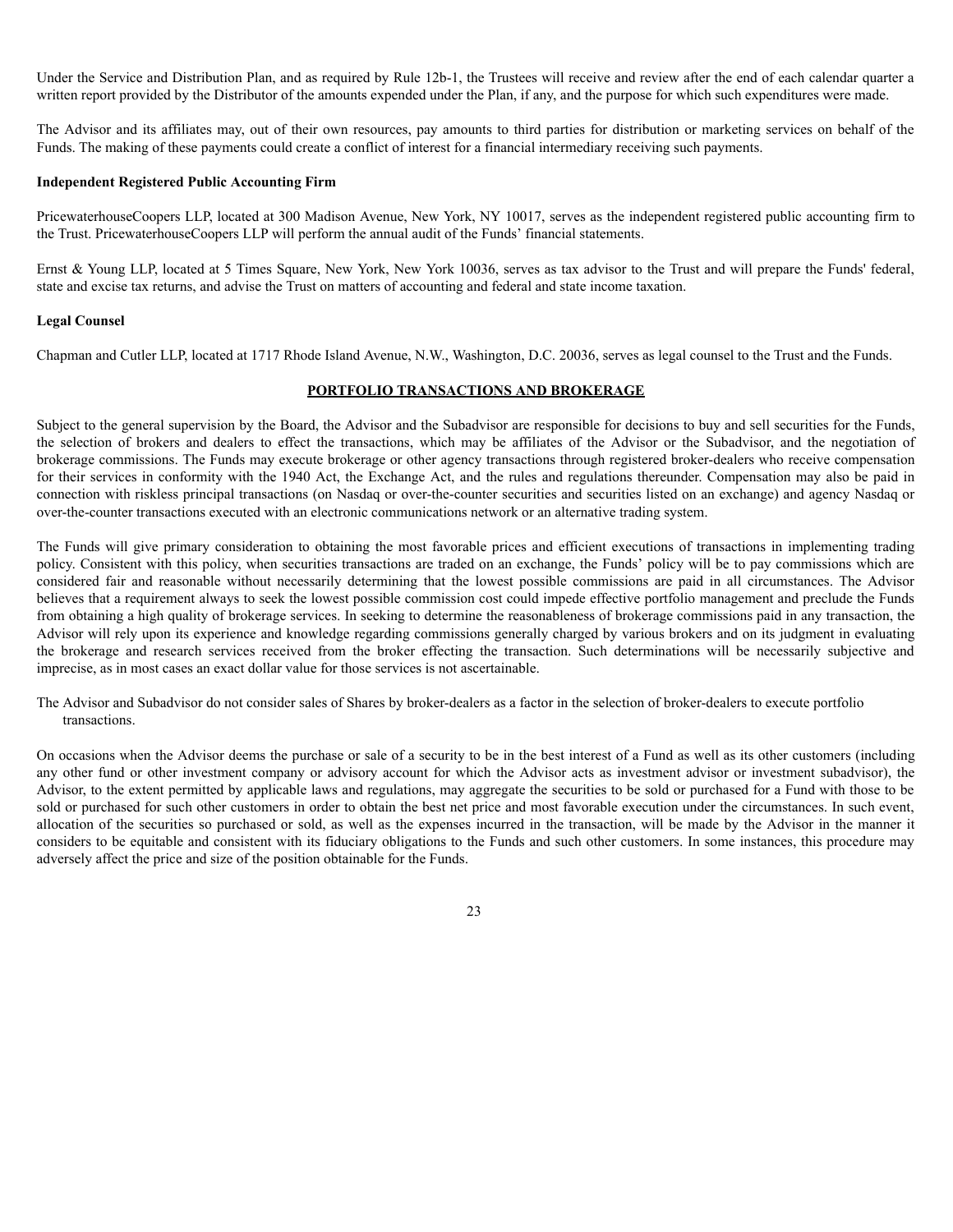As of the date of this SAI, the Funds have not commenced operations, and therefore, have not entered into securities transactions.

## **DISCLOSURE OF PORTFOLIO HOLDINGS**

## **The Proxy Portfolio**

A Fund's Proxy Portfolio holdings are publicly disseminated each day a Fund is open for business through financial reporting and news services, including publicly accessible Internet web sites. In addition, a basket composition file, which includes the security names and share quantities to deliver in exchange for Creation Units, together with estimates and actual cash components, is publicly disseminated daily prior to the opening of the Exchange via the NSCC, a clearing agency that is registered with the SEC. The names and quantities of the instruments included in the basket composition file will be the same as a Fund's Proxy Portfolio, subject to cash substitutions. In addition, a Fund may determine to use baskets that differ from the Proxy Portfolio in that they include instruments that are not in the Proxy Portfolio, or are included in the Proxy Portfolio but in different weightings.

Each Business Day, a Fund's Proxy Portfolio holdings information is provided to the Distributor or other agent for dissemination through the facilities of the NSCC and/or other fee-based subscription services to NSCC members and/or subscribers to those other fee-based subscription services, including market makers and Authorized Participants, and to entities that publish and/or analyze such information in connection with the process of purchasing or redeeming Creation Units or trading shares of a Fund in the secondary market or evaluating such potential transactions.

A Fund's Proxy Portfolio is published on the Funds' website (newyorklifeinvestments.com) each Business Day and includes the following information for each portfolio holding in the Proxy Portfolio: (1) ticker symbol; (2) CUSIP or other identifier; (3) description of holding; (4) quantity of each security or other asset held; and (5) percentage weight of the holding in the Proxy Portfolio.

Proxy Portfolio holdings information made available in connection with the creation/redemption process may be provided to other entities that provide services to a Fund in the ordinary course of business after it has been disseminated to the NSCC. From time to time, information concerning Proxy Portfolio holdings other than Proxy Portfolio holdings information made available in connection with the creation/redemption process, as discussed above, may be provided to other entities that provide services to a Fund, including rating or ranking organizations, in the ordinary course of business, no earlier than one Business Day following the date of the information. A Fund, the Advisor, Subadvisor, Custodian and Distributor will not disseminate non-public information concerning a Fund, except: (i) to a party for a legitimate business purpose related to the day-to-day operations of a Fund or (ii) to any other party for a legitimate business or regulatory purpose, upon waiver or exception.

### **Actual Portfolio Distribution to the Public**

It is the policy of the Funds and of the Advisor to protect the confidentiality of the Actual Portfolio and to prevent the selective disclosure of nonpublic information concerning the Funds. The "Actual Portfolio" shall not include non-specific or summary information that does not identify specific holdings of a Fund from which the identity of specific portfolio holdings cannot reasonably be derived (including without limitation, the quality or character of a Fund's Actual Portfolio), as reasonably determined by the Advisor. In addition, a Fund's cash holdings shall not constitute a portfolio holding.

The Advisor or Subadvisor may share a Fund's non-public Actual Portfolio holdings information with other subadvisors, pricing services and other service providers to the Funds, the Advisor or the Subadvisor who require access to such information in order to fulfill their contractual duties to the Funds or to assist the Advisor or the Subadvisor in fulfilling its contractual duties to the Funds. As of the date of this SAI, those service providers that may receive information are BNY Mellon, ISS, Abel/Noser Corporation, Eze Castle, Advent Software Inc., Financial Tracking Technologies LLC, Northern Trust Corp, ACA Group and Solactive A.G. This list may be revised from time to time. The Advisor may also disclose non-public information regarding a Fund's portfolio holdings information to certain ETF analysts, pricing agents, rating and tracking entities, such as Morningstar, Bloomberg, Refinitiv, Markit, PricingDirect, ICE Data Services Inc. (ICE), Factset and Lipper Analytical Services, or to other entities that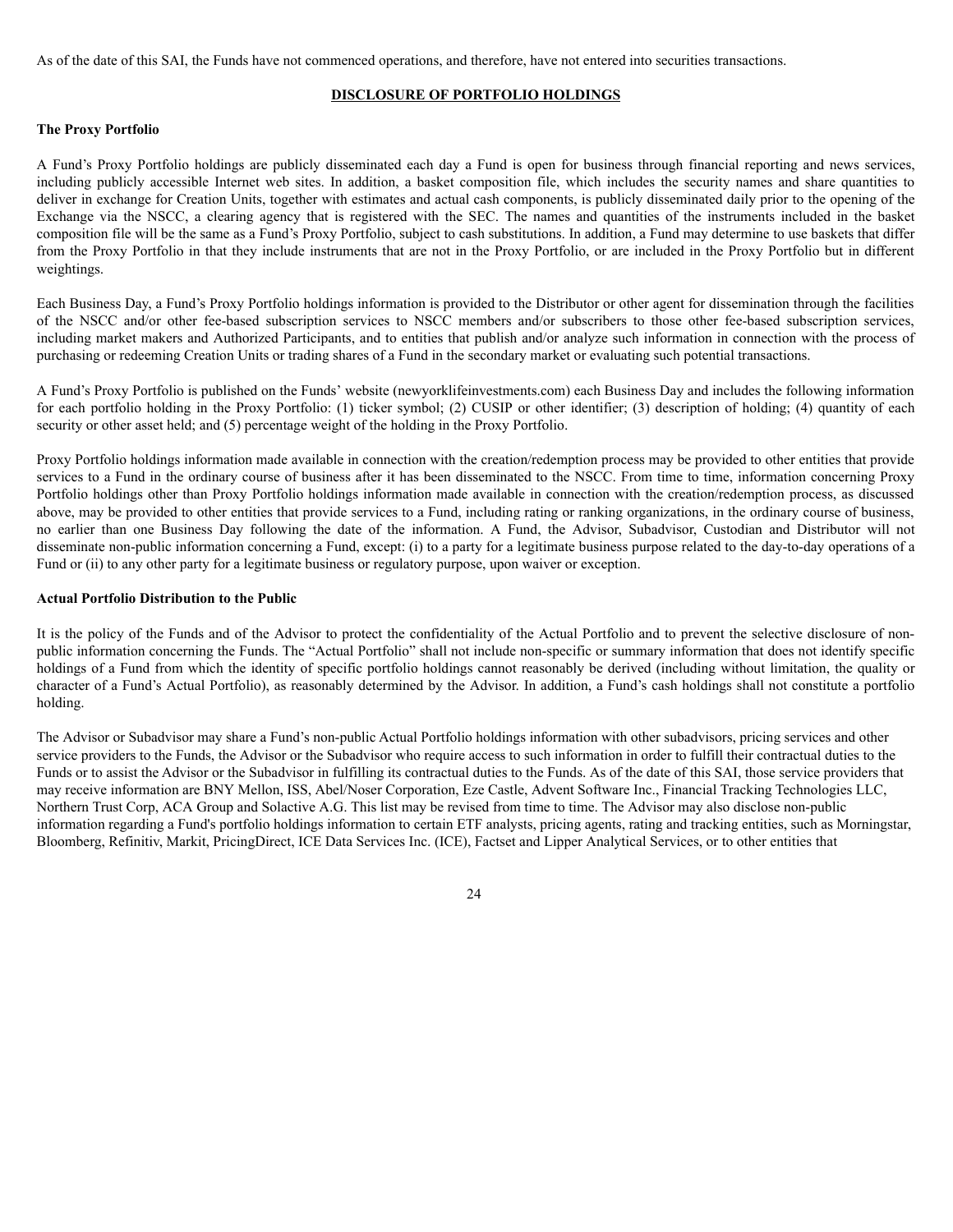have a legitimate business purpose in receiving such information on a more frequent basis. These entities may provide information regarding a Fund to its subscribers. The Manager and Subadvisor may also disclose non-public information regarding a Fund's portfolio holdings information to certain liquidity analytics vendors in connection with the Funds' liquidity risk management program and related procedures. In addition, for the Funds they advise or subadvise, the Subadvisor, their agents (e.g., back office service providers) and their employees regularly have access to Actual Portfolio holdings more frequently than publicly available. The Subadvisor is contractually obligated to keep Actual Portfolio holdings confidential. Exceptions to the frequency and recipients of the disclosure may be made only with the advance authorization of the CCO, after discussion with the appropriate portfolio manager, upon a determination that such disclosure serves a legitimate business purpose and is in the best interests of the Funds. Such disclosure will be reported to the Board at the regularly scheduled Board meetings.

Non-public Actual Portfolio holdings information is provided pursuant to a confidentiality agreement. All confidentiality agreements entered into for the receipt of non-public portfolio holdings information must provide that: (i) the Funds' non-public Actual Portfolio holdings information is the confidential property of the Funds and may not be used for any purpose except as expressly provided; (ii) the recipient of the non-public Actual Portfolio holdings information (a) agrees to limit access to the information to its employees and agents who are subject to a duty to keep and treat such information as confidential and (b) will implement appropriate monitoring procedures; and (iii) upon written request from the Advisor or the Funds, the recipient of the non-public Actual Portfolio holdings information shall promptly return or destroy the information. In lieu of the separate confidentiality agreements described above, the Fund Complex may rely on the confidentiality provisions of existing agreements provided the Advisor has determined that such provisions adequately protect the Fund Complex against disclosure or misuse of non-public Actual Holdings information.

Generally, employees of the Advisor who have access to non-public information regarding a Fund's Actual Portfolio holdings information are restricted in their uses of such information pursuant to information barriers and personal trading restrictions contained in the Advisor's policies and procedures.

For the Funds they advise or subadvise, the Subadvisor, its agents and its employees regularly have access to Actual Portfolio holdings information. The Subadvisor is contractually obligated to keep Actual Portfolio holdings information confidential.

The Funds, the Advisor and the Subadvisor shall not enter into any arrangement providing for the disclosure of non-public Actual Portfolio holding information for the receipt of compensation or benefit of any kind. Any material changes to the policies and procedures for the disclosure of portfolio holdings are reported to the Board at the regularly scheduled Board meetings.

A complete list of a Fund's Actual Portfolio holdings information is generally made available on the Fund's website (newyorklifeinvestments.com) 30 days after month-end.

# **ADDITIONAL INFORMATION CONCERNING SHARES**

### **Organization and Description of Shares of Beneficial Interest**

The Trust is a Delaware statutory trust and registered investment company. The Trust was organized on January 30, 2008, and has authorized capital of an unlimited number of shares of beneficial interest of no par value which may be issued in more than one class or series.

Under Delaware law, the Trust is not required to hold an annual shareholders meeting if the 1940 Act does not require such a meeting. Generally, there will not be annual meetings of Trust shareholders. If requested by shareholders of at least 10% of the outstanding Shares of the Trust, the Trust will call a meeting of the Trust's shareholders for the purpose of voting upon the question of removal of a Trustee and will assist in communications with other Trust shareholders. Shareholders holding two-thirds of Shares outstanding may remove Trustees from office by votes cast at a meeting of Trust shareholders or by written consent.

When issued, Shares are fully paid, non-assessable, redeemable and are freely transferable; provided, however, that Shares may not be redeemed individually, but only in Creation Units. The Shares do not have preemptive rights or cumulative voting rights,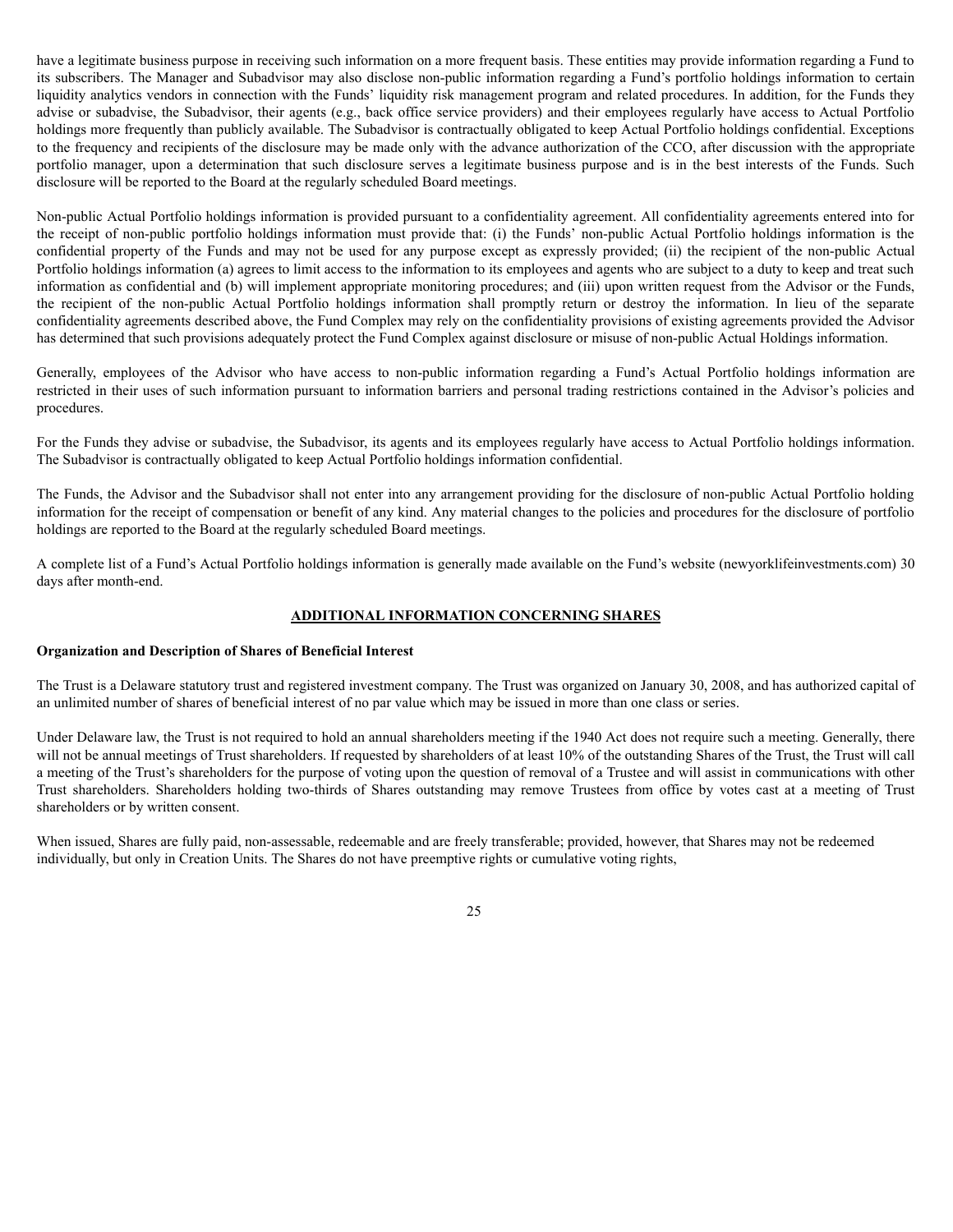and none of the Shares have any preference to conversion, exchange, dividends, retirements, liquidation, redemption or any other feature. Shares have equal voting rights, except that, if the Trust creates additional funds, only Shares of that fund may be entitled to vote on a matter affecting that particular fund. Trust shareholders are entitled to require the Trust to redeem Creation Units if such shareholders are Authorized Participants. The Declaration of Trust confers upon the Board the power, by resolution, to alter the number of Shares constituting a Creation Unit or to specify that Shares of the Trust may be individually redeemable. The Trust reserves the right to adjust the stock prices of Shares to maintain convenient trading ranges for investors. Any such adjustments would be accomplished through stock splits or reverse stock splits which would have no effect on the net assets of the Funds.

The Trust's Declaration of Trust disclaims liability of the shareholders or the officers of the Trust for acts or obligations of the Trust which are binding only on the assets and property of the Trust. The Declaration of Trust provides for indemnification by the Trust for all loss and expense of the Funds' shareholders held personally liable for the obligations of the Trust. The risk of a Trust's shareholder incurring financial loss on account of shareholder liability is limited to circumstances in which the Funds themselves would not be able to meet the Trust's obligations and this risk should be considered remote. If a Fund does not grow to a size to permit it to be economically viable, the Fund may cease operations. In such an event, shareholders may be required to liquidate or transfer their Shares at an inopportune time and shareholders may lose money on their investment.

## **Book Entry Only System**

The Depository Trust Company ("DTC") will act as securities depository for the Shares. The Shares of the Funds are represented by global securities registered in the name of DTC or its nominee and deposited with, or on behalf of, DTC. Except as provided below, certificates will not be issued for Shares.

DTC has advised the Trust as follows, DTC, the world's largest securities depository, is a limited-purpose trust company organized under the New York Banking Law, a member of the Federal Reserve System, a "clearing corporation" within the meaning of the New York Uniform Commercial Code and a "clearing agency" registered pursuant to the provisions of Section 17A of the Exchange Act. DTC holds and provides asset servicing for over 3.5 million issues of U.S. and non-U.S. equity issues, corporate and municipal debt and money market instruments (from over 100 countries). DTC was created to hold securities of its participants (the "DTC Participants") and to facilitate the clearance and settlement of securities transactions among the DTC Participants in such securities through electronic computerized book-entry transfers and pledges in accounts of DTC Participants, thereby eliminating the need for physical movement of securities certificates. DTC Participants include both U.S. and non-U.S. securities brokers and dealers, banks, trust companies, clearing corporations and certain other organizations. DTC is a wholly-owned subsidiary of The Depository Trust & Clearing Corporation ("DTCC"). DTCC is a holding company for DTC, the NSCC and Fixed Income Clearing Corporation, all of which are registered clearing agencies. DTCC is owned by the users of its regulated subsidiaries. More specifically, DTCC is owned by a number of its DTC Participants and by the New York Stock Exchange, Inc., the NYSE Alternext U.S. (formerly known as the American Stock Exchange LLC) and FINRA.

Access to DTC system is also available to others such as both U.S. and non-U.S. securities brokers and dealers, banks, trust companies and clearing corporations that clear through or maintain a custodial relationship with a DTC Participant, either directly or indirectly ("Indirect Participants"). DTC agrees with and represents to DTC Participants that it will administer its book-entry system in accordance with its rules and bylaws and requirements of law. Beneficial ownership of Shares is limited to DTC Participants, Indirect Participants and persons holding interests through DTC Participants and Indirect Participants. Ownership of beneficial interests in Shares (owners of such beneficial interests are referred to herein as "Beneficial Owners") will be shown on, and the transfer of ownership will be effected only through, records maintained by DTC (with respect to DTC Participants) and on the records of DTC Participants (with respect to Indirect Participants and Beneficial Owners that are not DTC Participants). Beneficial Owners will receive from or through the DTC Participant a written confirmation relating to their purchase of Shares. The laws of some jurisdictions may require that certain purchasers of securities take physical delivery of such securities in definitive form. Such laws may impair the ability of certain investors to acquire beneficial interests in Shares.

Beneficial Owners of Shares will not be entitled to have Shares registered in their names, will not receive or be entitled to receive physical delivery of certificates in definitive form and are not considered the registered holders of the Shares. Accordingly, each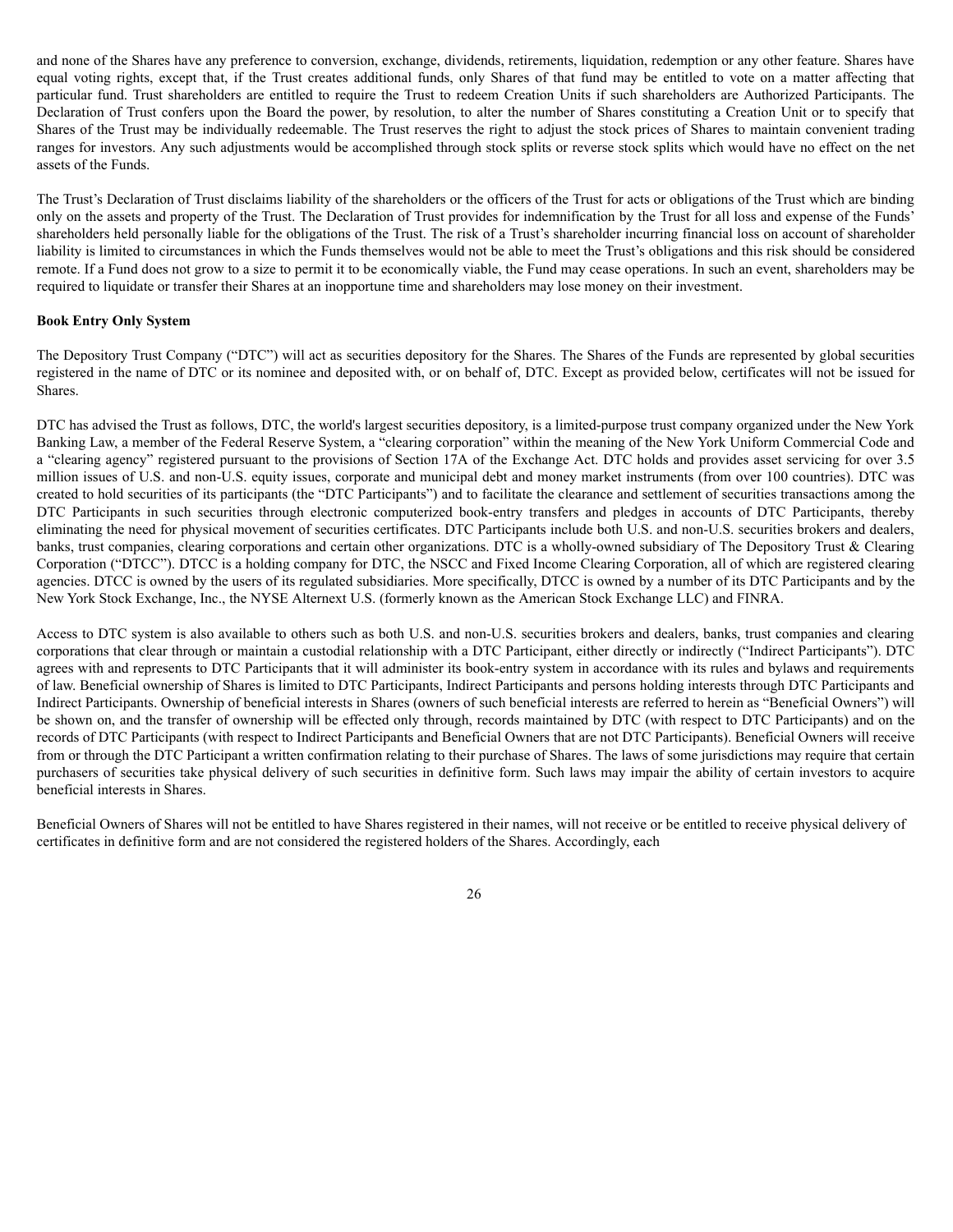Beneficial Owner must rely on the procedures of DTC, DTC Participants and any Indirect Participants through which such Beneficial Owner holds its interest in order to exercise any rights of a holder of Shares. The Trust understands that under existing industry practice, in the event the Trust requests any action of holders of Shares, or a Beneficial Owner desires to take any action that DTC, as the record owner of all outstanding Shares, is entitled to take, DTC would authorize the DTC Participants to take such action and that the DTC Participants would authorize the Indirect Participants and Beneficial Owners acting through such DTC Participants to take such action and would otherwise act upon the instructions of Beneficial Owners owning through them. DTC, through its nominee Cede & Co., is the record owner of all outstanding Shares.

Conveyance of all notices, statements and other communications to Beneficial Owners will be effected as follows. DTC will make available to the Trust upon request and for a fee to be charged to the Trust a listing of the Shares holdings of each DTC Participant. The Trust shall inquire of each such DTC Participant as to the number of Beneficial Owners holding Shares, directly or indirectly, through such DTC Participant. The Trust will provide each such DTC Participant with copies of such notice, statement or other communication, in such form, number and at such place as such DTC Participant may reasonably request, in order that such notice, statement or communication may be transmitted by such DTC Participant, directly or indirectly, to such Beneficial Owners. In addition, the Trust shall pay to each such DTC Participants a fair and reasonable amount as reimbursement for the expenses attendant to such transmittal, all subject to applicable statutory and regulatory requirements. Beneficial Owners may wish to take certain steps to augment the transmission to them of notices of significant events with respect to Shares by providing their names and addresses to the DTC registrar and request that copies of notices by provided directly to them.

Distributions of Shares shall be made to DTC or its nominee, Cede & Co., as the registered holder of all Shares. DTC or its nominee, upon receipt of any such distributions, shall immediately credit DTC Participants' accounts with payments in amounts proportionate to their respective beneficial interests in Shares as shown on the records of DTC or its nominee. Payments by DTC Participants to Indirect Participants and Beneficial Owners of Shares held through such DTC Participants will be governed by standing instructions and customary practices, as is now the case with securities held for the accounts of customers in bearer form or registered in a "street name," and will be the responsibility of such DTC Participants. The Trust has no responsibility or liability for any aspect of the records relating to or notices to Beneficial Owners, or payments made on account of beneficial ownership interests in such Shares, or for maintaining, supervising or reviewing any records relating to such beneficial ownership interests, or for any other aspect of the relationship between DTC and the DTC Participants or the relationship between such DTC Participants and the Indirect Participants and Beneficial Owners owning through such DTC Participants.

DTC may determine to discontinue providing its service with respect to shares at any time by giving reasonable notice to the Trust and discharging its responsibilities with respect thereto under applicable law. Under such circumstances, the Trust shall take action either to find a replacement for DTC to perform its functions at a comparable cost, or if such replacement is unavailable, to issue and deliver printed certificates representing ownership of Shares, unless the Trust makes other arrangements with respect thereto satisfactory to the Exchange.

DTC rules applicable to DTC Participants are on file with the SEC. More information about DTC can be found at www.dtcc.com and www.dtc.org.

# **PURCHASE AND REDEMPTION OF CREATION UNITS**

## **Creation**

The Trust issues and sells Shares of each Fund only in Creation Units on a continuous basis on any Business Day (as defined below) through the Distributor at the Shares' NAV next determined after receipt of an order in proper form. Compared to an ETF that does not use a Proxy Portfolio, the purchases and sales of securities associated with the alignment of the Proxy Portfolio with a Fund's Actual Portfolio holdings during creation and redemption transactions may result in higher portfolio turnover, transaction costs and higher taxes.

The Distributor processes purchase orders only on a day that the Exchange is open for trading (a "Business Day"). The Exchange is open for trading Monday through Friday except for the following holidays: New Year's Day, Martin Luther King, Jr. Day, Presidents' Day, Good Friday, Memorial Day, Independence Day, Labor Day, Thanksgiving Day and Christmas Day.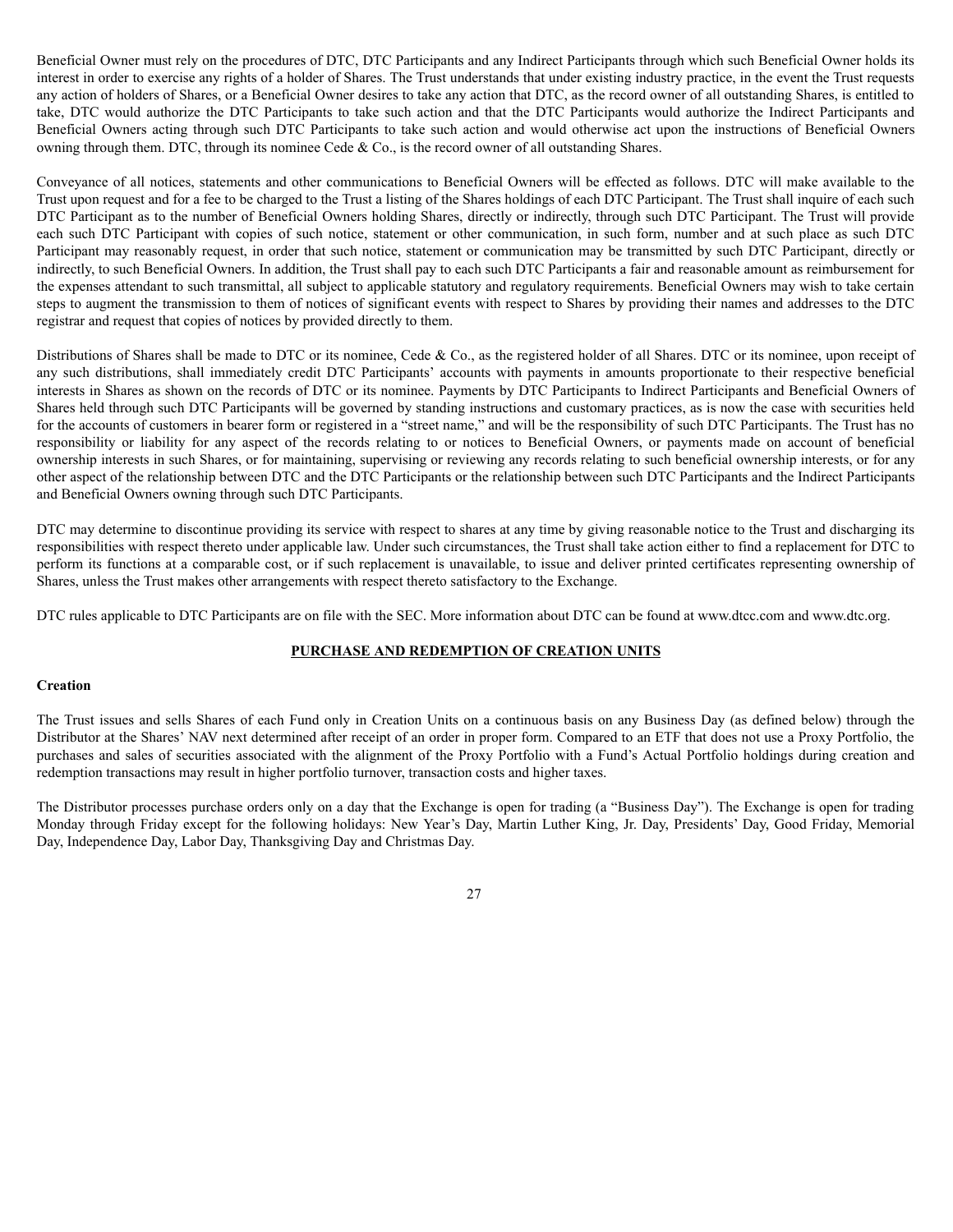## **Deposit of Securities and Deposit or Delivery of Cash**

The consideration for purchase of Creation Units of a Fund generally consists of the Deposit Securities for each Creation Unit constituting a substantial replication, or representation, of the securities included in the relevant Fund's portfolio as selected by the Advisor ("Fund Securities") and the Cash Component computed as described below. Together, the Deposit Securities and the Cash Component constitute the "Fund Deposit," which represents the minimum investment amount for a Creation Unit of a Fund. The names and quantities of the instruments that constitute the Fund Deposits will be the same as the Proxy Portfolio, except to the extent purchases or redemptions are made entirely or partially on a cash basis.

The Cash Component serves to compensate the Trust or the Authorized Participant, as applicable, for any differences between the NAV per Creation Unit and the Deposit Amount (as defined below). The Cash Component is an amount equal to the difference between the NAV of the Shares (per Creation Unit) and the "Deposit Amount," an amount equal to the market value of the Deposit Securities. If the Cash Component is a positive number (i.e., the NAV per Creation Unit exceeds the Deposit Amount), the Authorized Participant will deliver the Cash Component. If the Cash Component is a negative number (i.e., the NAV per Creation Unit is less than the Deposit Amount), the Authorized Participant will receive the Cash Component.

In addition, the Trust reserves the right to permit or require the substitution of an amount of cash (that is a "cash in lieu" amount) to be added to the Cash Component to replace any Deposit Security which may not be available in sufficient quantity for delivery or that may not be eligible for transfer through the systems of DTC or the Clearing Process (discussed below) or for other similar reasons. The Trust also reserves the right to permit or require a "cash in lieu" amount where the delivery of Deposit Securities by the Authorized Participant (as described below) would be restricted under the securities laws or where delivery of Deposit Securities to the Authorized Participant would result in the disposition of Deposit Securities by the Authorized Participant becoming restricted under the securities laws, and in certain other situations.

The Custodian through the NSCC (see the section of this SAI entitled "Purchase and Redemption of Creation Units—Creation— Procedures for Creation of Creation Units"), makes available on each Business Day, prior to the opening of business on the Exchange (currently 9:30 a.m. Eastern time), the list of the name and the required number of shares of each Deposit Security to be included in the current Fund Deposit (based on information at the end of the previous Business Day) for the Fund. This Fund Deposit is applicable, subject to any adjustments as described below, to orders to effect creations of Creation Units of the Fund until such time as the next-announced composition of the Deposit Securities is made available.

The identity and number of shares of the Deposit Securities required for the Fund Deposit for the Fund changes from time to time pursuant to the changes in the composition of a Fund's Proxy Portfolio. In addition, the Trust reserves the right to permit or require the substitution of an amount of cash (that is a "cash in lieu" amount) to be added to the Cash Component to replace any Deposit Security that may not be available in sufficient quantity for delivery or that may not be eligible for transfer through the systems of DTC or the Clearing Process (discussed below) or for other similar reasons. The Trust also reserves the right to permit or require a "cash in lieu" amount where the delivery of Deposit Securities by the Authorized Participant (as described below) would be restricted under the securities laws or where delivery of Deposit Securities to the Authorized Participant would result in the disposition of Deposit Securities by the Authorized Participant becoming restricted under the securities laws, and in certain other situations.

In addition to the list of names and number of securities constituting the current Deposit Securities of a Fund Deposit, the Custodian, through the NSCC, also makes available on each Business Day the estimated Cash Component, effective through and including the previous Business Day, per outstanding Creation Unit of a Fund.

### **Procedures for Creation of Creation Units**

All orders to create Creation Units must be placed with the Distributor either (1) through Continuous Net Settlement System of the NSCC (the "Clearing Process"), a clearing agency that is registered with the SEC, by a "Participating Party," *i.e.,* a broker-dealer or other participant in the Clearing Process; or (2) outside the Clearing Process by a DTC Participant (see the section of this SAI entitled "Additional Information Concerning Shares — Book Entry Only System"). In each case, the Participating Party or the DTC Participant must have executed an agreement with the Distributor with respect to creations and redemptions of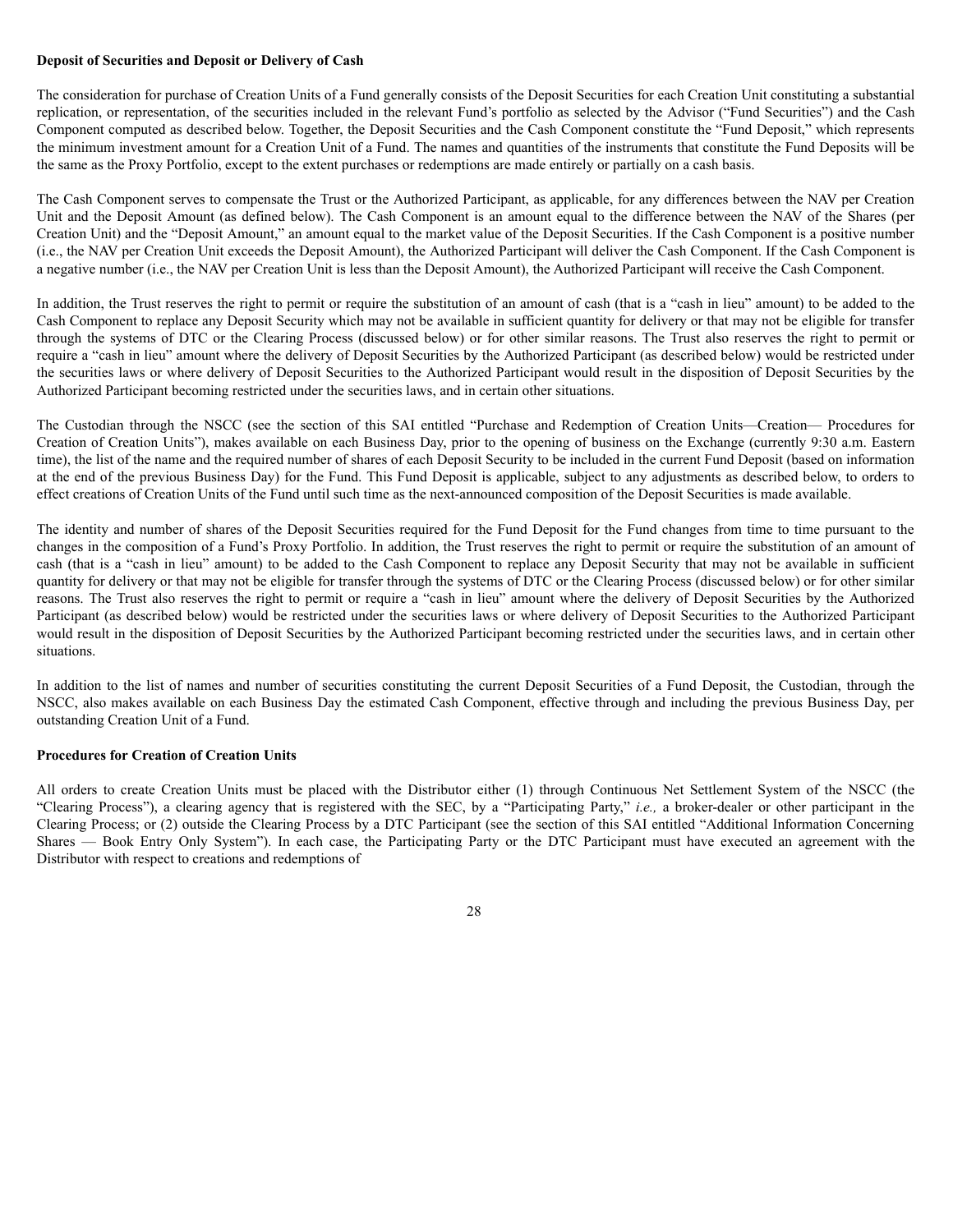Creation Units (a "Participant Agreement"); and accepted by the Transfer Agent; such parties are collectively referred to as "APs" or "Authorized Participants." Investors should contact the Distributor for the names of Authorized Participants. All Shares, whether created through or outside the Clearing Process, will be entered on the records of DTC in the name of Cede & Co. for the account of a DTC Participant.

Except as described below, and in all cases subject to the terms of the applicable Participant Agreement, all orders to create Creation Units of a Fund generally must be received by the Distributor by the time specified in the Participant Agreement and the applicable order form ("Order Time") in each case on the date such order is placed for creation of Creation Units to be effected based on the NAV of Shares of such Fund as next determined after receipt of an order in proper form. Orders consisting of cash only or requesting substitution of a "cash-in-lieu" amount (collectively, "Custom Orders"), must be received by the Transfer Agent no later than the time specified in the Participant Agreement and the applicable order form. On days when the Exchange closes earlier than normal (such as the day before a holiday), a Fund may require orders to create Creation Units, including Custom Orders, to be placed earlier in the day. The date on which an order to create Creation Units (or an order to redeem Creation Units, as discussed below) is placed is referred to as the "Transmittal Date." Orders must be transmitted by an Authorized Participant by telephone, electronic order entry system or other transmission method acceptable to the Transfer Agent pursuant to procedures set forth in the Participant Agreement. Economic or market disruptions or changes, or telephone, electronic or communication failure may impede the ability to reach the Transfer Agent or an Authorized Participant.

All orders to create Creation Units from investors who are not Authorized Participants shall be placed with an Authorized Participant in the form required by such Authorized Participant. In addition, the Authorized Participant may request the investor to make certain representations or enter into agreements with respect to the order, *e.g.*, to provide for payments of cash, when required. Investors should be aware that their particular broker may not have executed a Participant Agreement and, therefore, orders to create Creation Units of the Fund have to be placed by the investor's broker through an Authorized Participant that has executed a Participant Agreement. In such cases there may be additional charges to such investor. At any given time, there may be only a limited number of broker-dealers that have executed a Participant Agreement.

Those placing orders for Creation Units through the Clearing Process should afford sufficient time to permit proper submission of the order to the Distributor prior to the Order Time on the Transmittal Date. Orders for Creation Units that are effected outside the Clearing Process are likely to require transmittal by the DTC Participant earlier on the Transmittal Date than orders effected using the Clearing Process. Those persons placing orders outside the Clearing Process should ascertain the deadlines applicable to DTC and the Federal Reserve Bank wire system by contacting the operations department of the broker or depository institution effectuating such transfer of the Fund Deposit.

For more information about Clearing Process and DTC, see the sections of this SAI entitled "Purchase and Redemption of Creation Units—Creation— Placement of Creation Orders Using the Clearing Process" and "Purchase and Redemption of Creation Units—Creation—Placement of Creation Orders Outside the Clearing Process."

### **Placement of Creation Orders Using the Clearing Process**

The Clearing Process is the process of creating or redeeming Creation Units through the Continuous Net Settlement System of the NSCC. Fund Deposits made through the Clearing Process must be delivered through a Participating Party that has executed a Participant Agreement. The Participant Agreement authorizes the Distributor to transmit through the Custodian to NSCC, on behalf of the Participating Party, such trade instructions as are necessary to effect the Participating Party's creation order. Pursuant to such trade instructions to NSCC, the Participating Party agrees to deliver the Fund Deposit to the Trust, together with such additional information as may be required by the Distributor. An order to create Creation Units through the Clearing Process is deemed received by the Distributor on the Transmittal Date if (1) such order is received by the Distributor not later than the Order Time on such Transmittal Date and (2) all other procedures set forth in the Participant Agreement are properly followed.

### **Placement of Creation Orders Outside the Clearing Process**

Fund Deposits made outside the Clearing Process must be delivered through a DTC Participant that has executed a Participant Agreement. A DTC Participant who wishes to place an order creating Creation Units to be effected outside the Clearing Process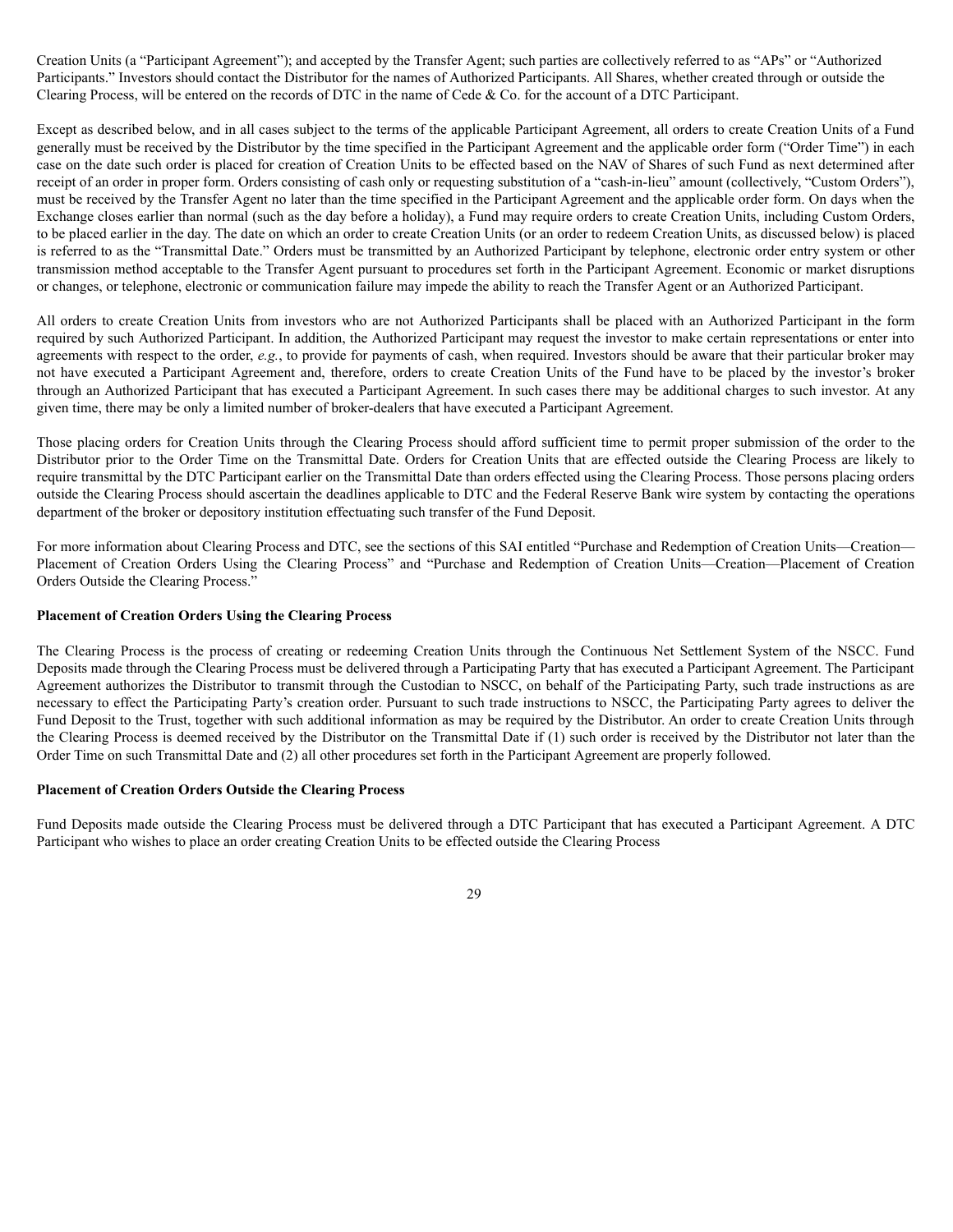does not need to be a Participating Party, but such orders must state that the DTC Participant is not using the Clearing Process and that the creation of Creation Units will instead be effected through a transfer of securities and cash directly through DTC.

The Fund Deposit transfer must be ordered by the DTC Participant on the Transmittal Date in a timely fashion so as to ensure the delivery of the requisite number of Deposit Securities through DTC to the account of the Fund by no later than 11:00 a.m. Eastern time on the next Business Day following the Transmittal Date (the "DTC Cut-Off-Time").

All questions as to the number of Deposit Securities to be delivered, and the validity, form and eligibility (including time of receipt) for the deposit of any tendered securities, will be determined by the Trust, whose determination shall be final and binding. The amount of cash equal to the Cash Component must be transferred directly to the Custodian through the Federal Reserve Bank wire transfer system in a timely manner so as to be received by the Custodian no later than 2:00 p.m. Eastern time on the next Business Day following the Transmittal Date. An order to create Creation Units outside the Clearing Process is deemed received by the Distributor on the Transmittal Date if (1) such order is received by the Distributor not later than the Order Time on such Transmittal Date and (2) all other procedures set forth in the Participant Agreement are properly followed. However, if the Custodian does not receive both the required Deposit Securities and the Cash Component by 11:00 a.m. and 2:00 p.m., Eastern time respectively, on the next Business Day following the Transmittal Date, such order will be canceled. Upon written notice to the Distributor, such canceled order may be resubmitted the following Business Day using a Fund Deposit as newly constituted to reflect the then-current Deposit Securities and Cash Component. The delivery of Creation Units so created will occur no later than the second Business Day following the day on which the purchase order is deemed received by the Distributor.

Additional transaction fees may be imposed with respect to transactions effected through a DTC participant outside the Clearing Process and in the limited circumstances in which any cash can be used in lieu of Deposit Securities to create Creation Units. See the section of this SAI entitled "Purchase and Sale of Creation Units—Creation—Creation Transaction Fee."

Creation Units may be created in advance of receipt by the Trust of all or a portion of the applicable Deposit Securities. In these circumstances, the initial deposit will have a value greater than the NAV of the Shares on the date the order is placed in proper form since, in addition to available Deposit Securities, cash must be deposited in an amount equal to the sum of (1) the Cash Component plus (2) up to 115% of the then-current market value of the undelivered Deposit Securities (the "Additional Cash Deposit"). The order shall be deemed to be received on the Business Day on which the order is placed provided that the order is placed in proper form prior to Order Time and funds in the appropriate amount are deposited with the Custodian by 11:00 a.m. Eastern time the following Business Day. If the order is not placed in proper form by Order Time or funds in the appropriate amount are not received by 11:00 a.m. Eastern time on the next Business Day, then the order may be deemed to be canceled and the Authorized Participant shall be liable to the Fund for losses, if any, resulting therefrom. An additional amount of cash shall be required to be deposited with the Trust, pending receipt of the undelivered Deposit Securities to the extent necessary to maintain the Additional Cash Deposit with the Trust in an amount at least equal up to 115% of the daily marked-to-market value of the undelivered Deposit Securities. To the extent that undelivered Deposit Securities are not received by 1:00 p.m. Eastern time on the second Business Day following the day on which the purchase order is deemed received by the Distributor, or in the event a marked-to-market payment is not made within one Business Day following notification by the Distributor that such a payment is required, the Trust may use the cash on deposit to purchase the undelivered Deposit Securities. Authorized Participants will be liable to the Trust and the Fund for the costs incurred by the Trust in connection with any such purchases. These costs will be deemed to include the amount by which the actual purchase price of the Deposit Securities exceeds the market value of such Deposit Securities on the day the purchase order was deemed received by the Distributor plus the brokerage and related transaction costs associated with such purchases. The Trust will return any unused portion of the Additional Cash Deposit once all of the undelivered Deposit Securities have been properly received by the Custodian or purchased by the Trust and deposited into the Trust. In addition, a transaction fee will be charged in all cases. See the section of this SAI entitled "Purchase and Redemption of Creation Units— Creation—Creation Transaction Fee." The delivery of Creation Units so created will occur no later than the second Business Day following the day on which the purchase order is deemed received by the Distributor.

### **Acceptance of Orders for Creation Units**

The Trust reserves the right to reject a creation order transmitted to it by the Distributor if: (1) the order is not in proper form; (2) the investor(s), upon obtaining the Shares ordered, would own 80% or more of the currently outstanding Shares of any Fund; (3)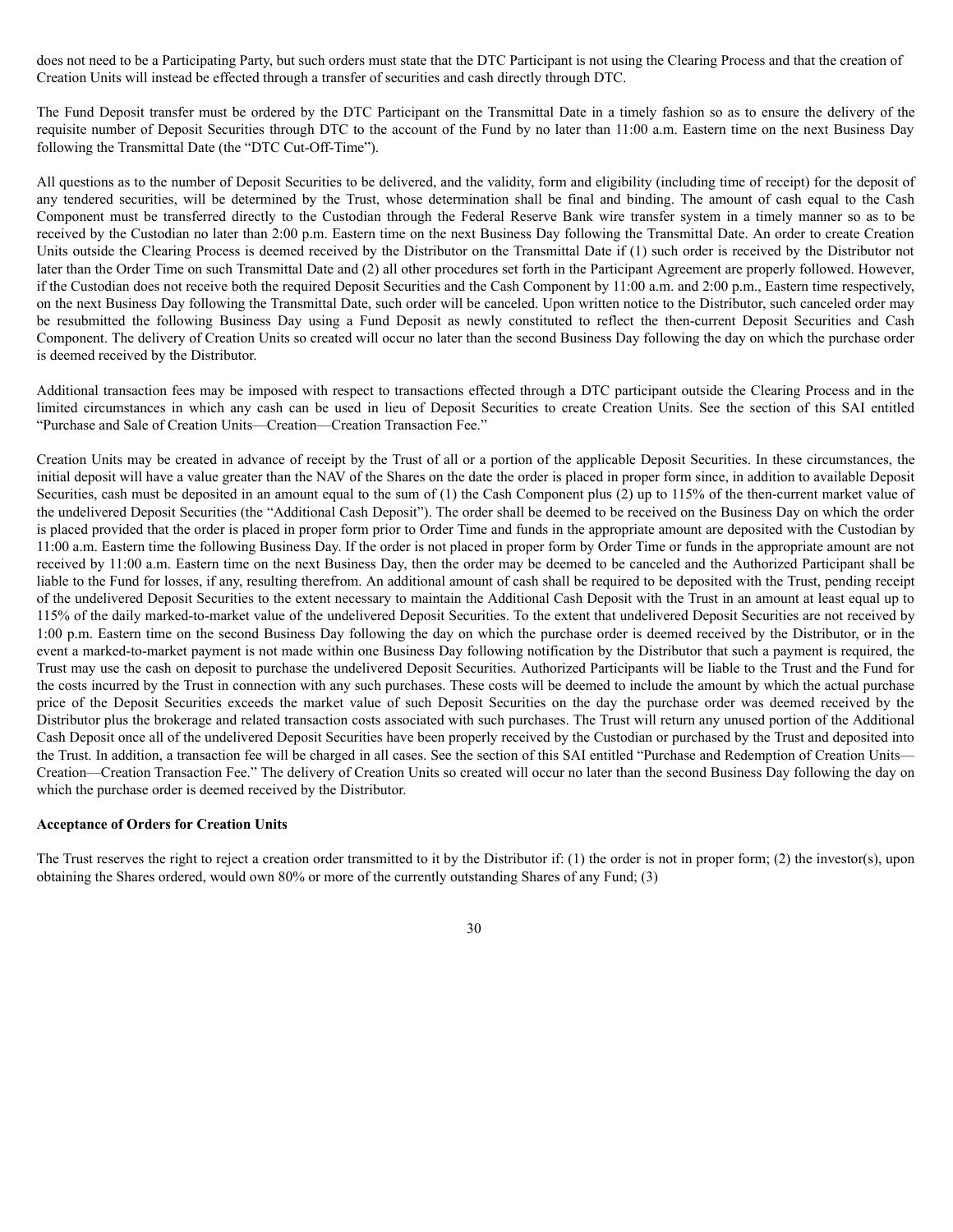the Deposit Securities delivered are not as disseminated for that date by the Custodian, as described above; (4) acceptance of the Fund Deposit would, in the opinion of counsel, be unlawful; or (5) there exist circumstances outside the control of the Trust, the Custodian, the Distributor and the Advisor that make it for all practical purposes impossible to process creation orders. Examples of such circumstances include acts of God; public service or utility problems such as fires, floods, extreme weather conditions and power outages resulting in telephone, telecopy and computer failures; market conditions or activities causing trading halts; systems failures involving computer or other information systems affecting the Trust, the Advisor, the Subadvisor, the Distributor, DTC, NSCC, the Custodian or sub-custodian or any other participant in the creation process and similar extraordinary events. The Distributor shall notify the Authorized Participant of its rejection of the order. The Trust, the Custodian, any subcustodian and the Distributor are under no duty, however, to give notification of any defects or irregularities in the delivery of Fund Deposits nor shall any of them incur any liability for the failure to give any such notification. All questions as to the number of shares of each security in the Deposit Securities and the validity, form, eligibility and acceptance for deposit of any securities to be delivered shall be determined by the Trust and the Trust's determination shall be final and binding.

Creation Units typically are issued on a "T+2 basis" (that is two Business Days after trade date). However, the Fund reserves the right to settle Creation Unit transactions on a basis other than T+2 in order to accommodate foreign market holiday schedules, to account for different treatment among foreign and U.S. markets of dividend record dates and ex-dividend dates (that is the last day the holder of a security can sell the security and still receive dividends payable on the security), and in certain other circumstances.

To the extent contemplated by a Participant Agreement with the Distributor, the Trust will issue Creation Units to such Authorized Participant notwithstanding the fact that the corresponding Portfolio Deposits have not been received in part or in whole, in reliance on the undertaking of the Authorized Participant to deliver the missing Deposit Securities as soon as possible, which undertaking shall be secured by such Authorized Participant's delivery and maintenance of collateral having a value equal to 115%, which the Advisor may change from time to time, of the value of the missing Deposit Securities in accordance with the Trust's then-effective procedures. Such collateral must be delivered no later than 2:00 p.m., Eastern time, on the contractual settlement date. The only collateral that is acceptable to the Trust is cash in U.S. Dollars or an irrevocable letter of credit in form, and drawn on a bank, that is satisfactory to the Trust. The cash collateral posted by the Authorized Participant may be invested at the risk of the Authorized Participant, and income, if any, on invested cash collateral will be paid to that Authorized Participant. Information concerning the Trust's current procedures for collateralization of missing Deposit Securities is available from the Transfer Agent. The Authorized Participant Agreement will permit the Trust to buy the missing Deposit Securities at any time and will subject the Authorized Participant to liability for any shortfall between the cost to the Trust of purchasing such securities and the cash collateral or the amount that may be drawn under any letter of credit.

In certain cases, Authorized Participants will create and redeem Creation Units on the same trade date. In these instances, the Trust reserves the right to settle these transactions on a net basis. All questions as to the number of shares of each security in the Deposit Securities and the validity, form, eligibility and acceptance for deposit of any securities to be delivered shall be determined by the Trust, and the Trust's determination shall be final and binding.

### **Creation Transaction Fee**

Authorized Participants placing a creation order will be required to pay to the Custodian a fixed transaction fee (the "Creation Transaction Fee") to offset the transfer and other transaction costs associated with the issuance of Creation Units. The standard creation transaction fee will be the same regardless of the number of Creation Units purchased by an investor on the applicable Business Day.

## The Creation Transaction Fee for each Fund is \$250.

The Creation Transaction Fee may be waived for a Fund when the Advisor believes that waiver of the Creation Transaction Fee is in the best interest of the Fund. When determining whether to waive the Creation Transaction Fee, the Advisor considers a number of factors including, but not limited to, whether waiving the Creation Transaction Fee will: facilitate the initial launch of a Fund; reduce the cost of portfolio rebalancings; improve the quality of the secondary trading market for a Fund's Shares and not result in a Fund's bearing additional costs or expenses as a result of the waiver.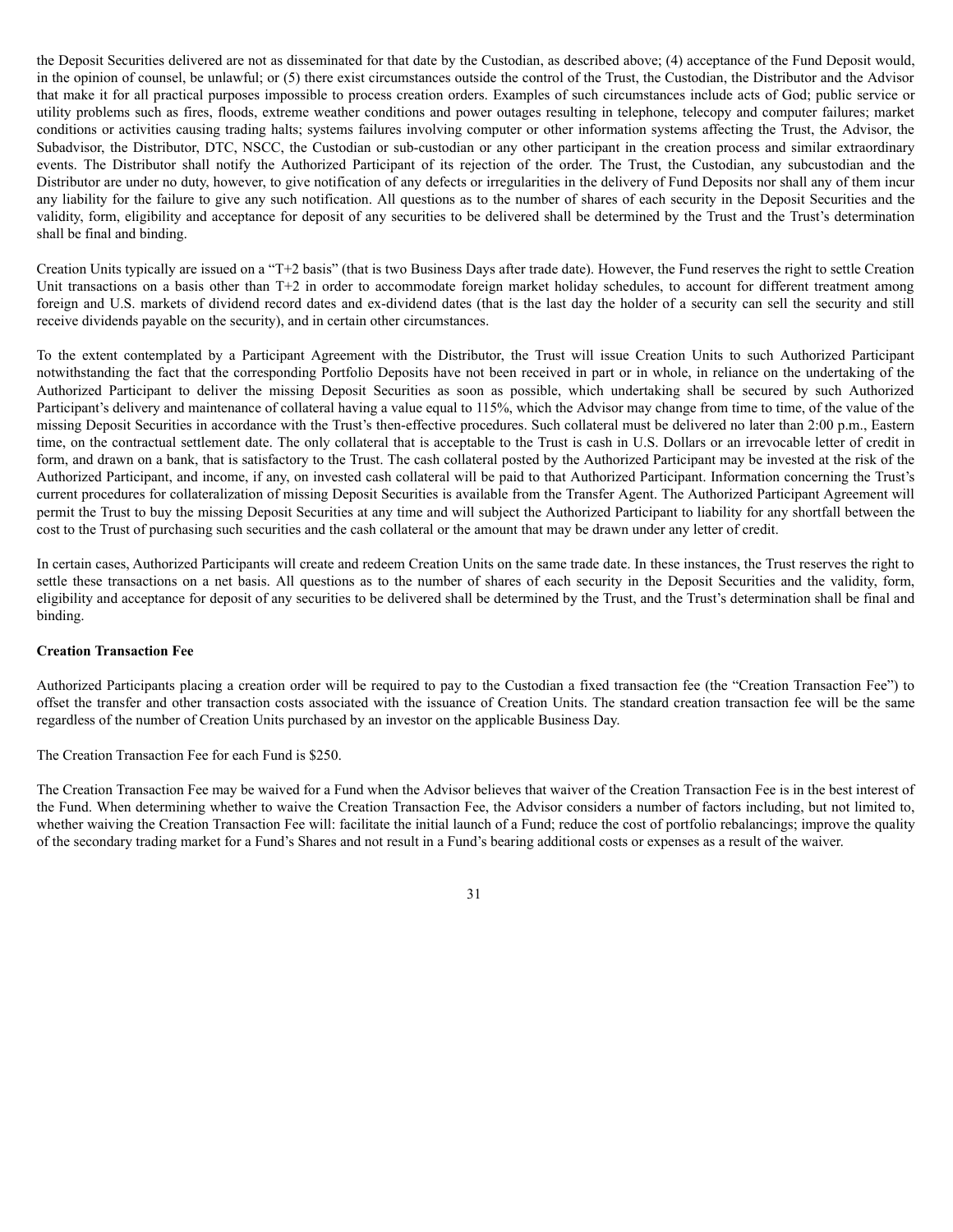An additional variable fee of up to 3.00% of the NAV per Creation Unit may be imposed for (1) creations effected outside the Clearing Process and (2) cash creations (to offset the Trust's brokerage and other transaction costs associated with using cash to purchase the requisite Deposit Securities). Actual transaction costs may vary depending on the time of day a purchase order is received or the nature of the securities to be purchased. The Advisor or Subadvisor may adjust the variable fee to ensure that the Fund collects the extra expenses associated with brokerage commissions and other expenses incurred by the Fund to acquire a Deposit Security not part of the Fund Deposit from the Authorized Participant. Authorized Participants placing a creation order are responsible for the costs of transferring the securities constituting the Deposit Securities to the account of the Trust.

## **Redemption**

To redeem Shares directly from the Fund, an investor must be an Authorized Participant or must redeem through an Authorized Participant. The Trust redeems Creation Units on a continuous basis on any Business Day through the Distributor at the Shares' NAV next determined after receipt of an order in proper form. The Fund will not redeem Shares in amounts less than Creation Units. Authorized Participants must accumulate enough Shares in the secondary market to constitute a Creation Unit in order to have such Shares redeemed by the Trust. There can be no assurance, however, that there will be sufficient liquidity in the public trading market at any time to permit assembly of a Creation Unit. With respect to the Fund, the Custodian, through the NSCC, makes available prior to the opening of business on the Exchange (currently 9:30 a.m. Eastern time) on each Business Day, the identity of the Fund Securities that will be applicable (subject to possible amendment or correction) to redemption requests received in proper form (as described below) on that day. Fund Securities received on redemption may not be identical to Deposit Securities that are applicable to creations of Creation Units. Unless cash redemptions are available or specified for the Fund, the redemption proceeds for a Creation Unit generally consist of Fund Securities — as announced on the Business Day the request for redemption is received in proper form — plus or minus cash in an amount equal to the difference between the NAV of the Shares being redeemed, as next determined after a receipt of a redemption request in proper form, and the value of the Fund Securities (the "Cash Redemption Amount"), less a redemption transaction fee (see the section of this SAI entitled "Purchase and Redemption of Creation Units—Redemption—Redemption Transaction Fee").

The right of redemption may be suspended or the date of payment postponed (1) for any period during which the Exchange is closed (other than customary weekend and holiday closings); (2) for any period during which trading on the Exchange is suspended or restricted; (3) for any period during which an emergency exists as a result of which disposal of the Shares of the Fund or determination of the Fund's NAV is not reasonably practicable; or (4) in such other circumstances as is permitted by the SEC.

Deliveries of redemption proceeds by the Fund generally will be made within two Business Days (that is "T+2"). However, a Fund reserves the right to settle redemption transactions and deliver redemption proceeds on a basis other than T+2 to accommodate foreign market holiday schedules, to account for different treatment among foreign and U.S. markets of dividend record dates and dividend ex-dates (that is the last date the holder of a security can sell the security and still receive dividends payable on the security sold), and in certain other circumstances.

In the event that cash redemptions are permitted or required by the Trust, proceeds will be paid to the Authorized Participant redeeming Shares on behalf of the redeeming investor as soon as practicable after the date of redemption.

## **Placement of Redemption Orders Using the Clearing Process**

Orders to redeem Creation Units through the Clearing Process must be delivered through an Authorized Participant that has executed a Participant Agreement. Investors other than Authorized Participants are responsible for making arrangements with an Authorized Participant for an order to redeem. An order to redeem Creation Units is deemed received by the Trust on the Transmittal Date if: (1) such order is received by the Distributor not later than Order Time on such Transmittal Date; and (2) all other procedures set forth in the Participant Agreement are properly followed. Such order will be effected based on the NAV of the relevant Fund as next determined. An order to redeem Creation Units using the Clearing Process made in proper form but received by the Distributor after the Order Time will be deemed received on the next Business Day immediately following the Transmittal Date and will be effected at the NAV determined on such next Business Day. The requisite Fund Securities and the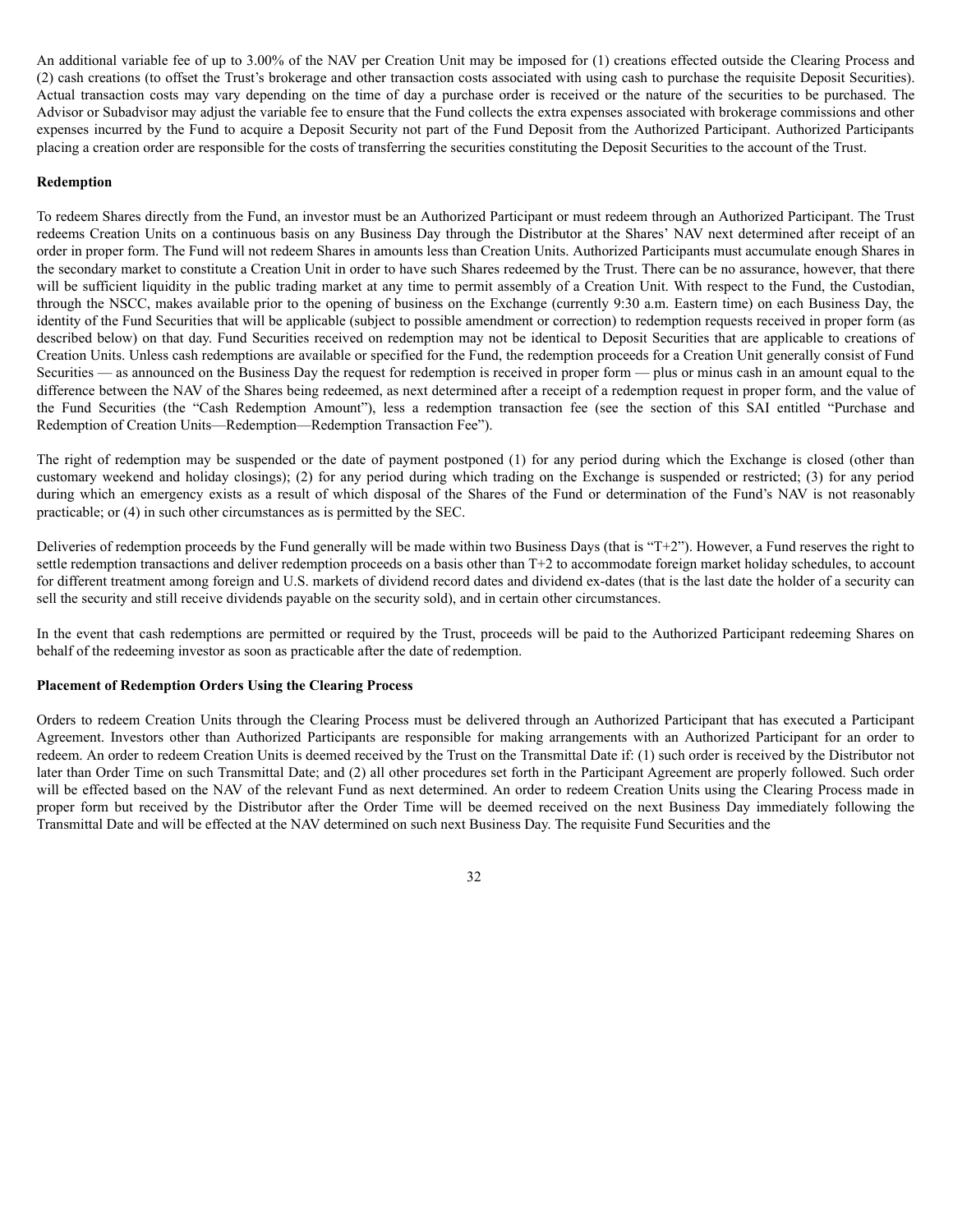Cash Redemption Amount will be transferred by the second NSCC business day following the date on which such request for redemption is deemed received.

## **Placement of Redemption Orders Outside the Clearing Process**

Orders to redeem Creation Units outside the Clearing Process must be delivered through a DTC Participant that has executed the Participant Agreement. A DTC Participant who wishes to place an order for redemption of Creation Units to be effected outside the Clearing Process does not need to be a Participating Party, but such orders must state that the DTC Participant is not using the Clearing Process and that redemption of Creation Units will instead be effected through transfer of Shares directly through DTC. An order to redeem Creation Units outside the Clearing Process is deemed received by the Transfer Agent on the Transmittal Date if (1) such order is received by the Transfer Agent not later than Order Time on such Transmittal Date; (2) such order is accompanied or followed by the requisite number of Shares, which delivery must be made through DTC to the Custodian no later than the DTC Cut-Off-Time, and the Cash Redemption Amount, if owed to the Fund, which delivery must be made by 2:00 p.m. Eastern time; and (3) all other procedures set forth in the Participant Agreement are properly followed. After the Transfer Agent receives an order for redemption outside the Clearing Process, the Transfer Agent will initiate procedures to transfer the requisite Fund Securities which are expected to be delivered and the Cash Redemption Amount, if any, by the second Business Day following the Transmittal Date.

The calculation of the value of the Fund Securities and the Cash Redemption Amount to be delivered or received upon redemption (by the Authorized Participant or the Trust, as applicable) will be made by the Custodian according to the procedures set forth the section of this SAI entitled *"Determination of Net Asset Value"* computed on the Business Day on which a redemption order is deemed received by the Transfer Agent. Therefore, if a redemption order in proper form is submitted to the Distributor by a DTC Participant not later than Order Time on the Transmittal Date, and the requisite number of Shares of the Fund are delivered to the Custodian prior to the DTC Cut-Off-Time, then the value of the Fund Securities and the Cash Redemption Amount to be delivered or received (by the Authorized Participant or the Trust, as applicable) will be determined by the Custodian on such Transmittal Date. If, however, either (1) the requisite number of Shares of the relevant Fund are not delivered by the DTC Cut-Off-Time, as described above, or (2) the redemption order is not submitted in proper form, then the redemption order will not be deemed received as of the Transmittal Date. In such case, the value of the Fund Securities and the Cash Redemption Amount to be delivered or received will be computed on the Business Day following the Transmittal Date provided that the Shares of the relevant Fund are delivered through DTC to the Custodian by 11:00 a.m. Eastern time the following Business Day pursuant to a properly submitted redemption order.

If it is not possible to effect deliveries of the Fund Securities, the Trust may in its discretion exercise its option to redeem Shares in cash, and the redeeming Authorized Participant will be required to receive its redemption proceeds in cash. In addition, an investor may request a redemption in cash that the Trust may, in its sole discretion, permit. In either case, the investor will receive a cash payment equal to the NAV of its Shares based on the NAV of Shares of the relevant Fund next determined after the redemption request is received in proper form (minus a transaction fee which will include an additional charge for cash redemptions to offset the Fund's brokerage and other transaction costs associated with the disposition of Fund Securities). The Fund may also, in its sole discretion, upon request of a shareholder, provide such redeemer a portfolio of securities that differs from the exact composition of the Fund Securities, or cash in lieu of some securities added to the Cash Redemption Amount, but in no event will the total value of the securities delivered and the cash transmitted differ from the NAV. Redemptions of Shares for Fund Securities will be subject to compliance with applicable federal and state securities laws and the Fund (whether or not it otherwise permits cash redemptions) reserves the right to redeem Creation Units for cash to the extent that the Trust could not lawfully deliver specific Fund Securities upon redemptions or could not do so without first registering the Fund Securities under such laws. An Authorized Participant or an investor for which it is acting that is subject to a legal restriction with respect to a particular security included in the Fund Securities applicable to the redemption of a Creation Unit may be paid an equivalent amount of cash. The Authorized Participant may request the redeeming Beneficial Owner of the Shares to complete an order form or to enter into agreements with respect to such matters as compensating cash payment, beneficial ownership of Shares or delivery instructions.

33

## **Redemption Transaction Fee**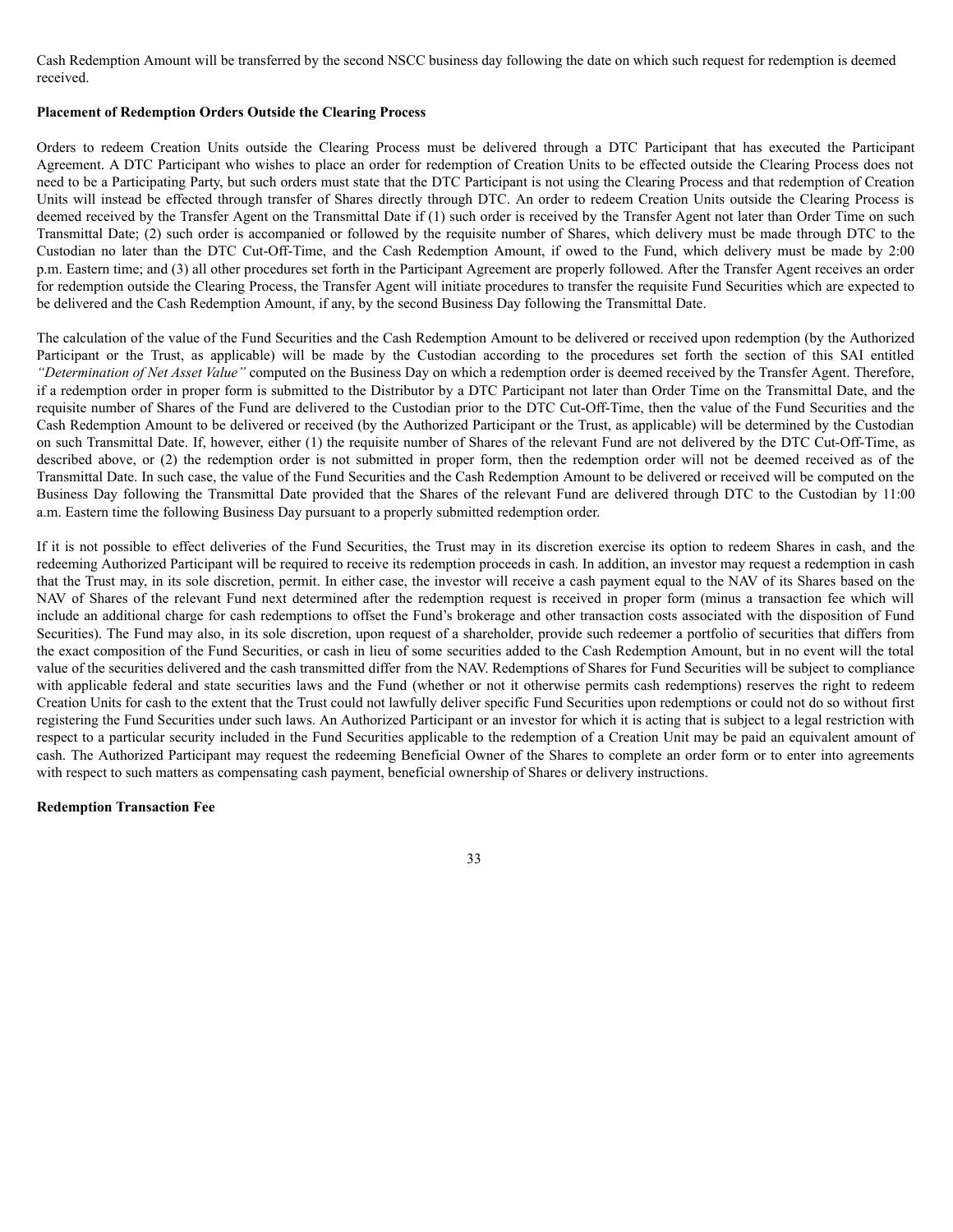Authorized Participants placing a redemption order will be required to pay to the Custodian a fixed transaction fee (the "Redemption Transaction Fee") to offset the transfer and other transaction costs associated with the redemption of Creation Units. The standard redemption transaction fee will be the same regardless of the number of Creation Units redeemed by an investor on the applicable Business Day.

The Redemption Transaction Fee for each Fund is \$250.

The Redemption Transaction Fee may be waived for a Fund when the Advisor or Subadvisor believes that waiver of the Redemption Transaction Fee is in the best interest of a Fund. When determining whether to waive the Redemption Transaction Fee, the Advisor considers a number of factors including, but not limited to, whether waiving the Redemption Transaction Fee will: reduce the cost of portfolio rebalancings; improve the quality of the secondary trading market for a Fund's Shares and not result in a Fund's bearing additional costs or expenses as a result of the waiver.

An additional variable fee of up to 2.00% of the NAV per Creation Unit may be imposed for (1) redemptions effected outside the Clearing Process and (2) cash redemptions (to offset the Trust's brokerage and other transaction costs associate with the sale of Fund Securities). Actual transaction costs may vary depending on the time of day a purchase order is received or the nature of the securities to be sold. The Advisor or Subadvisor may adjust the variable fee to ensure that the Fund collects the extra expenses associated with brokerage commissions and other expenses incurred by the Fund to acquire a Deposit Security not part of the Fund Deposit from the Authorized Participant. Authorized Participants placing a redemption order will also bear the costs of transferring the Fund Securities from the Trust to their account or on their order.

In order to seek to replicate the in-kind redemption order process for creation orders executed in whole or in part with cash, the Trust expects to sell, in the secondary market, the portfolio securities or settle any financial instruments that may not be permitted to be re-registered in the name of the Participating Party as a result of an in-kind redemption order pursuant to local law or market convention, or for other reasons ("Market Sales"). In such cases where the Trust makes Market Sales, the Authorized Participant will reimburse the Trust for, among other things, any difference between the market value at which the securities and/or financial instruments were sold or settled by the Trust and the cash-in-lieu amount, applicable registration fees, brokerage commissions and certain taxes.

## **CONTINUOUS OFFERING**

The method by which Creation Units are created and traded may raise certain issues under applicable securities laws. Because new Creation Units are issued and sold by the Trust on an ongoing basis, at any point a "distribution," as such term is used in the Securities Act, may occur. Broker-dealers and other persons are cautioned that some activities on their part may, depending on the circumstances, result in their being deemed participants in a distribution in a manner which could render them statutory underwriters and subject them to the prospectus delivery and liability provisions of the Securities Act.

For example, a broker-dealer firm or its client may be deemed a statutory underwriter if it takes Creation Units after placing an order with the Distributor, breaks them down into constituent Shares, and sells such Shares directly to customers, or if it chooses to couple the creation of a supply of new Shares with an active selling effort involving solicitation of secondary market demand for Shares. A determination of whether one is an underwriter for purposes of the Securities Act must take into account all the facts and circumstances pertaining to the activities of the broker-dealer or its client in the particular case, and the examples mentioned above should not be considered a complete description of all the activities that could lead to a categorization as an underwriter.

Broker-dealers who are not "underwriters" but are participating in a distribution (as contrasted to ordinary secondary trading transactions), and thus dealing with Shares that are part of an "unsold allotment" within the meaning of Section 4(3)(C) of the Securities Act, would be unable to take advantage of the prospectus-delivery exemption provided by Section 4(3) of the Securities Act. This is because the prospectus delivery exemption in Section 4(3) of the Securities Act is not available in respect of such transactions as a result of Section 24(d) of the 1940 Act. As a result, broker-dealer firms should note that dealers who are not underwriters but are participating in a distribution (as contrasted with ordinary secondary market transactions) and thus dealing with the Shares that are part of an over-allotment within the meaning of Section 4(3) (A) of the Securities Act would be unable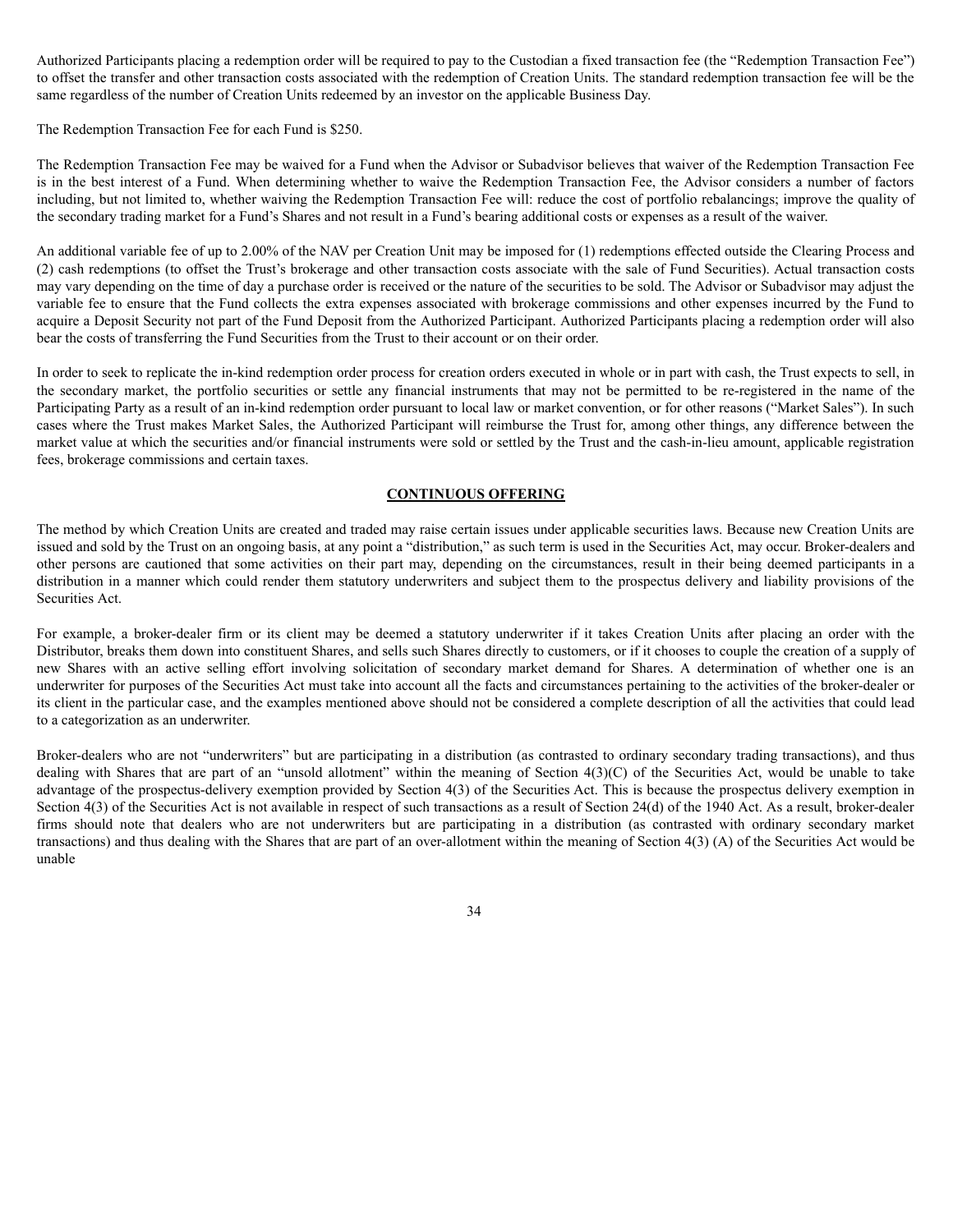to take advantage of the prospectus delivery exemption provided by Section 4(3) of the Securities Act. Firms that incur a prospectus delivery obligation with respect to Shares are reminded that, under Rule 153 of the Securities Act, a prospectus delivery obligation under Section 5(b)(2) of the Securities Act owed to an exchange member in connection with a sale on the Exchange is satisfied by the fact that the prospectus is available at the Exchange upon request. The prospectus delivery mechanism provided in Rule 153 is only available with respect to transactions on an exchange.

## **DETERMINATION OF NET ASSET VALUE**

The following information supplements and should be read in conjunction with the section in the Prospectus entitled "Determination of Net Asset Value (NAV)."

The NAV per Share for the Fund is computed by dividing the value of the net assets of the Fund (*i.e.*, the value of its total assets less total liabilities) by the total number of Shares outstanding, rounded to the nearest cent. Expenses and fees, including the management fee, are accrued daily and taken into account for purposes of determining NAV. The NAV of the Fund is determined as of the close of the regular trading session on the Exchange (ordinarily 4:00 p.m., Eastern time) on each day that the Exchange is open.

Any assets or liabilities denominated in currencies other than the U.S. dollar are converted into U.S. dollars at the current market rates on the date of valuation as quoted by one or more sources. In computing the Fund's NAV, the Fund's portfolio securities are valued based on market quotations. When market quotations are not readily available for a portfolio security the Fund must use such security's fair value as determined in good faith in accordance with the Fund's Fair Value Pricing Procedures which are approved by the Board.

The value of each Fund's portfolio securities is based on such securities' closing price on local markets, when available. If a portfolio security's market price is not readily available or does not otherwise accurately reflect the fair value of such security, the portfolio security will be valued by another method that the Advisor believes will better reflect fair value in accordance with the Trust's valuation policies and procedures approved by the Board. Each Fund may use fair value pricing in a variety of circumstances, including but not limited to, situations when the value of a Fund's portfolio security has been materially affected by events occurring after the close of the market on which such security is principally traded (such as a corporate action or other news that may materially affect the price of such security) or trading in such security has been suspended or halted. Accordingly, a Fund's NAV may reflect certain portfolio securities' fair values rather than their market prices. Fair value pricing involves subjective judgments and it is possible that a fair value determination for a portfolio security is materially different than the value that could be realized upon the sale of such security.

# **DIVIDENDS AND DISTRIBUTIONS**

## **General Policies**

The following information supplements and should be read in conjunction with the section in the Prospectus entitled "Dividends, Distributions and Taxes."

Dividends from net investment income are declared and paid at least annually by each Fund. Distributions of net realized capital gains, if any, generally are declared and paid once a year. The Trust may make distributions on a more frequent basis for each Fund to comply with the distribution requirements of the U.S. Internal Revenue Code of 1986, as amended (the "Code"), in all events in a manner consistent with the provisions of the 1940 Act. In addition, the Trust may distribute at least annually amounts representing the full dividend yield on the underlying portfolio securities of the Funds, net of expenses of the Funds, as if each Fund owned such underlying portfolio securities for the entire dividend period in which case some portion of each distribution may result in a return of capital for tax purposes for certain shareholders.

Dividends and other distributions on Shares are distributed, as described below, on a pro rata basis to Beneficial Owners of such Shares. Dividend payments are made through DTC Participants and Indirect Participants to Beneficial Owners then of record with proceeds received from the Trust. The Trust may make additional distributions to the extent necessary (i) to distribute the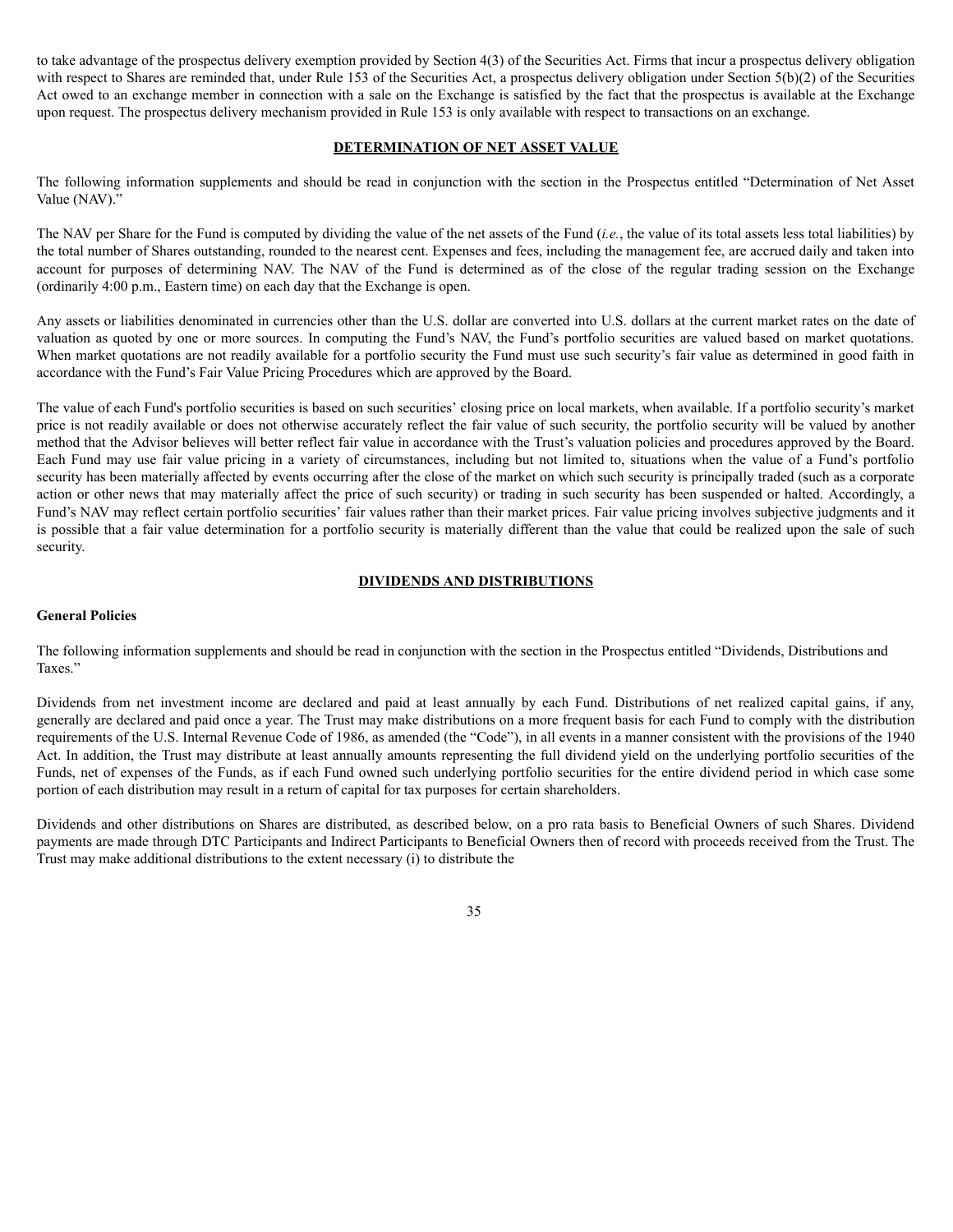entire annual taxable income of the Trust, plus any net capital gains and (ii) to avoid imposition of the excise tax imposed by Section 4982 of the Code. Management of the Trust reserves the right to declare special dividends if, in its reasonable discretion, such action is necessary or advisable to preserve the status of each Fund as a "regulated investment company" under the Code or to avoid imposition of income or excise taxes on undistributed income.

## **Dividend Reinvestment Service**

No reinvestment service is provided by the Trust. Broker-dealers may make available the DTC book-entry Dividend Reinvestment Service for use by Beneficial Owners of the Funds through DTC Participants for reinvestment of their dividend distributions. If this service is used, dividend distributions of both income and realized gains will be automatically reinvested in additional whole Shares of the Funds. Beneficial Owners should contact their broker to determine the availability and costs of the service and the details of participation therein. Brokers may require Beneficial Owners to adhere to specific procedures and timetables.

## **U.S. FEDERAL INCOME TAXATION**

Set forth below is a discussion of certain U.S. federal income tax considerations affecting the Funds and the purchase, ownership and disposition of Shares. It is based upon the U.S. Internal Revenue Code of 1986, as amended (the "Code"), U.S. Treasury Department regulations promulgated thereunder, judicial authorities, and administrative rulings and practices, all as in effect as of the date of this SAI and all of which are subject to change, possibly with retroactive effect. The following information supplements and should be read in conjunction with the section in the Prospectus entitled "Dividends, Distributions and Taxes."

Except to the extent discussed below, this summary assumes that a Fund's shareholder holds Shares as capital assets within the meaning of the Code, and does not hold Shares in connection with a trade or business. This summary does not address all potential U.S. federal income tax considerations possibly applicable to an investment in Shares, and does not address the tax consequences to Fund shareholders subject to special tax rules, including, but not limited to, partnerships and the partners therein, those who hold Shares through an IRA, 401(k) plan or other tax-advantaged account, and, except to the extent discussed below, tax-exempt shareholders. This discussion does not discuss any aspect of U.S. state, local, estate, and gift, or non-U.S., tax law. This discussion is not intended or written to be legal or tax advice to any shareholder in a Fund or other person and is not intended or written to be used or relied on, and cannot be used or relied on, by any such person for the purpose of avoiding any U.S. federal tax penalties that may be imposed on such person. Prospective Fund shareholders are urged to consult their own tax advisers with respect to the specific U.S. federal, state, and local, and non-U.S., tax consequences of investing in Shares based on their particular circumstances.

The Funds have not requested and will not request an advance ruling from the U.S. Internal Revenue Service ("IRS") as to the U.S. federal income tax matters described below. The IRS could adopt positions contrary to those discussed below and such positions could be sustained. Prospective investors should consult their own tax advisors with regard to the U.S. federal tax consequences of the purchase, ownership and disposition of Shares, as well as the tax consequences arising under the laws of any state, non-U.S. country or other taxing jurisdiction.

## **Tax Treatment of the Funds**

*In General*. Each Fund intends to qualify and elect to be treated as a separate regulated investment company under the Code. As a RIC, a Fund generally will not be required to pay corporate-level U.S. federal income taxes on any ordinary income or capital gains that it distributes to its shareholders.

To qualify and remain eligible for the special tax treatment accorded to RICs, each Fund must meet certain income, asset and distribution requirements, described in more detail below. Specifically, each Fund must (i) derive at least 90% of its gross income in each taxable year from dividends, interest, payments with respect to securities loans, gains from the sale or other disposition of stock, securities or foreign currencies, other income (including, but not limited to, gains from options, futures or forward contracts) derived with respect to its business of investing in such stock, securities or currencies and net income derived from interests in qualified publicly traded partnerships ("QPTPs") (i.e., partnerships that are traded on an established securities market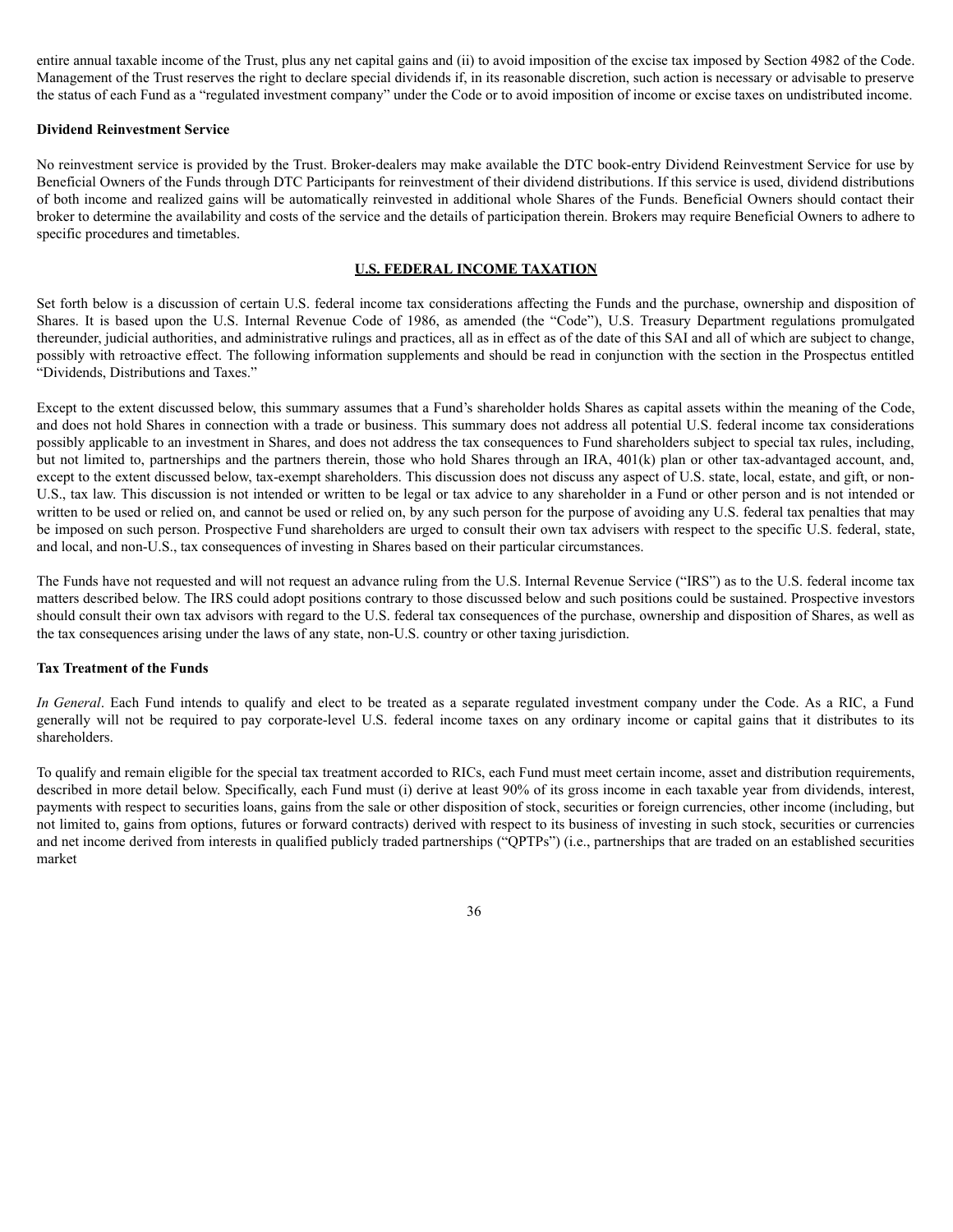or readily tradable on a secondary market, other than partnerships that derive at least 90% of their income from interest, dividends, and other qualifying RIC income described above), and (ii) diversify its holdings so that, at the end of each quarter of the Fund's taxable year, (a) at least 50% of the value of the Fund's assets is represented by cash, securities of other RICs, U.S. government securities and other securities, with such other securities limited, in respect of any one issuer, to an amount not greater in value than five percent of the Fund's total assets and not greater than 10% of the outstanding voting securities of such issuer, and (b) not more than 25% of the value of its assets is invested in the securities (other than U.S. government securities or securities of other RICs) of any one issuer, any two or more issuers of which 20% or more of the voting stock of each such issuer is held by the Fund and that are determined to be engaged in the same or similar trades or businesses or related trades or businesses or in the securities of one or more QPTPs. Furthermore, each Fund must distribute annually at least 90% of the sum of (i) its "investment company taxable income" (which includes dividends, interest and net short-term capital gains) and (ii) its net tax-exempt interest income, if any.

*Failure to Maintain RIC Status*. If a Fund fails to qualify as a RIC for any year (subject to certain curative measures allowed by the Code), the Fund will be subject to regular corporate-level U.S. federal income tax in that year on all of its taxable income, regardless of whether the Fund makes any distributions to its shareholders. In addition, in such case, distributions will be taxable to a Fund's shareholders generally as ordinary dividends to the extent of the Fund's current and accumulated earnings and profits, possibly eligible for (i) in the case of an individual Fund shareholder, treatment as a qualified dividend (as discussed below) subject to tax at preferential long-term capital gains rates or (ii) in the case of a corporate Fund shareholder, a dividends-received deduction. The remainder of this discussion assumes that the Funds will qualify for the special tax treatment accorded to RICs.

*Excise Tax.* A Fund will be subject to a four percent excise tax on certain undistributed income generally if the Fund does not distribute to its shareholders in each calendar year at least 98% of its ordinary income for the calendar year, 98.2% of its capital gain net income for the twelve months ended October 31 of such year, plus 100% of any undistributed amounts from prior years. For these purposes, a Fund will be treated as having distributed any amount on which it has been subject to U.S. corporate income tax for the taxable year ending within such calendar year. A Fund intends to make distributions necessary to avoid this four percent excise tax, although there can be no assurance that it will be able to do so.

*Phantom Income*. With respect to some or all of its investments, a Fund may be required to recognize taxable income in advance of receiving the related cash payment. For example, under the "wash sale" rules, a Fund may not be able to deduct currently a loss on a disposition of a portfolio security. As a result, a Fund may be required to make an annual income distribution greater than the total cash actually received during the year. Such distribution may be made from the existing cash assets of the Fund or cash generated from selling portfolio securities. The Fund may realize gains or losses from such sales, in which event the Fund's shareholders may receive a larger capital gain distribution than they would in the absence of such transactions. (See also —"Certain Debt Instruments" below.)

*Certain Debt Instruments*. Some of the debt securities (with a fixed maturity date of more than one year from the date of issuance) that may be acquired by a Fund (such as zero coupon debt instruments or debt instruments with payment in-kind interest) may be treated as debt securities that are issued originally at a discount. Generally, the amount of original issue discount is treated as interest income and is included in income over the term of the debt security, even though payment of that amount is not received until a later time, usually when the debt security matures.

If a Fund acquires debt securities (with a fixed maturity date of more than one year from the date of issuance) in the secondary market, such debt securities may be treated as having market discount. Generally, any gain recognized on the disposition of, and any partial payment of principal on, a debt security having market discount is treated as ordinary income to the extent the gain, or principal payment, does not exceed the "accrued market discount" on such debt security. Market discount generally accrues in equal daily installments. A Fund may make one or more of the elections applicable to debt securities having market discount, which could affect the character and timing of recognition of income.

*PFIC Investments*. A Fund may purchase shares in a non-U.S. corporation treated as a "passive foreign investment company" ("PFIC") for U.S. federal income tax purposes. As a result, a Fund may be subject to increased U.S. federal income tax (plus charges in the nature of interest on previouslydeferred income taxes on the PFIC's income) on any "excess distributions" made on, or gain from a sale (or other disposition) of, the PFIC shares even if a Fund distributes such income to its shareholders.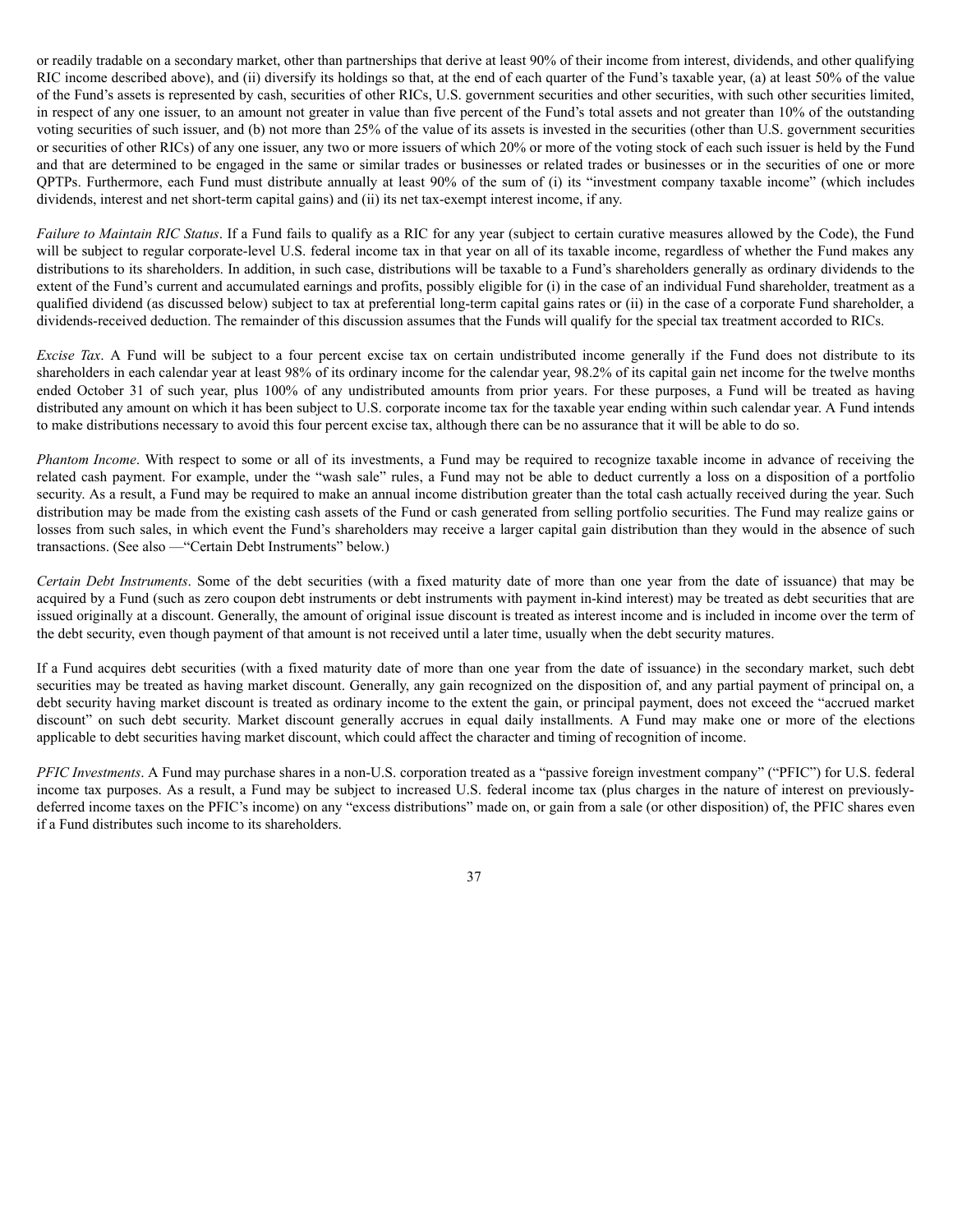In lieu of the increased income tax and deferred tax interest charges on excess distributions on, and dispositions of, a PFIC's shares, a Fund can elect to treat the underlying PFIC as a "qualified electing fund," provided that the PFIC agrees to provide a Fund with certain information on an annual basis. With a "qualified electing fund" election in place, a Fund must include in its income each year its share (whether distributed or not) of the ordinary earnings and net capital gain of the PFIC.

In the alternative, a Fund can elect, under certain conditions, to mark-to-market at the end of each taxable year its PFIC shares. A Fund would recognize as ordinary income any increase in the value of the PFIC shares and as an ordinary loss (up to any prior net income resulting from the markto-market election) any decrease in the value of the PFIC shares.

With a "mark-to-market" or "qualified election fund" election in place on a PFIC, a Fund might be required to recognize in a year income in excess of the sum of the actual distributions received by it on the PFIC shares and the proceeds from its dispositions of the PFIC's shares. Any such income generally would be subject to the RIC distribution requirements and would be taken into account for purposes of the 4% excise tax (described above).

*Section 1256 Contracts*. A Fund's investments in so-called "Section 1256 contracts," such as certain futures contracts, most non-U.S. currency forward contracts traded in the interbank market and options on most stock indices, are subject to special tax rules. Section 1256 contracts held by a Fund at the end of its taxable year are required to be marked to their market value, and any unrealized gain or loss on those positions will be included in a Fund's income as if each position had been sold for its fair market value at the end of the taxable year. The resulting gain or loss will be combined with any gain or loss realized by a Fund from positions in Section 1256 contracts closed during the taxable year. Provided such positions were held as capital assets and were not part of a "hedging transaction" or a "straddle," 60% of the resulting net gain or loss will be treated as long-term gain or loss, and 40% of such net gain or loss will be treated as short-term capital gain or loss, regardless of the period of time the positions were actually held by a Fund. In addition, a Fund may be required to defer the recognition of losses on certain Section 1256 contracts to the extent of any unrecognized gains on related positions held by a Fund. Income from Section 1256 contracts generally would be subject to the RIC distribution requirements and would be taken into account for purposes of the 4% excise tax (described above).

*Swaps*. As a result of entering into swap contracts, a Fund may make or receive periodic net payments. A Fund also may make or receive a payment when a swap is terminated prior to maturity through an assignment of the swap or other closing transaction. Periodic net payments generally will constitute ordinary income or deductions, while termination of a swap generally will result in capital gain or loss (which will be a long-term capital gain or loss if a Fund has been a party to the swap for more than one year). With respect to certain types of swaps, a Fund may be required to currently recognize income or loss with respect to future payments on such swaps or may elect under certain circumstances to mark such swaps to market annually for tax purposes as ordinary income or loss. The tax treatment of many types of credit default swaps is uncertain.

*Short Sales*. In general, gain or loss on a short sale is recognized when a Fund closes the sale by delivering the borrowed property to the lender, not when the borrowed property is sold. If, however, a Fund already owns property that is identical to the kind it borrows and sells pursuant to a short sale "against the box," and such pre-existing ownership position has appreciated (*i.e.*, the fair market value exceeds a Fund's tax basis), a Fund may be required to recognize such gain at the time the borrowed stock is sold. Any gain or loss realized upon closing out a short sale generally is considered as capital gain or loss to the extent that the property used to close the short sale constitutes a capital asset in a Fund's hands. Except with respect to certain situations where the property used by a Fund to close a short sale has a long-term holding period on the date of the short sale, special rules generally would treat the gains on short sales as short-term capital gains. These rules also may terminate the running of the holding period of "substantially identical property" held by a Fund. Moreover, a loss on a short sale will be treated as long-term capital loss if, on the date of the short sale, "substantially identical property" has been held by a Fund for more than one year. In general, a Fund will not be permitted to deduct payments made to reimburse the lender of securities for dividends paid on borrowed stock if the short sale is closed on or before the 45th day after the short sale is entered into.

*Foreign Currency Transactions*. Gains or losses attributable to fluctuations in exchange rates between the time a Fund accrues income, expenses or other items denominated in a foreign currency and the time a Fund actually collects or pays such items are generally treated as ordinary income or loss. Similarly, gains or losses on foreign currency forward contracts, certain foreign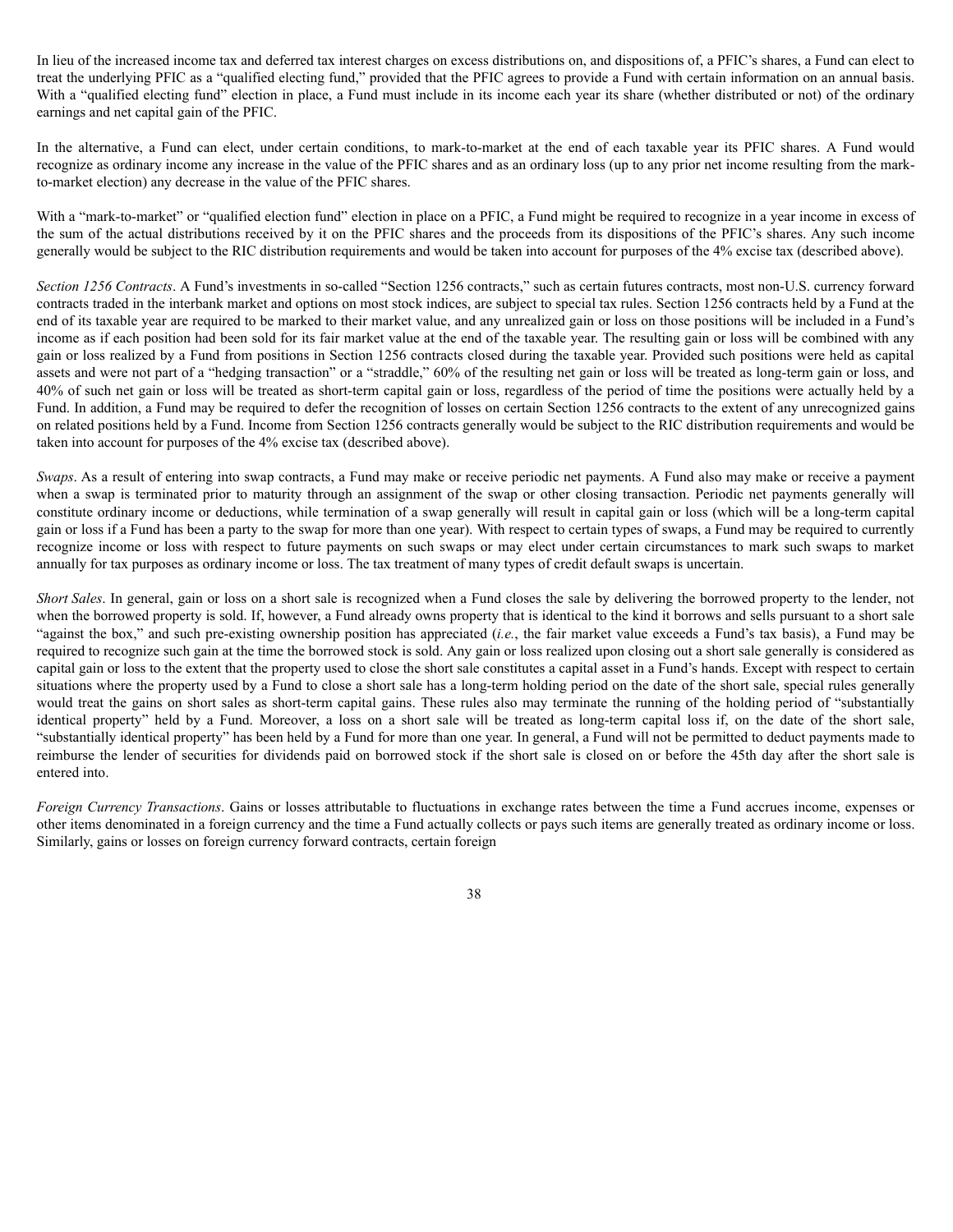currency options and futures contracts and the disposition of debt securities denominated in a foreign currency, to the extent attributable to fluctuations in exchange rates between the acquisition and disposition dates, generally are also treated as ordinary income or loss, unless a Fund were to elect otherwise where such an election is permitted.

*Non-U.S. Investments*. Dividends, interest and proceeds from the direct or indirect sale of non-U.S. securities may be subject to non-U.S. withholding tax and other taxes, including financial transaction taxes. Even if a Fund is entitled to seek a refund in respect of such taxes, it may not have sufficient information to do so or may choose not to do so. Tax treaties between certain countries and the U.S. may reduce or eliminate such taxes in some cases. Non-U.S. taxes paid by a Fund will reduce the return from a Fund's investments.

*Special or Uncertain Tax Consequences*. A Fund's investment or other activities could be subject to special and complex tax rules that may produce differing tax consequences, such as disallowing or limiting the use of losses or deductions, causing the recognition of income or gain without a corresponding receipt of cash, affecting the time as to when a purchase or sale of stock or securities is deemed to occur or altering the characterization of certain complex financial transactions.

A Fund may engage in investment or other activities the treatment of which may not be clear or may be subject to recharacterization by the IRS. In particular, the tax treatment of certain swaps and other derivatives and income from foreign currency transactions is unclear for purposes of determining a Fund's status as a RIC. If a final determination on the tax treatment of a Fund's investment or other activities differs from a Fund's original expectations, the final determination could adversely affect a Fund's status as a RIC or the timing or character of income recognized by a Fund, requiring a Fund to purchase or sell assets, alter its portfolio or take other action in order to comply with the final determination.

### **Tax Treatment of Fund Shareholders**

# *Taxation of U.S. Shareholders*

The following is a summary of certain U.S. federal income tax consequences of the purchase, ownership and disposition of Shares applicable to "U.S. shareholders." For purposes of this discussion, a "U.S. shareholder" is a beneficial owner of Shares who, for U.S. federal income tax purposes, is (i) an individual who is a citizen or resident of the U.S.; (ii) a corporation (or an entity treated as a corporation for U.S. federal income tax purposes) created or organized in the U.S. or under the laws of the U.S., or of any state thereof, or the District of Columbia; (iii) an estate, the income of which is includable in gross income for U.S. federal income tax purposes regardless of its source; or (iv) a trust, if (a) a U.S. court is able to exercise primary supervision over the administration of such trust and one or more U.S. persons have the authority to control all substantial decisions of the trust, or (b) the trust has a valid election in place to be treated as a U.S. person.

*Fund Distributions*. In general, Fund distributions are subject to U.S. federal income tax when paid, regardless of whether they consist of cash or property and regardless of whether they are reinvested in Shares. However, any Fund distribution declared in October, November or December of any calendar year and payable to shareholders of record on a specified date during such month will be deemed to have been received by each Fund shareholder on December 31 of such calendar year, provided such dividend is actually paid during January of the following calendar year.

Distributions of a Fund's net investment income and a Fund's net short-term capital gains in excess of net long-term capital losses (collectively referred to as "ordinary income dividends") are taxable as ordinary income to the extent of the Fund's current and accumulated earnings and profits (subject to an exception for "qualified dividend income", as discussed below). Corporate shareholders of a Fund may be eligible to take a dividends-received deduction with respect to some of such distributions, provided the distributions are attributable to dividends received by the Fund on stock of U.S. corporations with respect to which the Fund meets certain holding period and other requirements. To the extent designated as "capital gain dividends" by a Fund, distributions of a Fund's net long-term capital gains in excess of net short-term capital losses ("net capital gain") are taxable at long-term capital gain tax rates to the extent of the Fund's current and accumulated earnings and profits, regardless of a Fund shareholder's holding period in the Fund's Shares. Such dividends will not be eligible for a dividends-received deduction by corporate shareholders.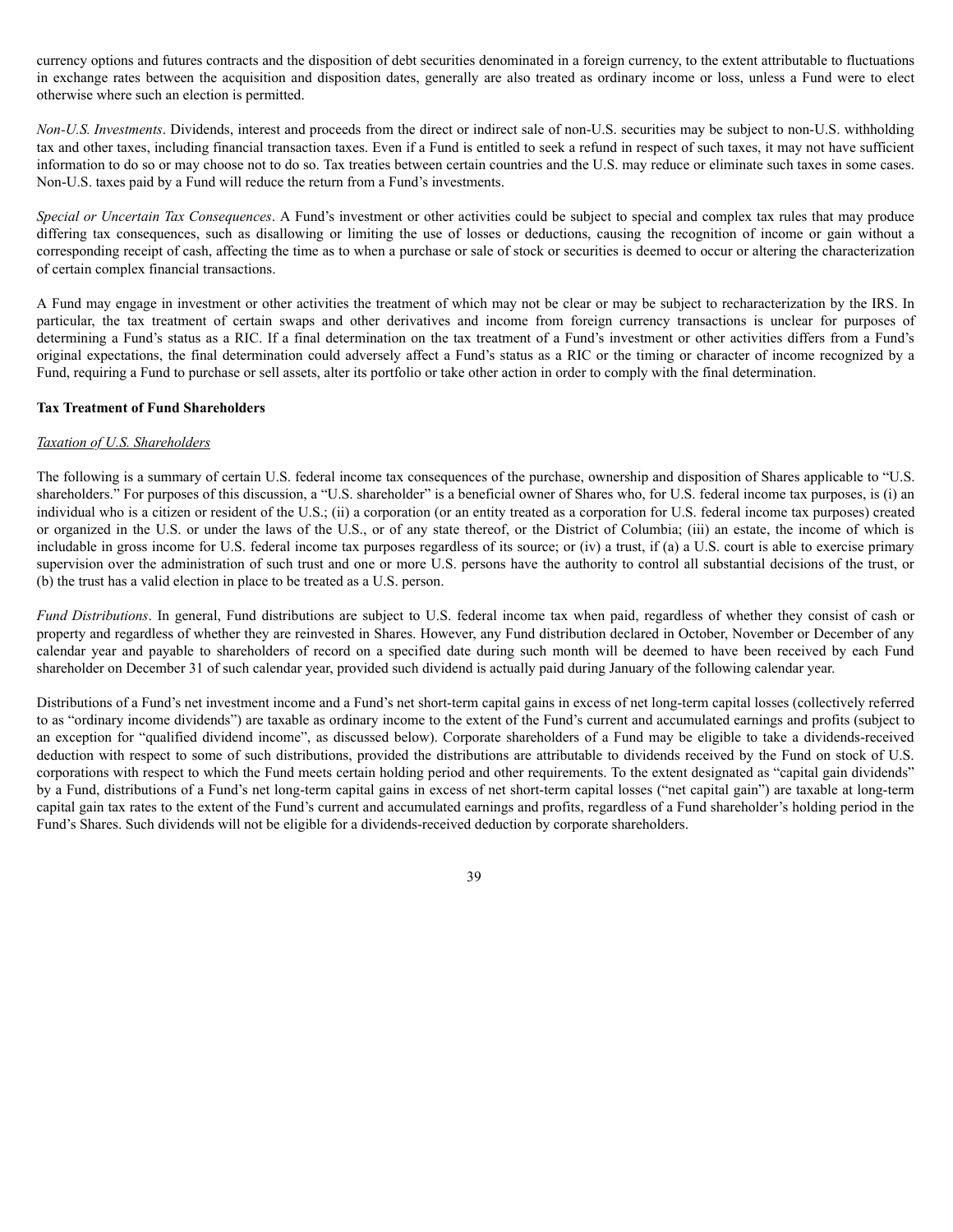A Fund's net capital gain is computed by taking into account the Fund's capital loss carryforwards, if any. Under the Regulated Investment Company Modernization Act of 2010, capital losses incurred in tax years beginning after December 22, 2010 can be carried forward indefinitely and retain the character of the original loss. To the extent that these carryforwards are available to offset future capital gains, it is probable that the amount offset will not be distributed to shareholders. In the event that a Fund were to experience an ownership change as defined under the Code, the Fund's loss carryforwards, if any, may be subject to limitation.

Distributions of "qualified dividend income" (defined below) are taxed to certain non-corporate shareholders at the reduced rates applicable to longterm capital gain to the extent of the Fund's current and accumulated earnings and profits, provided that the Fund shareholder meets certain holding period and other requirements with respect to the distributing Fund's Shares and the distributing Fund meets certain holding period and other requirements with respect to the dividend-paying stocks. Dividends subject to these special rules, however, are not actually treated as capital gains and, thus, are not included in the computation of a non-corporate shareholder's net capital gain and generally cannot be used to offset capital losses. The portion of distributions that a Fund may report as qualified dividend income generally is limited to the amount of qualified dividend income received by the Fund, but if for any Fund taxable year 95% or more of the Fund's gross income (exclusive of net capital gain from sales of stock and securities) consist of qualified dividend income, all distributions of such income for that taxable year may be reported as qualified dividend income. For this purpose, "qualified dividend income" generally means income from dividends received by a Fund from U.S. corporations and qualified non-U.S. corporations. Income from dividends received by a Fund from a real estate investment trust ("REIT") or another RIC generally is qualified dividend income only to the extent that the dividend distributions are made out of qualified dividend income received by such REIT or other RIC.

To the extent that a Fund makes a distribution of income received by such Fund in lieu of dividends with respect to securities on loan pursuant to a securities lending transaction, such income will not constitute qualified dividend income to individual shareholders and will not be eligible for the dividends-received deduction for corporate shareholders.

Distributions in excess of a Fund's current and accumulated earnings and profits will, as to each shareholder, be treated as a tax-free return of capital to the extent of the shareholder's tax basis in its Shares of the Fund, and as a capital gain thereafter (assuming the shareholder holds its Shares of the Fund as capital assets). Any such distributions will reduce the shareholder's tax basis in the Shares, and thus will increase the shareholder's capital gain, or decrease the capital loss, recognized upon a sale or exchange of Shares.

Each Fund intends to distribute its net capital gain at least annually. However, by providing written notice to its shareholders no later than 60 days after its year end, a Fund may elect to retain some or all of its net capital gain and designate the retained amount as a "deemed distribution." In that event, the Fund pays U.S. federal income tax on the retained net capital gain, and each Fund shareholder recognizes a proportionate share of the Fund's undistributed net capital gain. In addition, each Fund shareholder can claim a tax credit or refund for the shareholder's proportionate share of the Fund's U.S. federal income taxes paid on the undistributed net capital gain and increase the shareholder's tax basis in the Shares by an amount equal to the shareholder's proportionate share of the Fund's undistributed net capital gain, reduced by the amount of the shareholder's tax credit or refund. Organizations or persons not subject to U.S. federal income tax on such net capital gain may be entitled to a refund of their pro rata share of such taxes paid by the Fund upon timely filing appropriate returns or claims for refund with the IRS.

With respect to non-corporate Fund shareholders (i.e., individuals, trusts and estates), ordinary income and short-term capital gain are taxed at a current maximum rate of 37% and long-term capital gain is taxed at a current maximum rate of 20%. Corporate shareholders are taxed at a current maximum rate of 21% on their income and gain.

In addition, high-income individuals (and certain trusts and estates) generally will be subject to a 3.8% Medicare tax on "net investment income," in addition to otherwise applicable U.S. federal income tax. "Net investment income" generally will include dividends (including capital gain dividends) received from a Fund and net gains from the redemption or other disposition of Shares. Please consult your tax advisor regarding this tax.

If a Fund is a qualified fund of funds (as defined above) or more than 50% of the Fund's total assets at the end of a taxable year consist of non-U.S. stock or securities, the Fund may elect to "pass through" to its shareholders certain non-U.S. income taxes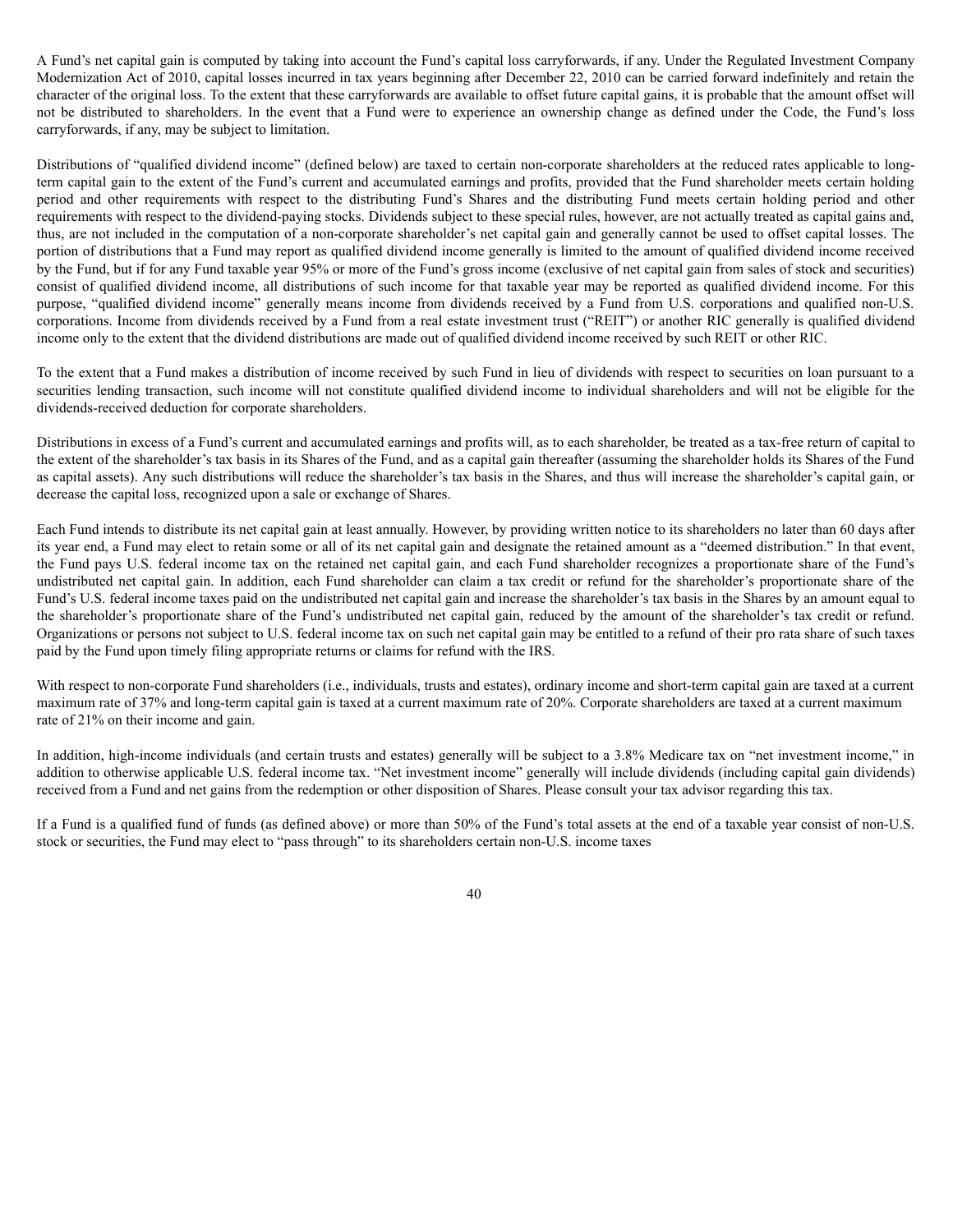paid by the Fund. This means that each shareholder will be required to (i) include in gross income, even though not actually received, the shareholder's pro rata share of the Fund's non-U.S. income taxes, and (ii) either take a corresponding deduction (in calculating U.S. federal taxable income) or credit (in calculating U.S. federal income tax), subject to certain limitations.

Investors considering buying Shares just prior to a distribution should be aware that, although the price of the Shares purchased at such time may reflect the forthcoming distribution, such distribution nevertheless may be taxable (as opposed to a non-taxable return of capital).

*Exempt-Interest Dividends*. If at the end of each quarter of a Fund's taxable year, (i) the Fund is a qualified fund of funds (as defined above), or (ii) 50% or more of the value of the Fund's assets, by value, consist of certain obligations exempt from U.S. federal income tax under Section 103(a) of the Code (relating generally to obligations of a state or local governmental unit), the Fund shall be qualified to designate a portion of its dividends as "exempt-interest dividends." Exempt-interest dividends generally will be excludable from a shareholder's gross income for U.S. federal income tax purposes. Exempt-interest dividends will be included, however, in determining the portion, if any, of a person's social security and railroad retirement benefit payments subject to U.S. federal income tax. Interest on indebtedness incurred to purchase or carry shares of a Fund that pays exempt-interest dividends will not be deductible by the shareholders for U.S. federal income tax purposes to the extent attributable to exempt-interest dividends.

If a Fund invests in "private activity bonds," a portion of the exempt-interest dividends paid by a Fund may be treated as an item of "tax preference" and, therefore, could be subject to the U.S. federal alternative minimum tax.

*REIT/REMIC Investments*. A Fund may invest in REITs owning residual interests in REMICs. Certain income from a REIT that is attributable to a REMIC residual interest (known as "excess inclusion" income) is allocated to a Fund's shareholders in proportion to the dividends received from a Fund, producing the same income tax consequences as if the Fund shareholders directly received the excess inclusion income. In general, the taxable income of any holder of a residual interest cannot be less than the excess interest inclusion. For example, excess inclusion income (i) cannot be offset by net operating losses (subject to a limited exception for certain thrift institutions), (ii) constitutes "unrelated business taxable income" to certain entities (such as a qualified pension plan, an individual retirement account, a 401(k) plan, a Keogh plan or other tax-exempt entity), and (iii) in the case of a non-U.S. shareholder, does not qualify for any withholding tax reduction or exemption. In addition, if at any time during any taxable year certain types of entities own Shares, a Fund will be subject to a tax equal to the product of (i) the excess inclusion income allocable to such entities and (ii) the highest U.S. federal income tax rate imposed on corporations (currently 21%). A Fund also is subject to information reporting with respect to any excess inclusion income.

*Sales or Exchange of Shares*. Any capital gain or loss realized upon a sale or exchange of Shares generally is treated as a long-term gain or loss if the Shares have been held for more than one year. Any capital gain or loss realized upon a sale or exchange of Shares held for one year or less generally is treated as a short-term gain or loss, except that any capital loss on the sale of Shares held for six months or less is treated as long-term capital loss to the extent that capital gain dividends were paid (or deemed to be paid) with respect to such Shares. All or a portion of any loss realized upon a sale or exchange of Shares also will be disallowed under the "wash sale" rules if substantially identical shares are purchased (through reinvestment of dividends or otherwise) within a 61-day period beginning 30 days before and ending 30 days after the disposition of the Shares. In such a case, the basis of the newly purchased shares will be adjusted to reflect the disallowed loss.

Legislation passed by Congress requires reporting to the IRS and to taxpayers of adjusted cost basis information for "covered securities," which generally include shares of a RIC acquired on or after January 1, 2012. Shareholders should contact their brokers to obtain information with respect to the available cost basis reporting methods and available elections for their accounts.

*Creation Unit Issues and Redemptions*. On an issue of Shares as part of a Creation Unit, made by means of an in-kind deposit, an Authorized Participant recognizes capital gain or loss (assuming the Authorized Participant does not hold the securities as inventory) equal to the difference between (i) the fair market value (at issue) of the issued Shares (plus any cash received by the Authorized Participant as part of the issue) and (ii) the Authorized Participant's aggregate basis in the exchanged securities (plus any cash paid by the Authorized Participant as part of the issue). On a redemption of Shares as part of a Creation Unit where the redemption is conducted in-kind by a payment of Fund Securities, an Authorized Participant recognizes capital gain or loss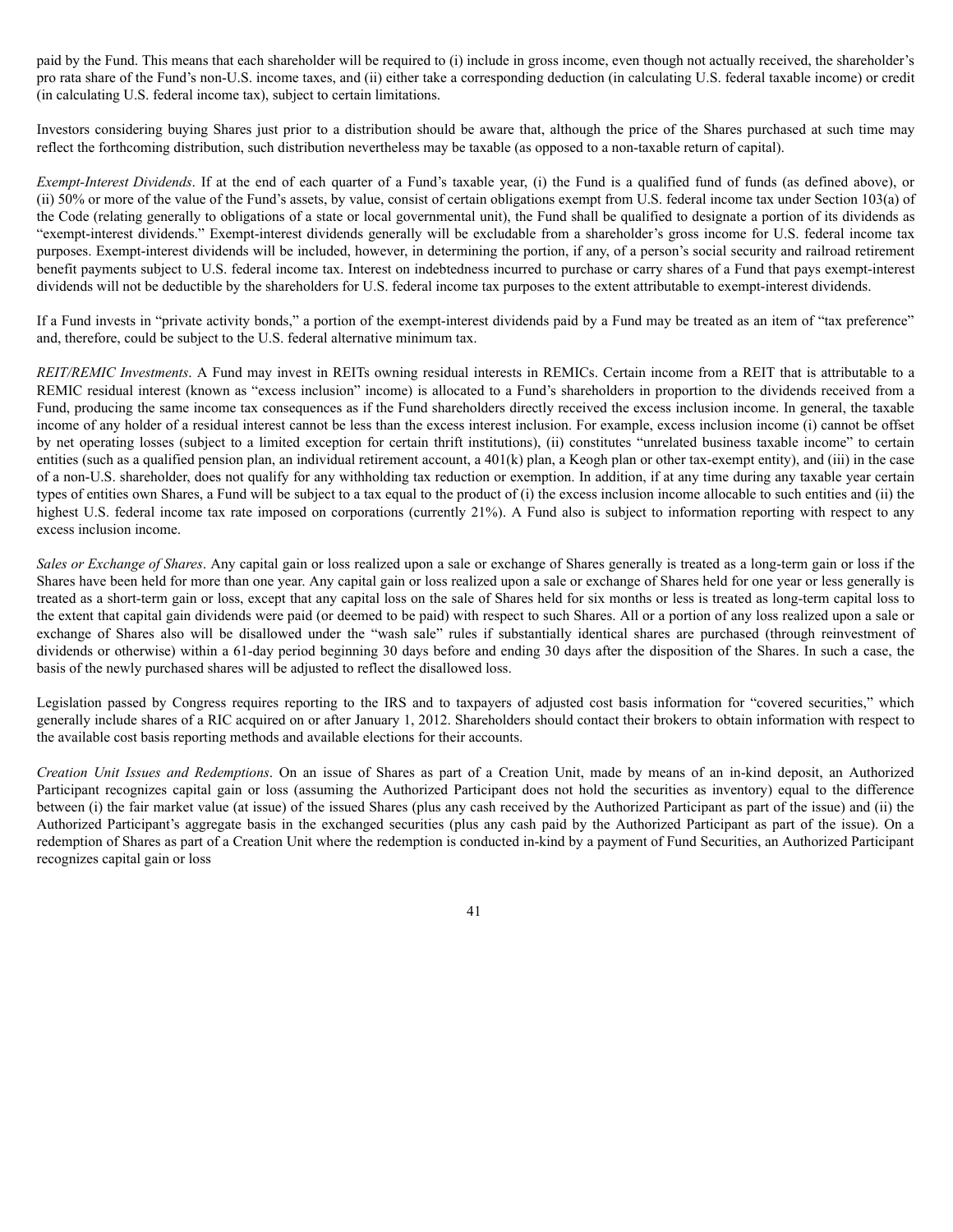(assuming the Authorized Participant does not hold the securities as inventory) equal to the difference between (i) the fair market value (at redemption) of the securities received (plus any cash received by the Authorized Participant as part of the redemption) and (ii) the Authorized Participant's basis in the redeemed Shares (plus any cash paid by the Authorized Participant as part of the redemption). However, the IRS may assert, under the "wash sale" rules or on the basis that there has been no significant change in the Authorized Participant's economic position, that any loss on an issue or redemption of Creation Units cannot be deducted currently.

In general, any capital gain or loss recognized upon the issue or redemption of Shares (as components of a Creation Unit) is treated either as long-term capital gain or loss, if the deposited securities (in the case of an issue) or the Shares (in the case of a redemption) have been held for more than one year, or otherwise as short-term capital gain or loss. However, any capital loss on a redemption of Shares held for six months or less is treated as longterm capital loss to the extent that capital gain dividends were paid (or deemed to be paid) with respect to such Shares.

*Reportable Transactions*. If a Fund shareholder recognizes a loss with respect to Shares of \$2 million or more (for an individual Fund shareholder) or \$10 million or more (for a corporate shareholder) in any single taxable year (or a greater loss over a combination of years), the Fund shareholder may be required file a disclosure statement with the IRS. Significant penalties may be imposed upon the failure to comply with these reporting rules. Shareholders should consult their tax advisors to determine the applicability of these rules in light of their individual circumstances.

## *Taxation of Non-U.S. Shareholders*

The following is a summary of certain U.S. federal income tax consequences of the purchase, ownership and disposition of Shares applicable to "non-U.S. shareholders." For purposes of this discussion, a "non-U.S. shareholder" is a beneficial owner of Shares that is not a U.S. shareholder (as defined above) and is not an entity or arrangement treated as a partnership for U.S. federal income tax purposes. The following discussion is based on current law, and is for general information only. It addresses only selected, and not all, aspects of U.S. federal income taxation.

*Dividends.* With respect to non-U.S. shareholders of a Fund, the Fund's ordinary income dividends generally will be subject to U.S. federal withholding tax at a rate of 30% (or at a lower rate established under an applicable tax treaty). However, ordinary income dividends that are "interestrelated dividends" or "short-term capital gain dividends" (each as defined below) and capital gain dividends generally will not be subject to U.S. federal withholding (or income) tax, provided that the non-U.S. shareholder furnishes the Fund with a completed IRS Form W-8BEN or W-8BEN-E, as applicable, (or acceptable substitute documentation) establishing the non-U.S. shareholder's non-U.S. status and the Fund does not have actual knowledge or reason to know that the non-U.S. shareholder would be subject to such withholding tax if the non-U.S. shareholder were to receive the related amounts directly rather than as dividends from the Fund. "Interest-related dividends" generally means dividends designated by a Fund as attributable to such Fund's U.S.-source interest income, other than certain contingent interest and interest from obligations of a corporation or partnership in which such Fund is at least a 10% shareholder, reduced by expenses that are allocable to such income. "Short-term capital gain dividends" generally means dividends designated by a Fund as attributable to the excess of such Fund's net short-term capital gain over its net longterm capital loss. Depending on its circumstances, a Fund may treat such dividends, in whole or in part, as ineligible for these exemptions from withholding.

Notwithstanding the foregoing, special rules apply in certain cases, including as described below. For example, in cases where dividend income from a non-U.S. shareholder's investment in a Fund is effectively connected with a trade or business of the non-U.S. shareholder conducted in the U.S., the non-U.S. shareholder generally will be exempt from withholding tax, but will be subject to U.S. federal income tax at the graduated rates applicable to U.S. shareholders. Such income generally must be reported on a U.S. federal income tax return. Furthermore, such income also may be subject to the 30% branch profits tax in the case of a non-U.S. shareholder that is a corporation. In addition, if a non-U.S. shareholder is an individual who is present in the U.S. for 183 days or more during the taxable year and has a "tax home" in the U.S., any gain incurred by such shareholder with respect to his or her capital gain dividends and short-term capital gain dividends would be subject to a 30% U.S. federal income tax (which, in the case of short-term capital gain dividends, may, in certain instances, be withheld at source by a Fund).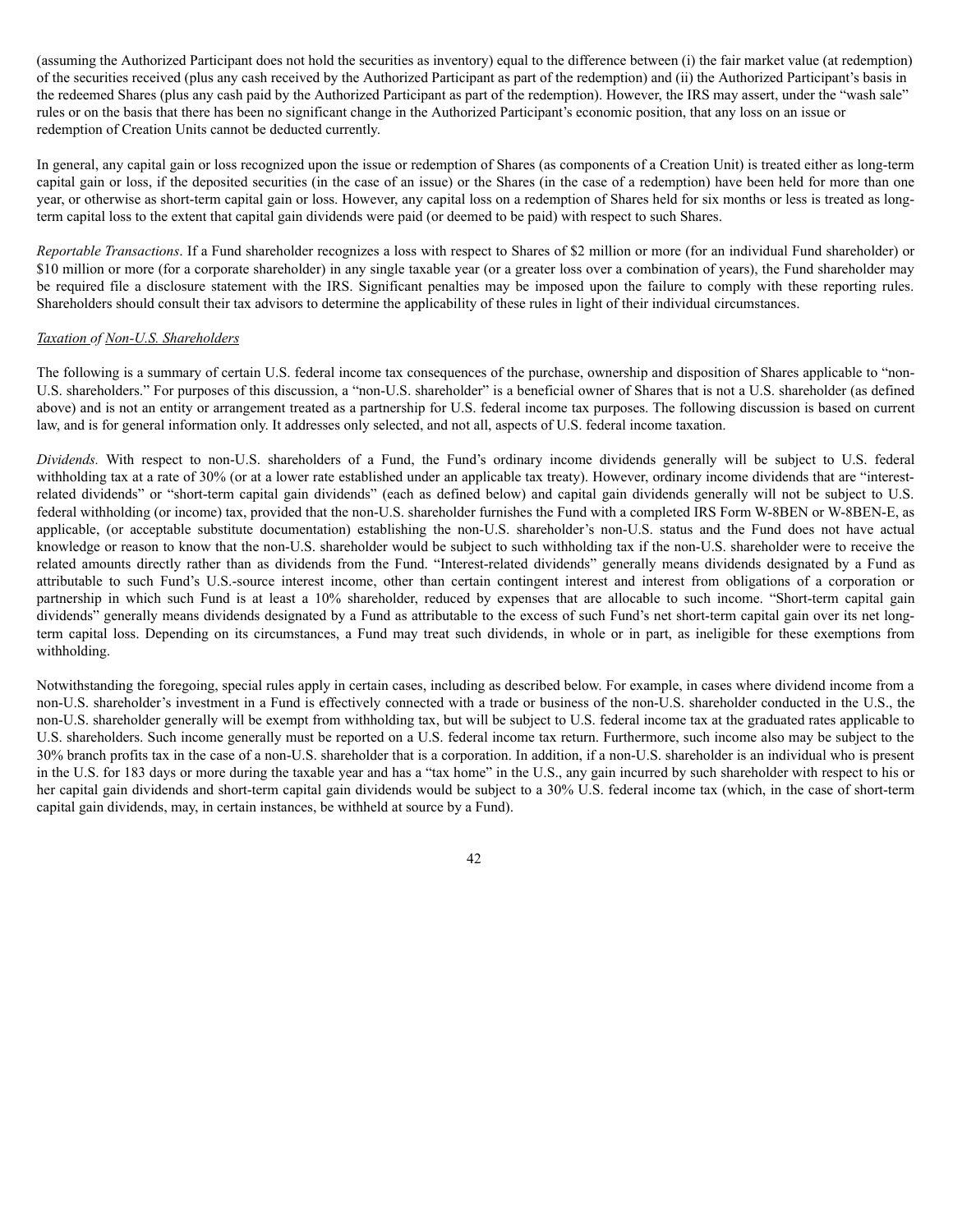*Sales of Fund Shares*. Under current law, gain on a sale or exchange of Shares generally will be exempt from U.S. federal income tax (including withholding at the source) unless (i) the non-U.S. shareholder is an individual who was physically present in the U.S. for 183 days or more during the taxable year and has a "tax home" in the U.S., in which case the non-U.S. shareholder would incur a 30% U.S. federal income tax on his capital gain, (ii) the gain is effectively connected with a U.S. trade or business conducted by the non-U.S. shareholder (in which case the non-U.S. shareholder generally would be taxable on such gain at the same graduated rates applicable to U.S. shareholders, would be required to file a U.S. federal income tax return and, in the case of a corporate non-U.S. shareholder, may also be subject to the 30% branch profits tax.

*Credits or Refunds*. To claim a credit or refund for any Fund-level taxes on any undistributed long-term capital gains (as discussed above) or any taxes collected through withholding, a non-U.S. Fund shareholder must obtain a U.S. taxpayer identification number and file a U.S. federal income tax return even if the non-U.S. Fund shareholder would not otherwise be required to do so.

Non-U.S. shareholders that engage in certain "wash sale" and/or substitute dividend payment transactions the effect of which is to avoid the receipt of distributions from the Fund that would be treated as gain effectively connected with a U.S. trade or business will be treated as having received such distributions.

All shareholders of the Fund should consult their tax advisers regarding the application of the rules described above.

### *Back-Up Withholding*

A Fund (or a financial intermediary such as a broker through which a shareholder holds Shares in a Fund) may be required to report certain information on a Fund shareholder to the IRS and withhold U.S. federal income tax ("backup withholding") at a 24% rate from taxable distributions and redemption or sale proceeds payable to the Fund shareholder if (i) the Fund shareholder fails to provide the Fund with a correct taxpayer identification number or make required certifications, or if the IRS notifies the Fund that the Fund shareholder is otherwise subject to backup withholding, and (ii) the Fund shareholder is not otherwise exempt from backup withholding. Non-U.S. shareholders can qualify for exemption from backup withholding by submitting a properly completed IRS Form W-8BEN or W-8BEN-E. Backup withholding is not an additional tax and any amount withheld may be credited against a Fund shareholder's U.S. federal income tax liability.

# *Foreign Account Tax Compliance Act*

The U.S. Foreign Account Tax Compliance Act ("FATCA") generally imposes a 30% withholding tax on "withholdable payments" (defined below) made to (i) a "foreign financial institution" ("FFI"), unless the FFI enters into an agreement with the IRS to provide information regarding certain of its direct and indirect U.S. account holders and satisfy certain due diligence and other specified requirements, and (ii) a "non-financial foreign entity" ("NFFE") unless such NFFE provides certain information to the withholding agent about certain of its direct and indirect "substantial U.S. owners" or certifies that it has no such U.S. owners. The beneficial owner of a "withholdable payment" may be eligible for a refund or credit of the withheld tax. The U.S. government also has entered into several intergovernmental agreements with other jurisdictions to provide an alternative, and generally easier, approach for FFIs to comply with FATCA. If the shareholder is a tax resident in a jurisdiction that has entered into an intergovernmental agreement with the U.S. government, the shareholder will be required to provide information about the shareholder's classification and compliance with the intergovernmental agreement.

"Withholdable payments" generally include, among other items, (i) U.S.-source interest and dividends, and (ii) gross proceeds from the sale or disposition of property of a type that can produce U.S.-source interest or dividends. Proposed regulations may eliminate the requirement to withhold on gross proceeds.

A Fund may be required to impose a 30% withholding tax on withholdable payments to a shareholder if the shareholder fails to provide the Fund with the information, certifications or documentation required under FATCA, including information, certification or documentation necessary for the Fund to determine if the shareholder is a non-U.S. shareholder or a U.S. shareholder and, if it is a non-U.S. shareholder, if the non-U.S. shareholder has "substantial U.S. owners" and/or is in compliance with (or meets an exception from) FATCA requirements. The Fund will not pay any additional amounts to shareholders in respect